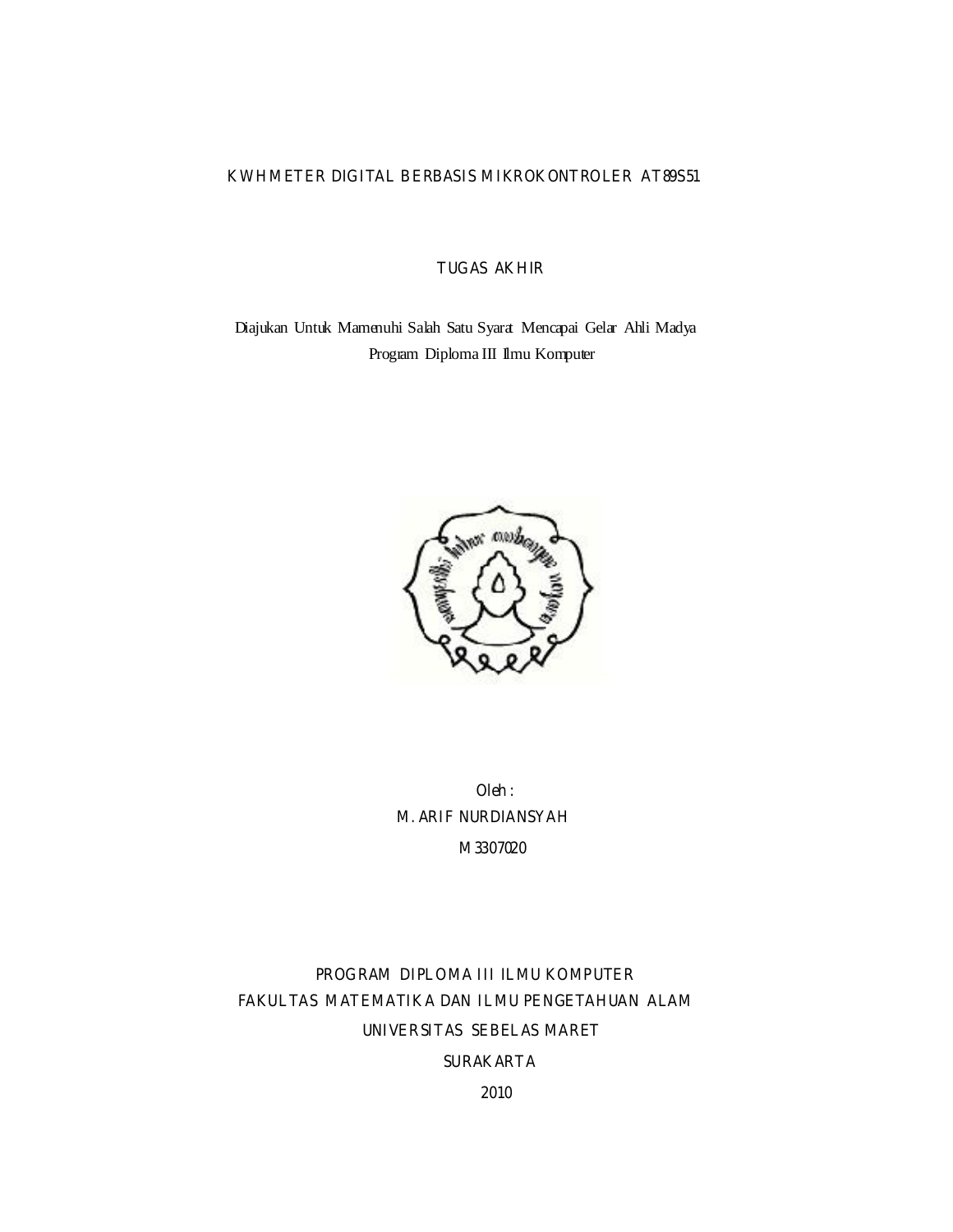## **HALAMAN PERSETUJUAN**

## **KWH METER DIGITAL BERBASIS MIKROKONTROLER AT89S51**

Disusun Oleh

M. Arif Nurdiansyah NIM. M3307020

Tugas Akhir ini telah disetujui untuk dipertahankan Di hadapan dewan penguji : pada hari Rabu tanggal 21 Juli 2010

**Pembimbing Utama** 

**Artono Dwijo Sutomo, S.Si, M.Si NIP 19700128 199903 1 001**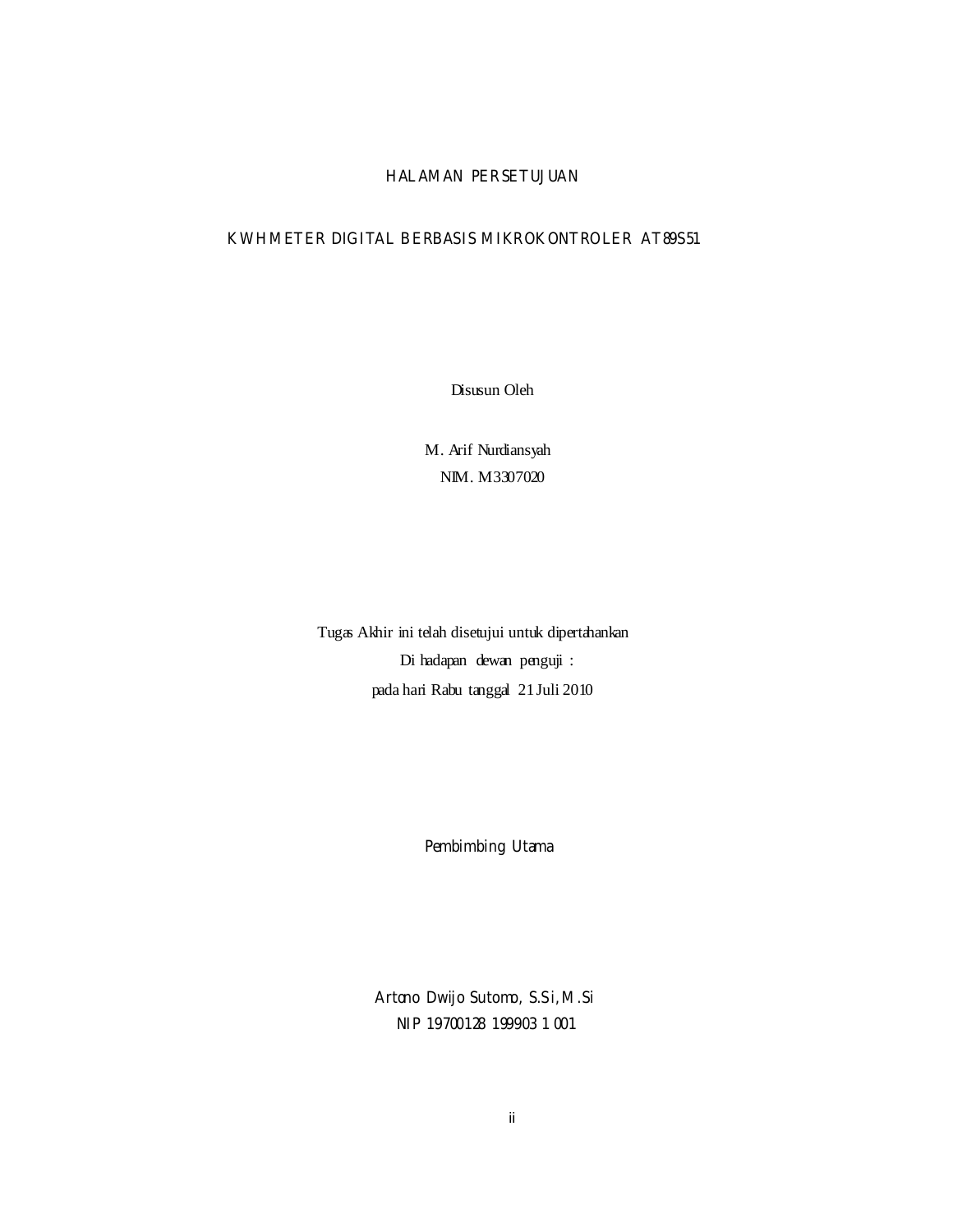# **HALAMAN PENGESAHAN KWH METER DIGITAL BERBASIS MIKROKONTROLLER AT89S51**

M. Arif Nurdiansyah

NIM. M3307020

dibimbing oleh :

# **Artono Dwijo Sutomo, S.Si, M.Si NIP 19700128 199903 1 001**

Tugas Akhir ini telah diterima dan disahkan oleh dewan penguji Tugas Akhir Program Diploma III Ilmu Komputer

pada hari Rabu tanggal 21 Juli 2010

## Dewan Penguji

| 1. Penguji 1. Artono Dwijo Sutomo, S.Si, M.Si |  |
|-----------------------------------------------|--|
| NIP. 19700128 199903 1 001                    |  |
| 2. Penguji 2. Muhammad Asri Saffie, S.Si      |  |
| NIDN. 0603118103                              |  |
| 3. Penguji 3. Didiek Sri Wiyono, S.T, M.T.    |  |
| NIP. 19750331 200501 1001                     |  |

#### Disahkan Oleh :

| a.n. Dekan FMIPAUNS |
|---------------------|
| Pembantu Dekan I    |

Ketua

Program Diploma III Ilmu Komputer

Ir. Ari Handono Ramelan, M.Sc, Ph.D NIP. 19610223 198601 1 001

Drs. YS. Palgunadi, M. Sc NIP. 19560407 198303 1 004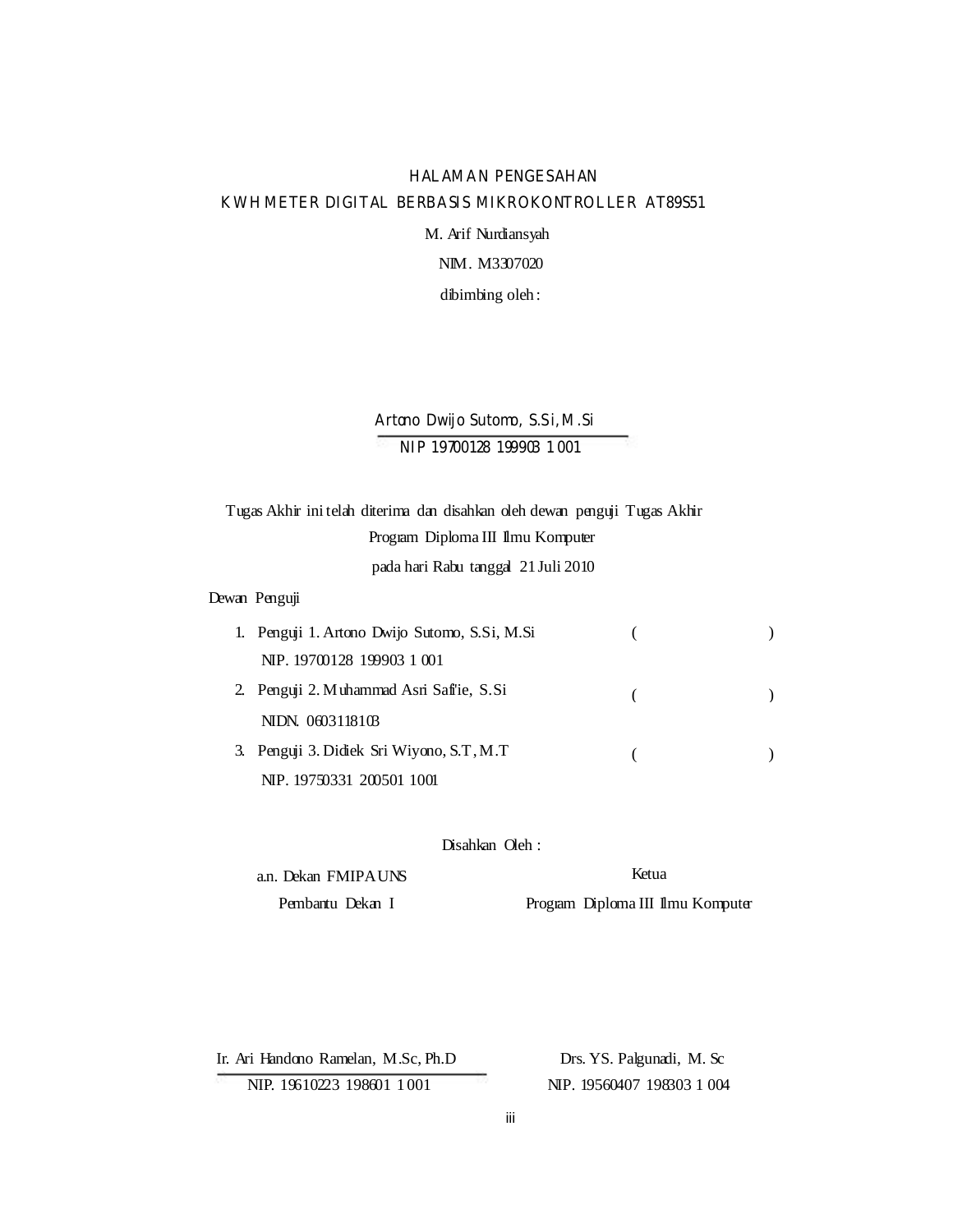#### **ABSTRACT**

M. Arif Nurdiansyah, 2010, **KWH METER DIGITAL USING MICROCONTROLLER AT89S51**, Final Project 3rd Diploma Program Computer Sciences Faculty of Mathematics and Natural Sciences Sebelas Maret University Surakarta.

KWH Meter or electric meters are very common on every electricity customer's home. The function of this tool is to calculate how many electrical energy consumption of a building. The amount of use of the power used is calculated in units of KWH (Kilo Watt Hour) monthly will be multiplied by the unit price of electricity basic cost (TDL), which will produce a bill that user receive every month. Recognizing the difficulty of doing the calculation above, this digital KWH meter provides convenience to us to perform calculations of electricity payments. This tool provides value every minute so we can easily find out how much electricity usage costs us every time we want to see it. The aim of this final project is to develop KWH meter digital using microcontroller.

It project design of this digital KWH meter could not be separated from the use of IC AT89S51 as the control of the overall components. The design of this digital KWH meter used 20Ampere ACS712 current sensor that functions as a measure of the amount of current that is connected to the load. After passing through the current sensor will be connected to the ADC circuit that serves as a current converter previous analog converted into digital form. LCD used as the display hardware on this system is then shown on the LCD is only a measured amount of flow, whereas the amount of resources and costs can be viewed on the display via serial communication to the computer screen using visual basic software support.

It can be concluded that the AT89S51 microcontroller based digital has been developed to be KW H meter digital. KW H meter was designed in order for user to know the amount of power usage that has been used. Keywords: Microcontroller AT89S51, KW hmeters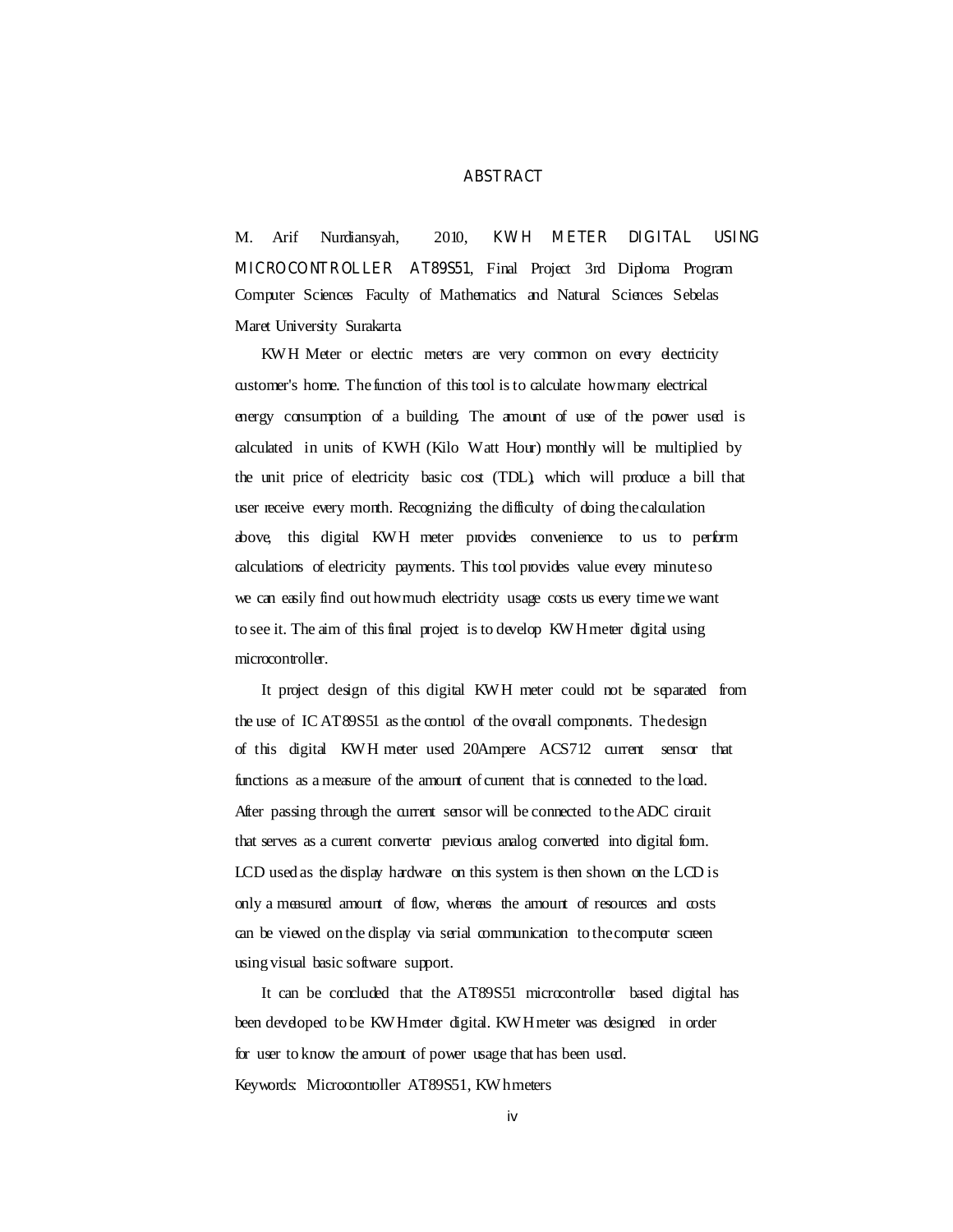#### **ABSTRAK**

M. Arif Nurdiansyah, 2010, **KWH METER DIGITAL BERBASIS MIKROKONTROLER AT89S51**, Program DIII Ilmu Komputer Fakultas Matematika dan Ilmu Pengetahuan Alam Universitas Sebelas Maret Surakarta.

*KW H Meter* atau Meteran listrik sangat umum dijumpai pada setiap rumah pelanggan listrik. Fungsi dari alat ini adalah menghitung seberapa besar pemakaian energi listrik suatu. Besarnya penggunaan daya yang digunakan dihitung dalam satuan *KWH ( Kilo W att Hour )* setiap bulannya akan dikalikan dengan harga satuan tarif dasar listrik ( TDL ) yang akan menghasilkan tagihan yang kita terima setiap bulannya. Menyadari akan sulitnya melakukan perhitungan - perhitungan di atas maka *KW H meter* digital ini memberikan kemudahan kepada kita untuk melakukan kalkulasi pembayaran listrik. Alat ini memberikan nilai setiap menitnya sehingga dengan mudah kita dapat mengetahui seberapa besar biaya pemakaian listrik kita setiap saat kita ingin melihatnya.

Perancangan *KWH meter* digital ini tak lepas dari penggunaan IC AT89S51 sebagai kontrol dari keseluruhan komponen yang ada. Perancangan *KW H meter* digital ini digunakan sebuah sensor arus ACS712-*20Ampere* yang berfungsi sebagai pengukur besarnya arus yang terhubung pada beban. Setelah melewati sensor arus tersebut maka akan terhubung dengan rangkaian ADC yang berfungsi sebagai *pengkonversi* arus yang sebelumnya berupa *analog*  diubah menjadi *digital*. Digunakanya *LCD* sebagai tampilan *hardware* pada system ini maka yang tertera pada LCD tersebut hanyalah besarnya arus yang terukur, sedangkan besarnya daya dan biaya dapat dilihat pada tampilan melalui komunikasi serial yang terlihat pada layar komputer menggunakan bantuan *software* visual basic.

Dapat disimpulkan bahwa KWH meter digital berbasis mikrokontroler AT89S51 telah dikembangkan untuk dapat mengetahui jumlah penggunaan daya yang telah digunakan.

Kata kunci : Mikrokontroler AT89S51, KWh meter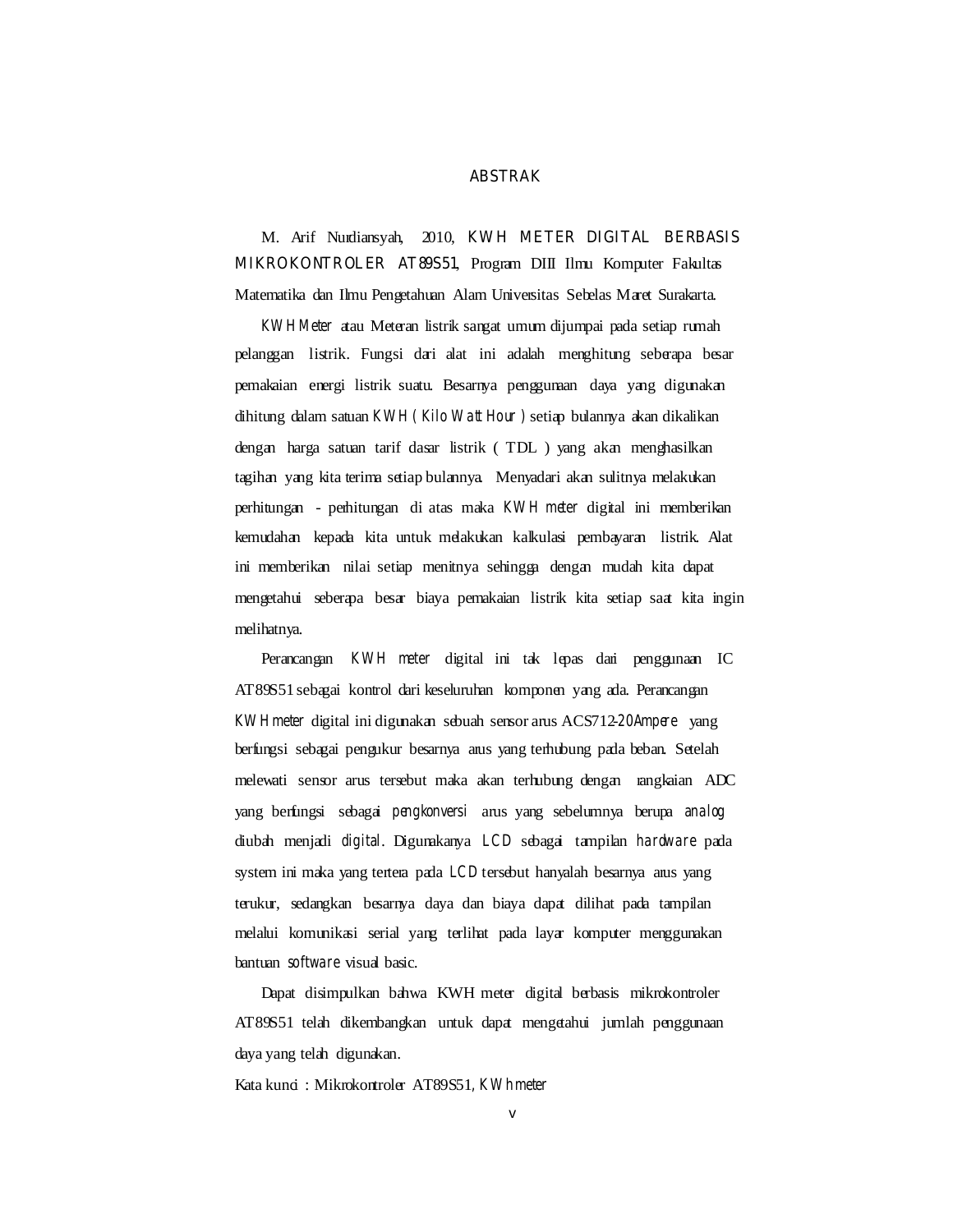# **MOTTO**

 Jadikanlah Allah SWT Tempat Kita Memohon dan Meminta Petunjuk Dari Segala Sesuatu Yang Kita Kerjakan Dengan Demikian Segala Sesuatu Yang Kita Kerjakan Mendapat Hasil YangM emuaskan.

Janganlah Pernah Menyerah Dalam Menyelesakan Sesuatu Karna Menyerah Tanda Orang Yang Tidak Berhasil Dalam Kehidupannya.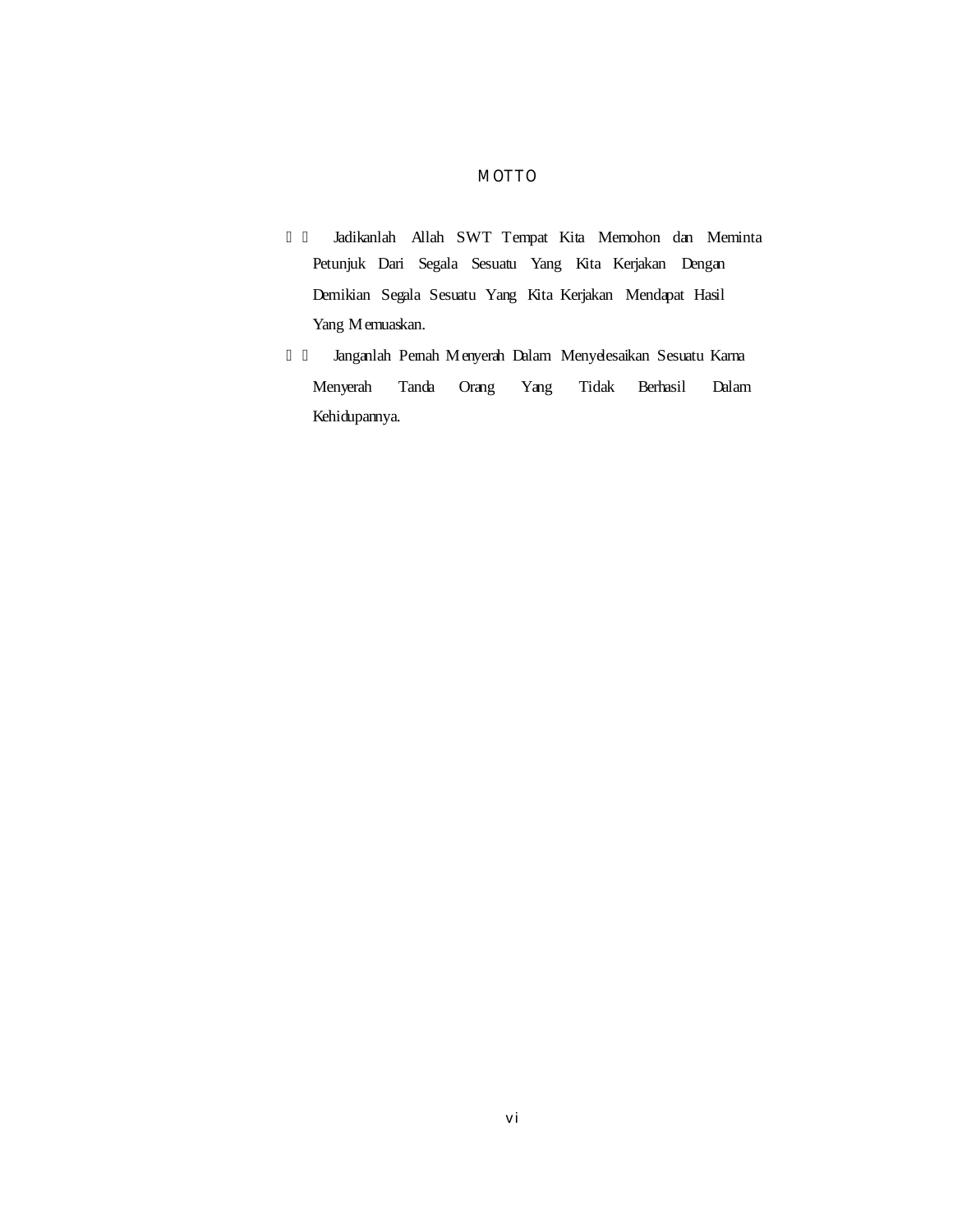# **PERSEMBAHAN**

Karya ini kupersembahkan Kepada :

- Bapak dan Ibu tercinta
- Adikku tersayang
- Semua teman-teman
- Almamater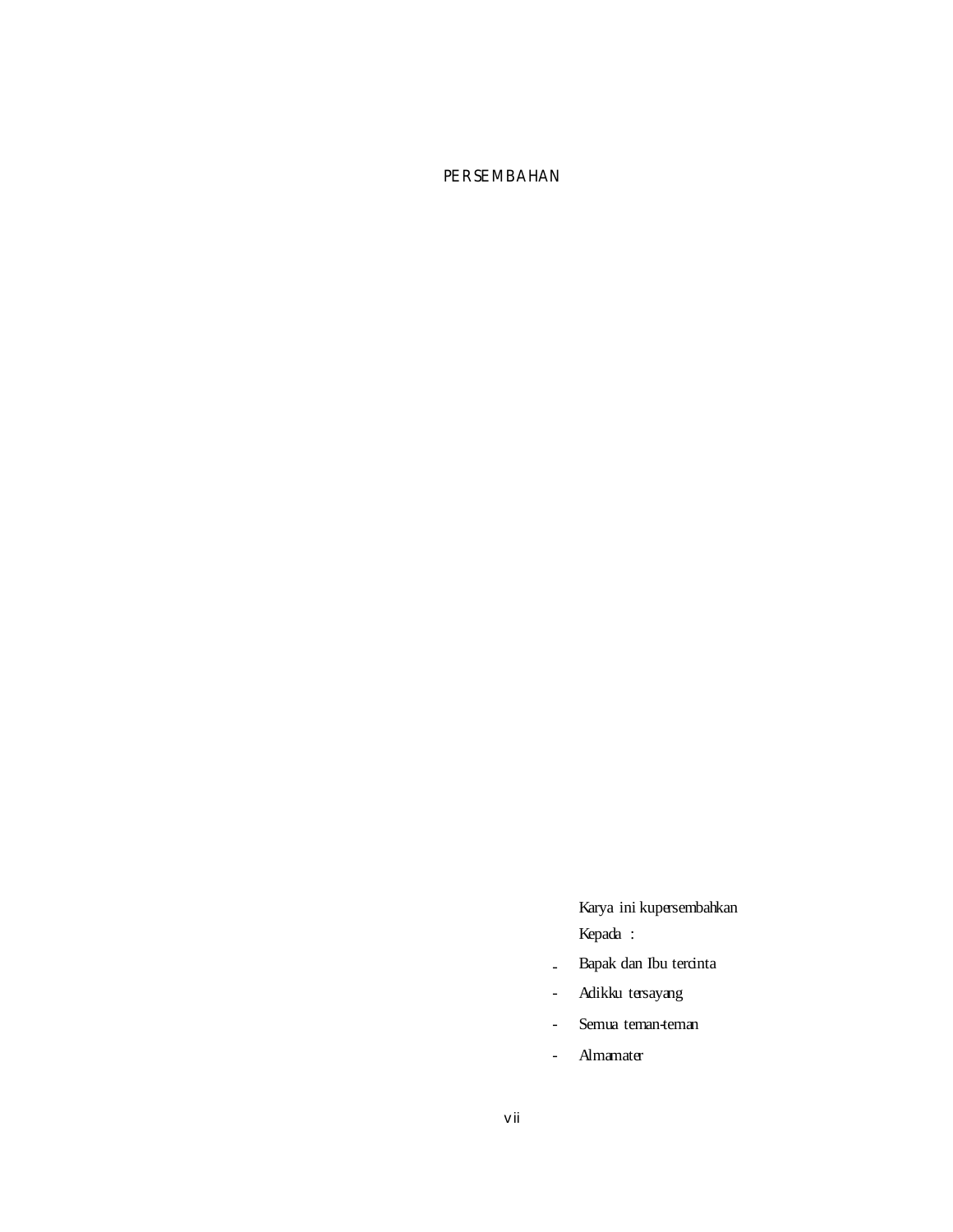#### **KATA PENGANTAR**

Puji syukur ke hadirat Allah SWT yang maha segala-galanya, yang telah memberi kekuatan, dan petunjuk serta melimpahkan rahmat, dan hidayah-Nya, sehingga penulis dapat menyelesaikan tugas akhir yang berjudul **"PERANCANGAN DAN PEMBUATAN KWH METER DIGITAL BERBASIS MIKROKONTROLLER AT89S51"** ini tepat pada waktunya.

Penyusunan laporan tugas akhir ini disusun sebagai salah satu syarat menempuh Program Studi D3 Teknik Komputer Fakultas M atematika dan Ilmu Pengetahuan Alam Universitas Sebelas Maret Surakarta.

Dalam penulisan tugas akhir ini tidak akan terselesaikan dengan baik tanpa adanya bimbingan dan sumbangan dari berbagai pihak. Pada kesempatan ini penulis ingin menyampaikan terima kasih yang tiada terhingga kepada:

- 1. Bapak Dekan, Staf dan seluruh Dosen di Fakultas Matematika dan Ilmu Pengetahuan Alam Universitas Sebelas Maret Surakarta yang selama ini telah banyak membantu pada masa perkuliahan hingga terselesainya tugas akhir ini.
- 2. Bapak Drs. YS. Pagunadi, M. Sc selaku Ketua Program DIII Ilmu Komputer Fakultas Matematika dan Ilmu Pengetahuan Alam Universitas Sebelas M aret Surakarta.
- 3. Bapak Nuryani, M. Si selaku pembimbing akademik yang telah memberikan pengarahan selama melaksanakan perkuliahan.
- 4. Bapak Artono Dwijo Sutomo, S.S. i M. Si selaku dosen pembimbing tugas akhir yang telah banyak memberikan pengarahan, saran serta dukungan.
- 5. Semua dosen Teknik Komputer yang telah memberikan ilmu dan pengetahuannya.
- 6. Kedua orang tua tercinta yang selalu memberikan doa dan motivasi.
- 7. Teman teman Teknik Komputer 07 yang telah memberikan saran, kritik dan semangat yang membangun demi kelancaran tugas akhir ini.
- 8. Seluruh pihak yang telah membantu kelancaran tugas akhir dan dalam pembuatan laporan ini.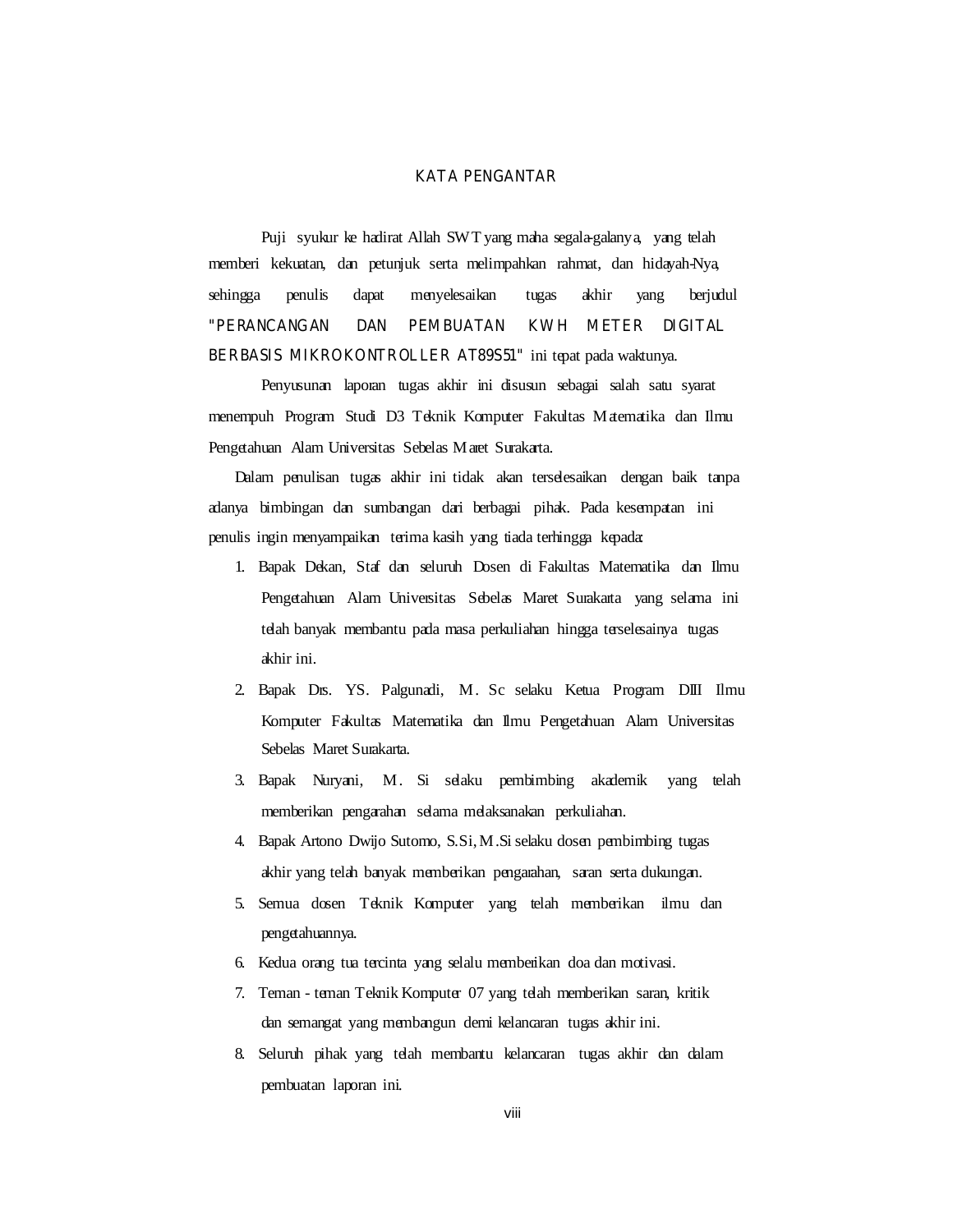Penulis menyadari sepenuhnya dalam penulisan ini mash jauh dari sempurna, sehingga segala saran dan kritik yang sifatnya membangun sangat diharapkan oleh penulis. Akhirnya penulis berharap semoga Tugas akhir ini dapat bermanfaat khususnya bagi penulis dan pembaca pada umumnya.

Surakarta, Juni 2010

Penulis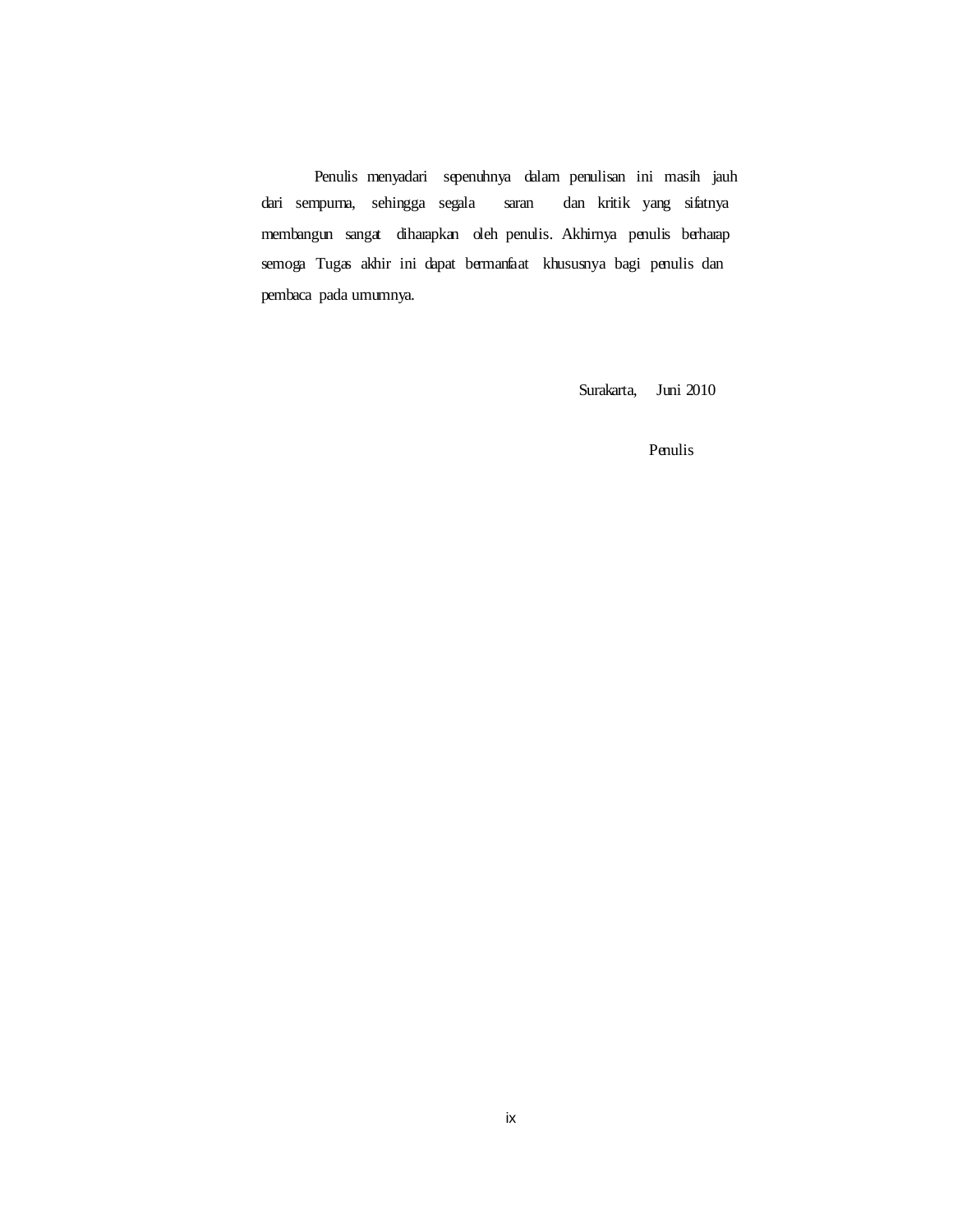# **DAFTAR ISI**

## Halanan

| i    |
|------|
| ii   |
| iii  |
|      |
|      |
|      |
|      |
| viii |
| X    |
| xii  |
| xiii |
| - 1  |
|      |
|      |
|      |
|      |
|      |
|      |
|      |
|      |
|      |
|      |
|      |
|      |
|      |
|      |
|      |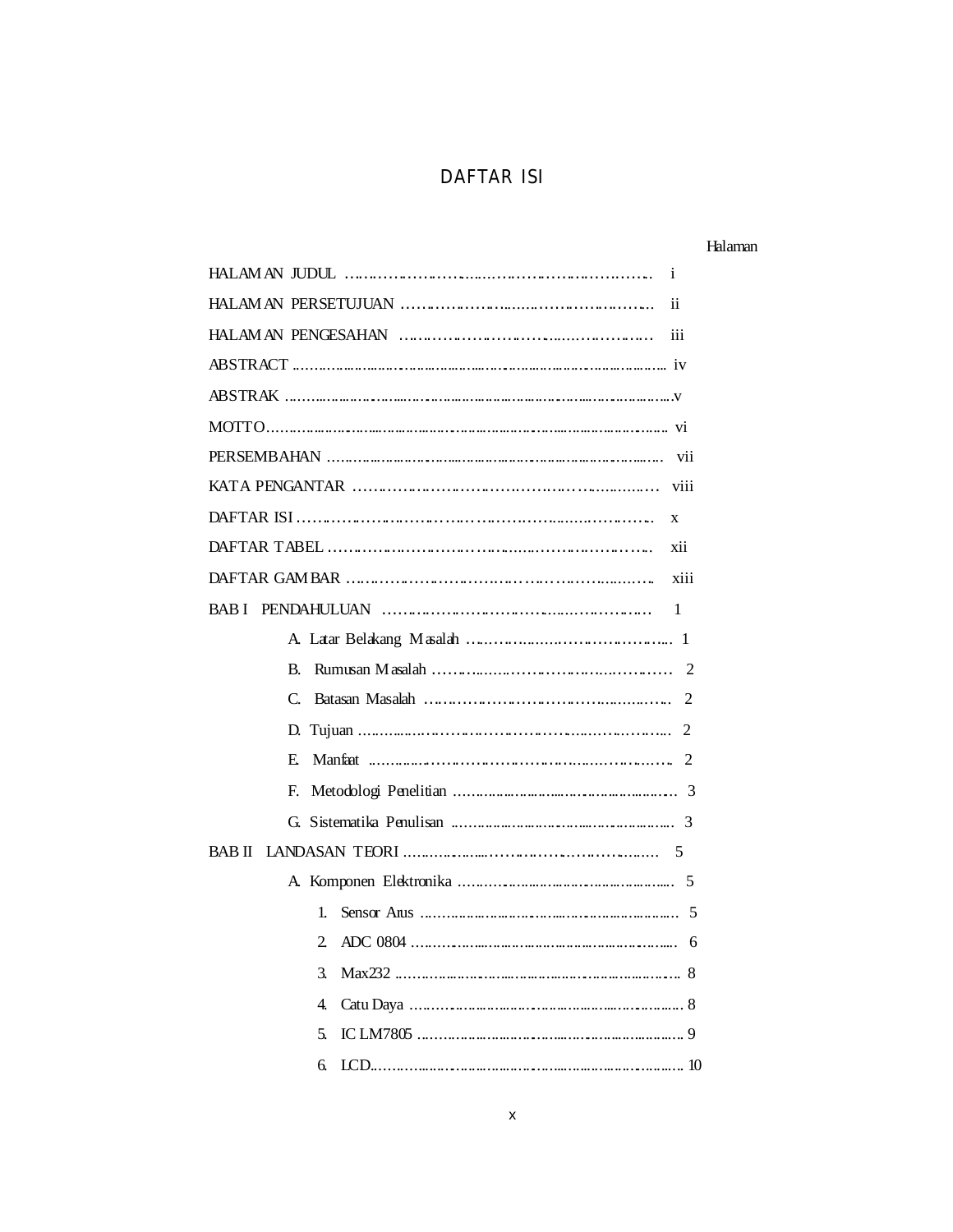| 1. M engenal $E \text{ km}$ en elemen V isual $B$ as is $\dots \dots \dots$ 18 |    |
|--------------------------------------------------------------------------------|----|
| 2. Pengaksesan Port Serial pada Visual Basic 21                                |    |
|                                                                                |    |
|                                                                                | 25 |
|                                                                                |    |
|                                                                                |    |
| $\gamma$<br>$\Gamma$ Analica Kohutuhan                                         |    |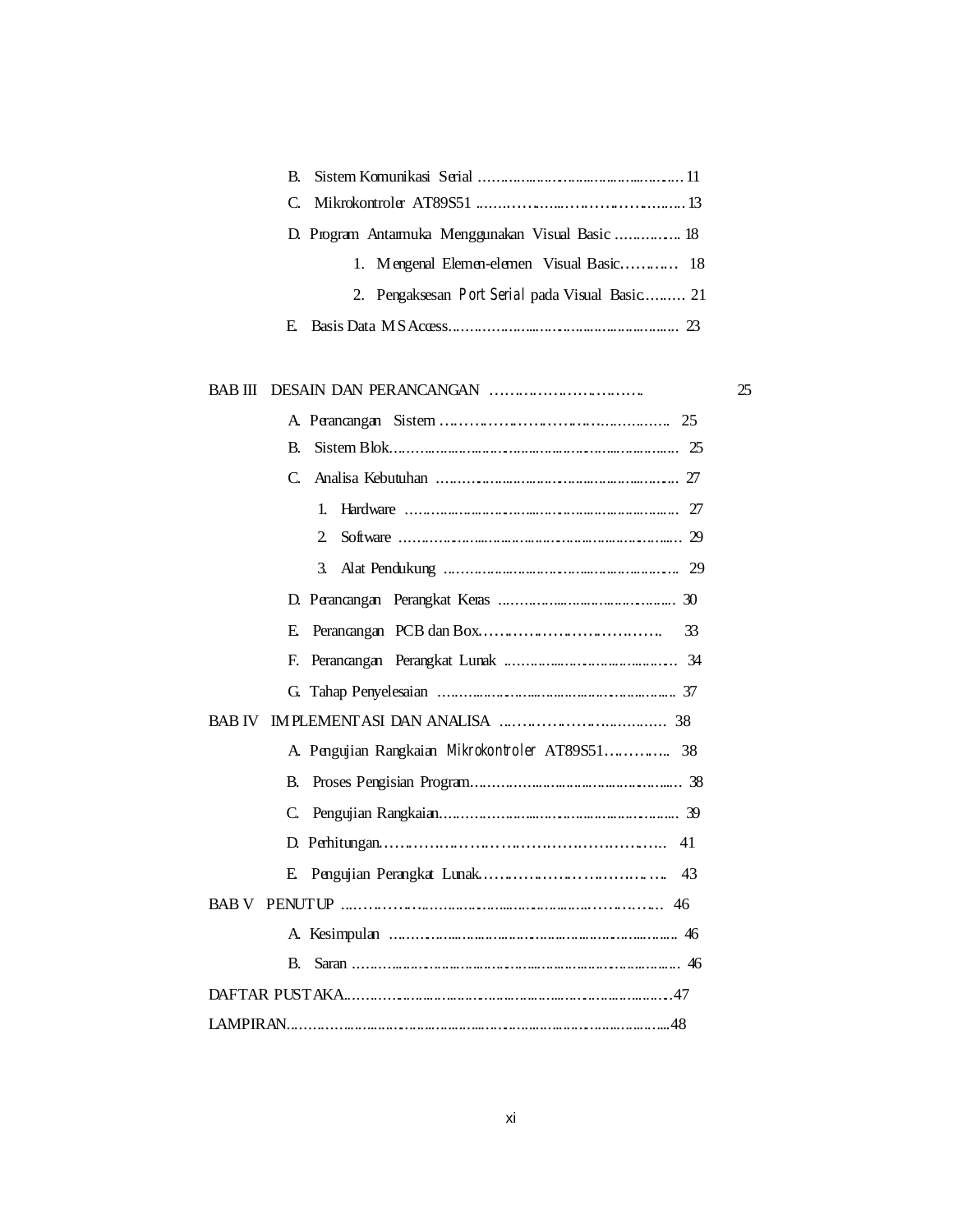## **DAFTAR TABEL**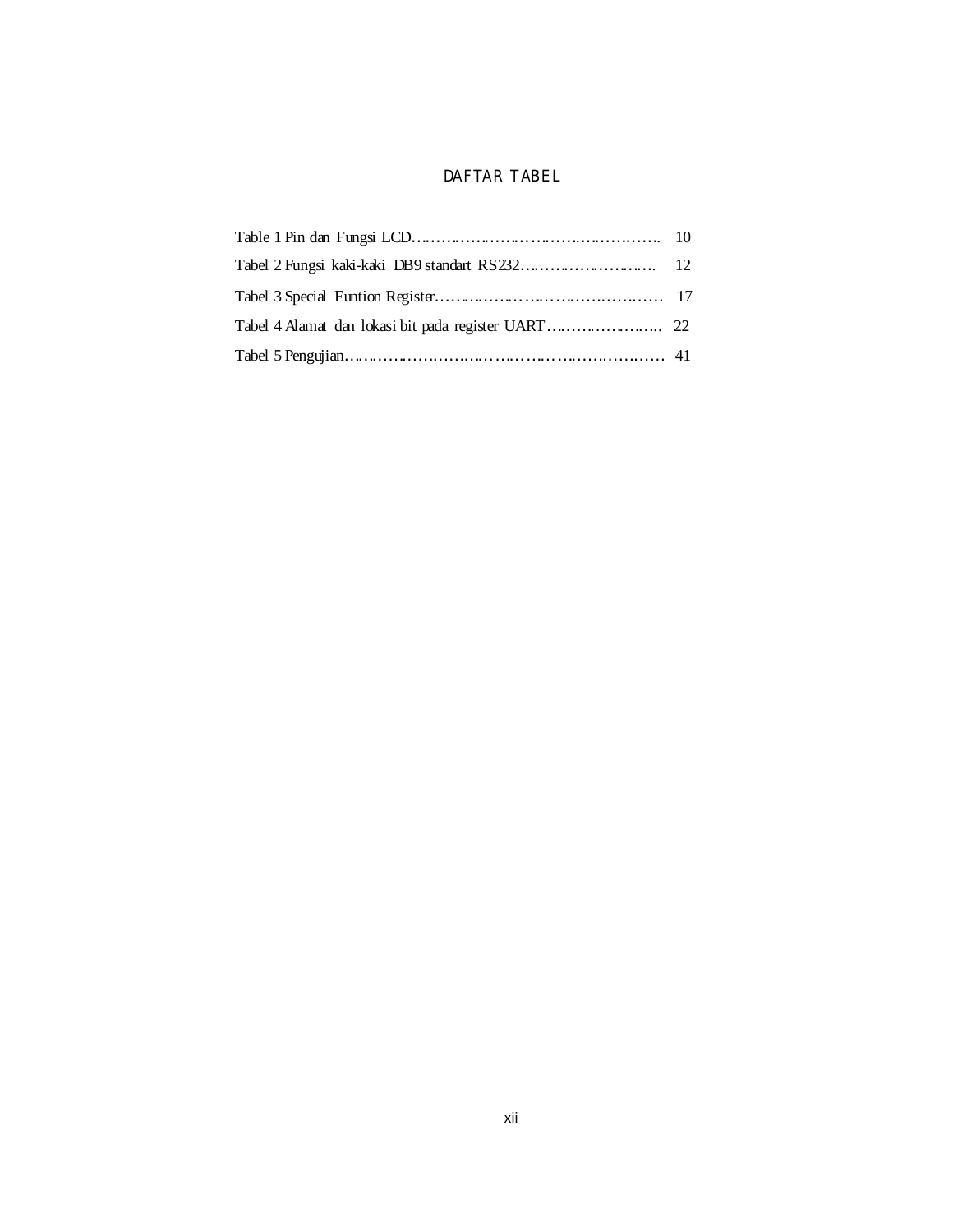## **DAFTAR GAMBAR**

| 19 |
|----|
|    |
|    |
|    |
|    |
|    |
|    |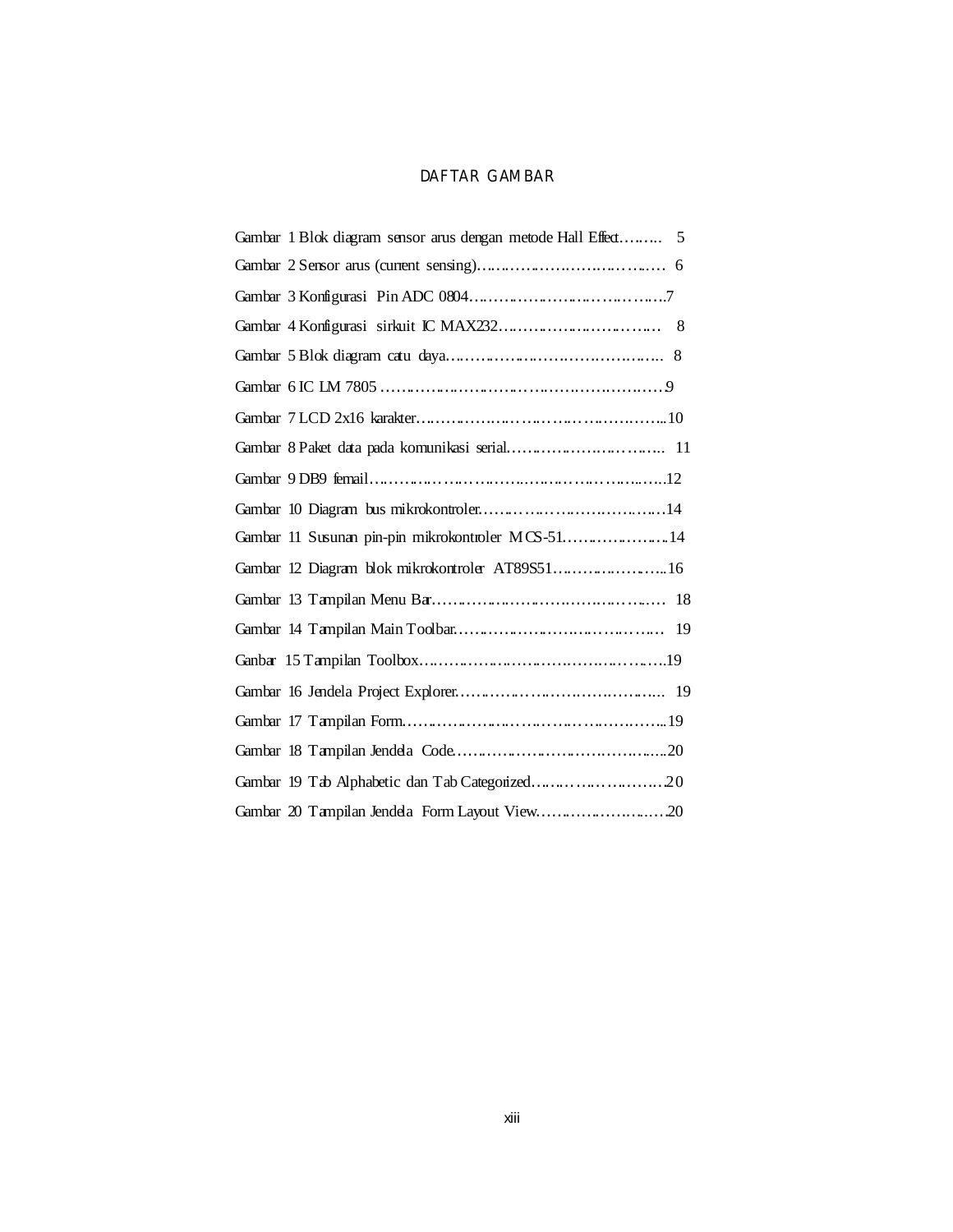| Ganbar 34 Rangkaian uji coba rangkaian mikrokontroler AT89S51 38 |
|------------------------------------------------------------------|
|                                                                  |
| Ganbar 36 Penghubungan Rangkaian Dengan Beban Secara Seri 40     |
|                                                                  |
|                                                                  |
|                                                                  |
|                                                                  |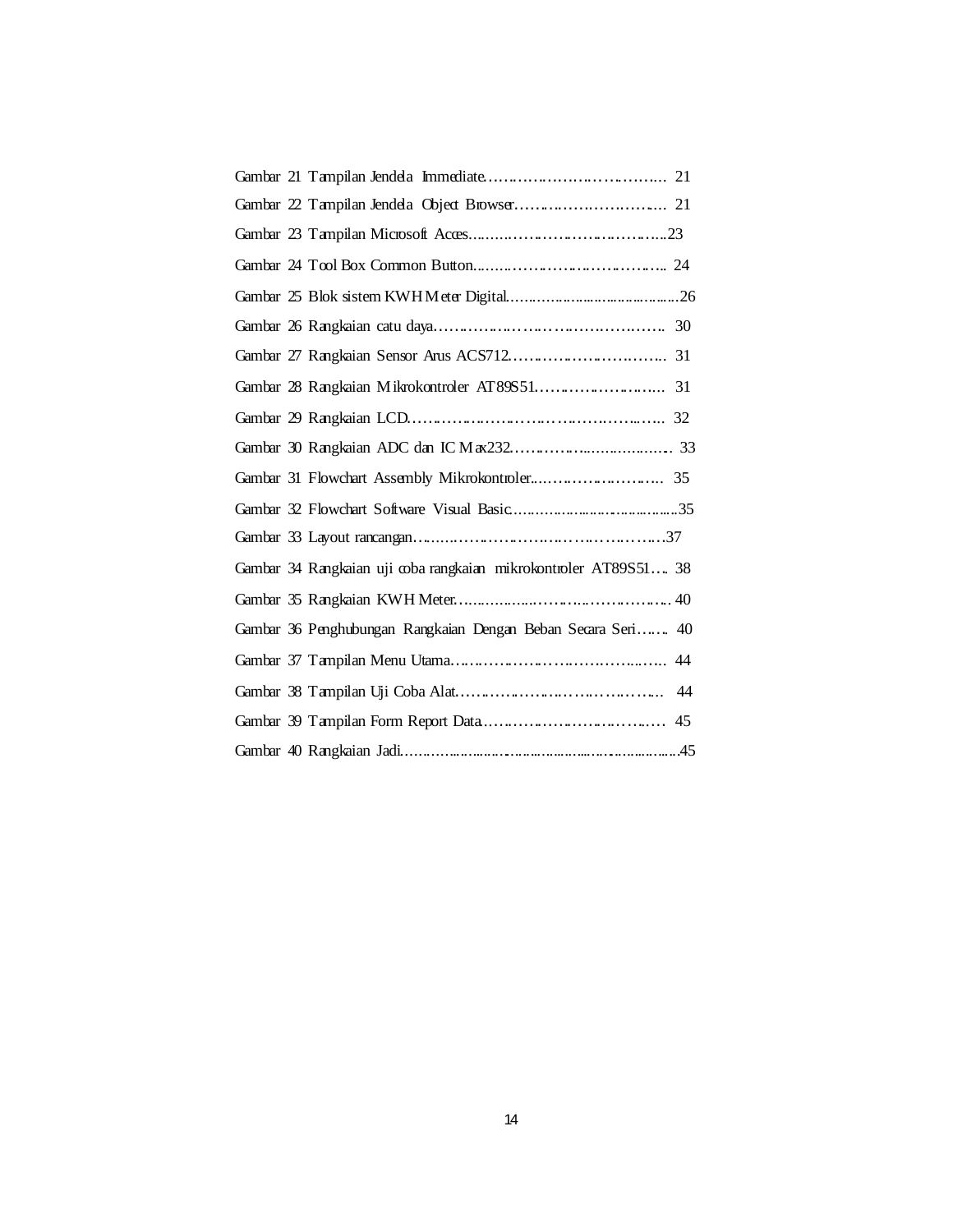# **BAB I PENDAHULUAN**

#### **A. Latar Belakang Masalah**

Perkembangan teknologi memberikan manfaat bagi kehidupan manusia dalam kehidupan sehari-hari. Dengan kemajuan teknologi, banyak peralatan yang dialihkan dari bentuk manual ke bentuk otomatis. Hal ini dikarenakan peralatan otomatis lebih mudah dalam penggunaanya, sehingga peralatan manual tidak dapat diandalkan lagi dan mulai dialihkan menjadi peralatan yang lebih otomatis. Sebagai contoh dalam hal ini adalah meteran listrik. Meteran listrik atau *KW H Meter* sangat umum dijumpai pada setiap rumah pelanggan listrik. Fungsi dari alat ini adalah menghitung seberapa besar pemakaian energi listrik suatu bangunan entah itu di rumah, kantor maupun pabrik. Nilai tersebut yang dihitung dalam satuan *KWH ( Kilo Watt Hour )* setiap bulannya akan dikalikan dengan harga satuan tarif dasar listrik (TDL) dan ditambahkan dengan nilai *abonemen plus* pajak yang akan menghasilkan tagihan yang kita terima setiap bulannya. Menyadari akan sulitnya melakukan perhitungan perhitungan di atas maka dibuatlah Tugas Akhir dengan judul "*KW H meter* digital berbasis *mikrokontroler* AT89S51 ". *KWH meter* digital ini memberikan kemudahan kepada kita untuk melakukan kalkulasi pembayaran listrik. Alat ini memberikan nilai pergukuran besamya arus yang terbaca pada laya *LCD* serta menggunakan tampilan pada komputer yang mampu mencatat penggunaan daya yang terpakai, sehingga dengan mudah kita dapat mengetahui berapa besar biaya pemakaian listrik kita setiap saat kita ingin melihatnya.

Alat ini sangat cocok untuk digunakan pada rumah kos dimana biasanya pemilik kos menetapkan tari *flat* untuk tambahan alat-alat listrik seperti televisi, komputer, kulkas dan lainnya.

1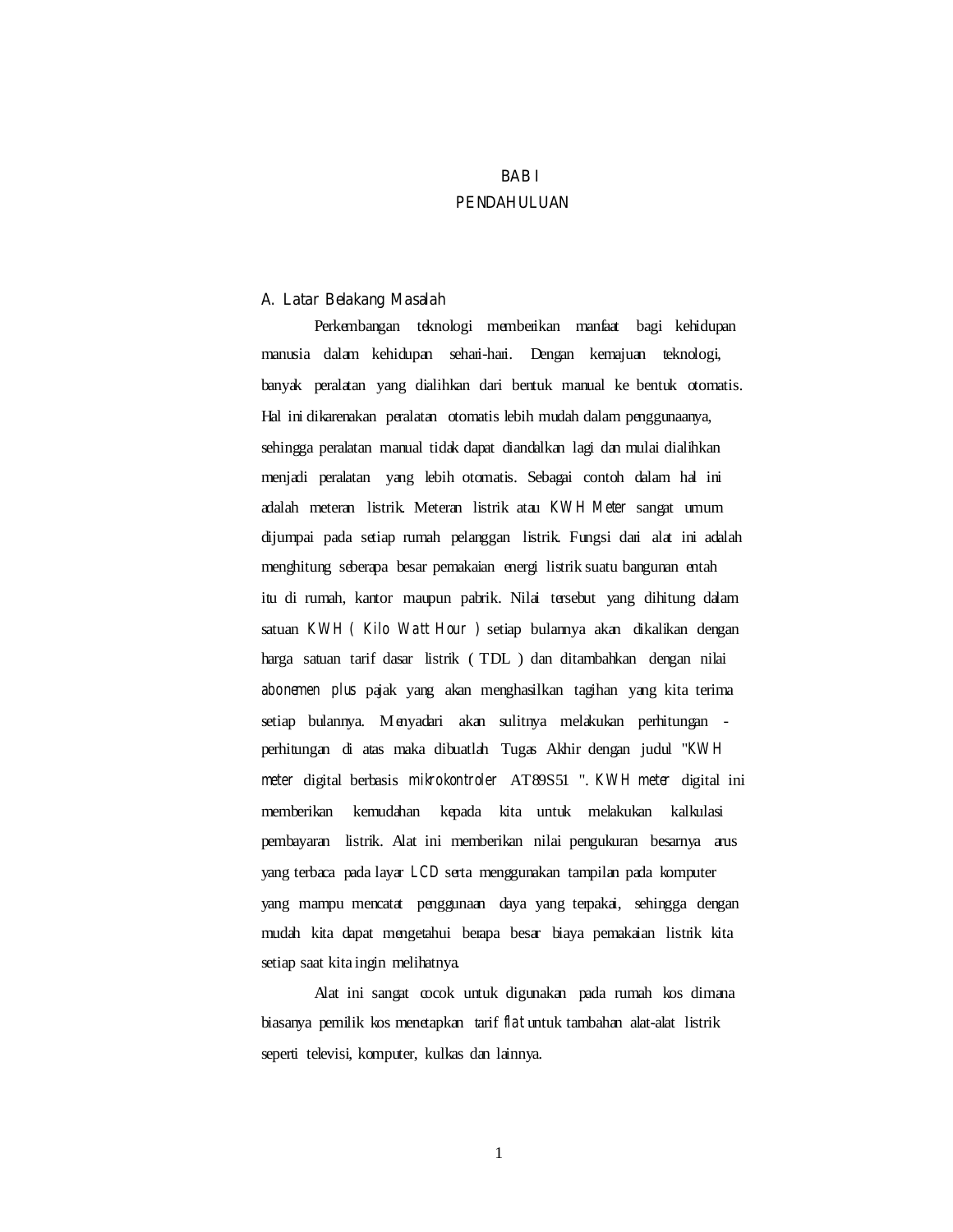### **B. Rumusan Masalah**

Sesuai dengan latar belakang yang diambil, diperoleh rumusan masalah yaitu bagaimana cara merancang dan membuat *KW H meter*  digital berbasis mikrokontroler AT89S51 dengan melalui antar mukaport *serial* dengan Visual Basic 6.0 ?

#### **C. Batasan Masalah**

Dalam penyusunan Laporan Tugas Akhir ini, batasan masalah yang akan ditangani yaitu :

- 1. Pembuatan perangkat keras (*hardware*) dan pembuatan perangkat lunak (*softwar*e) sehingga dapat untuk mengukur daya listrik, mengolah dan menampilkankannya secara digital.
- 2. Penghitungan besanya daya yang terukur menggunakan tegangan normal yaitu sebesar 220 Volt.
- 3. Interface komunikasi dengan *PC* Menggunakan tampilan berbasis pem rograman V isual Basic 6.0.

## **D. Maksud dan Tujuan Penulisan**

Adapun adalah : maksud dan tujuan dari perancangan tugas akhir ini

- 1. Membuat perangkat keras sistem minimal *mikrokontroler*  89S51 dan antarmukanya.
- 2. Membuat rangkaian *kwh meter* digital yang dapat digunakan untuk menghitung pemakaian daya listrik.
- 3. Mengembangkannya menjadi suatu sistem yang lebih praktis, mudah, dan bermanfaat.

## **E. Manfaat**

Manfaat dari tugas akhir pembuatan *KWH meter* digital berbasis *mikrokontroler* AT89S51 adalah sebagai berikut:

1. Bagi Penulis :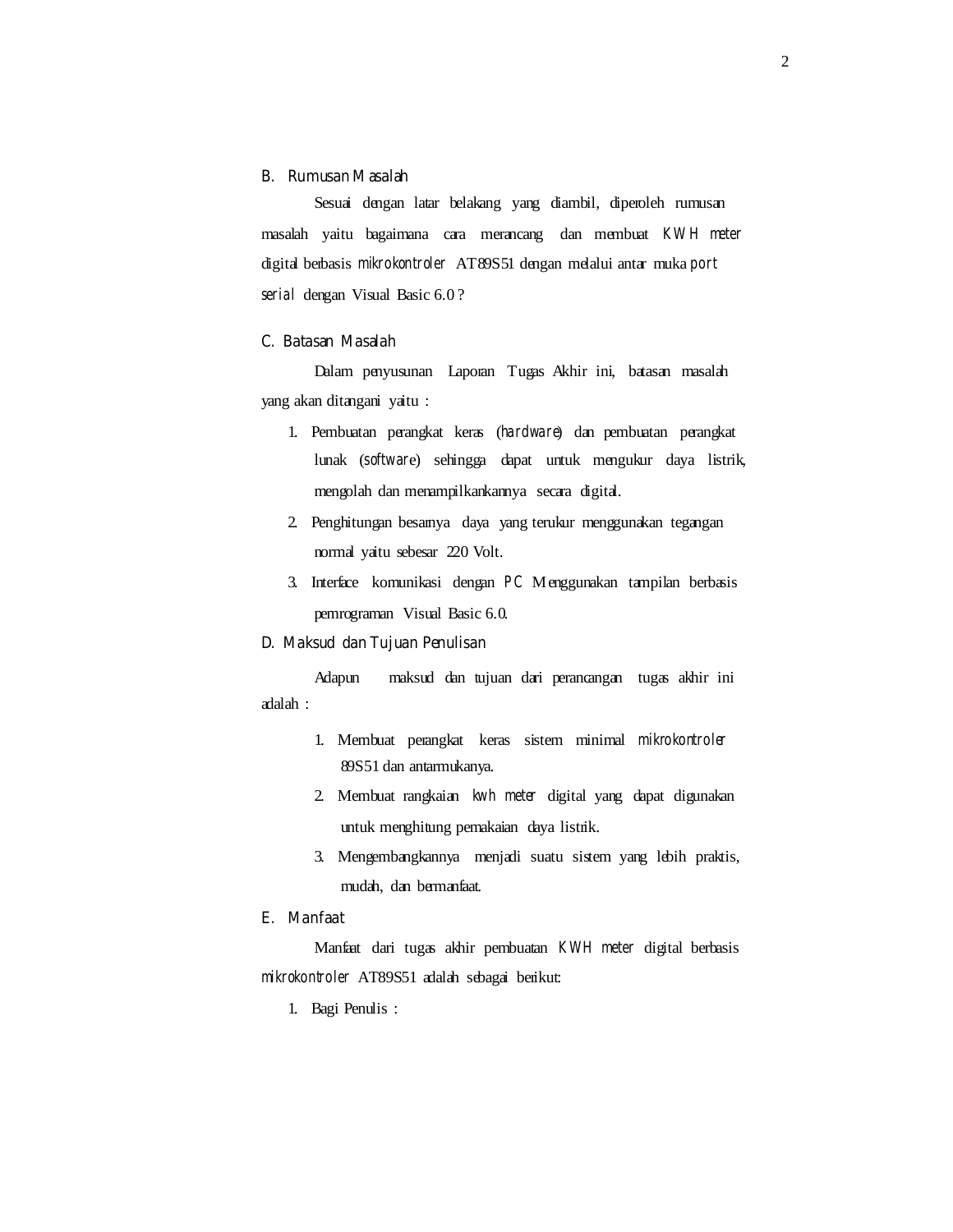Untuk menerapkan ilmu dan teori yang diperoleh selama perkuliahan serta mampu merealisasikanya dengan merancang *KWH meter* digital berbasis *mikrokontroler* AT89S51.

2. BagiM asyarakat :

Diharapkan dapat bermanfaat untuk mengetahui jumlah penggunaan daya baik itu dalam *watt* ataupun rupiah.

3. BagiM ahasiswa dan Pembaca:

Dapat menjadi referensi bacaan dan informasi khususnya bagi para mahasiswa Teknik Komputer yang sedang menyusun Tugas Akhir dengan pokok permasalahan yang sama.

#### **F. Metodologi Penilitian**

Metode penelitian yang digunakan dalam pembuatan Tugas Akhir ini adalah:

1. Metode Literatur

Studi pustaka ini dilakukan untuk menambah pengetahuan penulis dan untuk mencari referensi bahan dengan membaca *literature* maupun bahanbahan teori baik berupa buku, data dari *internet* maupun wawancara dengan orang yang dapat menunjang pembuatan tugas akhir serta laporan tugas akh r.

2. Metode Perancangan dan Pembuatan Alat

Perancangan dan pembuatan rangkaian meliputi perancangan dan pembuatan papan pcb serta pemasangan komponen pada *pcb*.

3. Metode Pengisian Program

Pengisian program dilakukan agar alat dapat bekerja.

4. Metode Pengujian

Pengujian dilakukan agar dapat mengetahui apakah sistem kerja alat telah sesuai atau belum.

#### **G. Sistematika Penulisan**

Penulisan Tugas Akhir ini terdiri dari 5 bab dimana sistematika pembahasannya adalah sebagai berkut: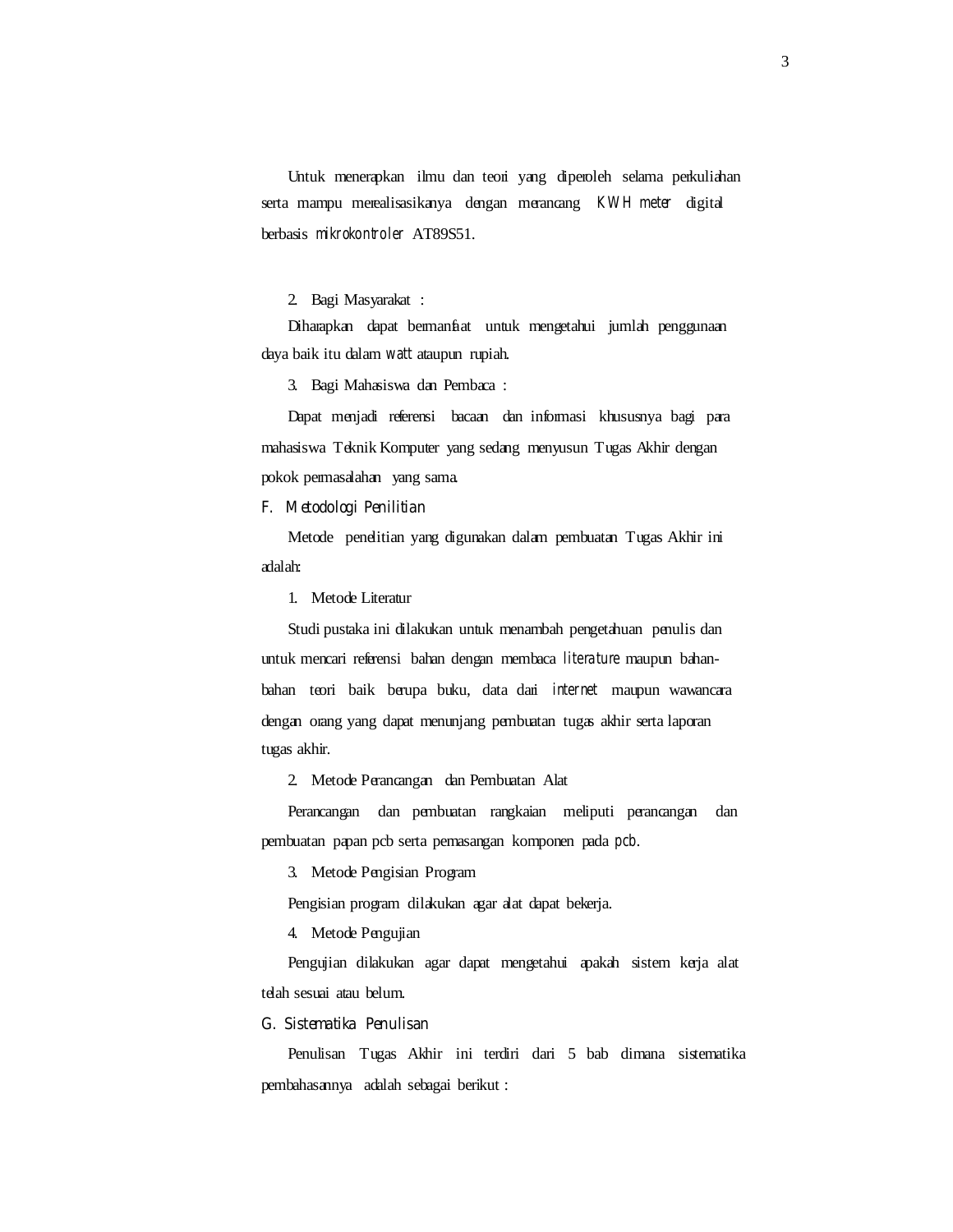| Bab I   | Pendahu luan                                               |
|---------|------------------------------------------------------------|
|         | Berisi tentang latar belakang masalah, numusan masalah,    |
|         | batasan masalah, tujuan, manfaat, metodelogi penelitian,   |
|         | sistematika penulisan dari tugas akhir.                    |
|         |                                                            |
| Bab II  | Landasan Teori                                             |
|         | Berisi tentang dasar teori mengenai peralatan bak software |
|         | maupur <i>hardware</i> yang mendukung untuk perancangan    |
|         | tugas akhir.                                               |
| Bab III | Perancangan dan Realisasi                                  |
|         | Berisi mengenai dasar-dasar dari perancangan alat serta    |
|         | prinsip kerja masing masing sistem.                        |
| Bab V   | Hasil dan Pengujian                                        |
|         | Berisi mengenai hasil perancangan serta pengujian sistem   |
|         | dan pembahasan.                                            |
| Bab V   | Penu tup                                                   |
|         | Berisim engenai kesimpulan dan saran.                      |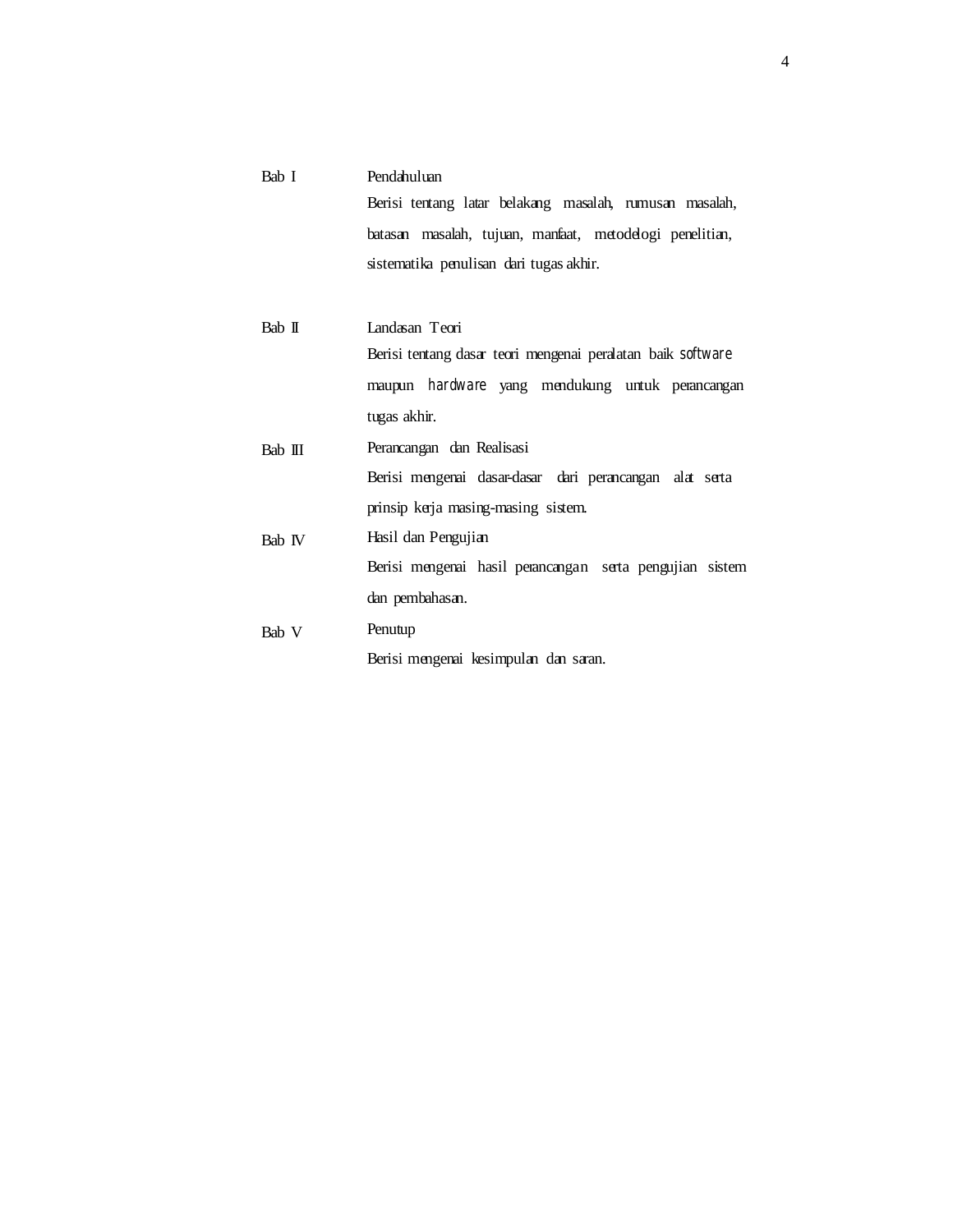# **BAB II LANDASAN TEORI**

### **A. Komponen Elektronika**

## 1. Sensor Anus (*current sensing*)

Sensor arus adalah alat yang digunakan untuk mengukur besamya arus listrik. Sensor arus ini menggunakan metode *Hall Effect Sensor. Hall Effect Sensor* merupakan sensor yang digunakan untuk mendeteksi medan magnet. *Hall Effect Sensor* akan menghasilkan sebuah tegangan yang *proporsional* dengan kekuatan medan magnet yang diterima oleh sensor tersebut. Pendeteksian perubahan kekuatan medan magnet cukup mudah dan tidak memerlukan apapun selain sebuah *inductor* yang berfungsi sebagai sensornya. Kelemahan dari *detektor* ini adalah kekuatan medan magnet yang *statis* (kekuatan medan magnetnya tidak berubah) tidak dapat dideteksi. Oleh sebab itu diperlukan cara yang lain untuk mendeteksinya yaitu dengan sensor yang dinamakan dengan "*hall effect* sensor. Sensor ini terdiri dari sebuah lapisan silikon yang berfungsi untuk mengalirkan arus listrik.

(http://delta-electronic.com/currentsensing/, 2010)



Gambar 1 Blok diagram sensor arus dengan metode *Hall Effect Sensor*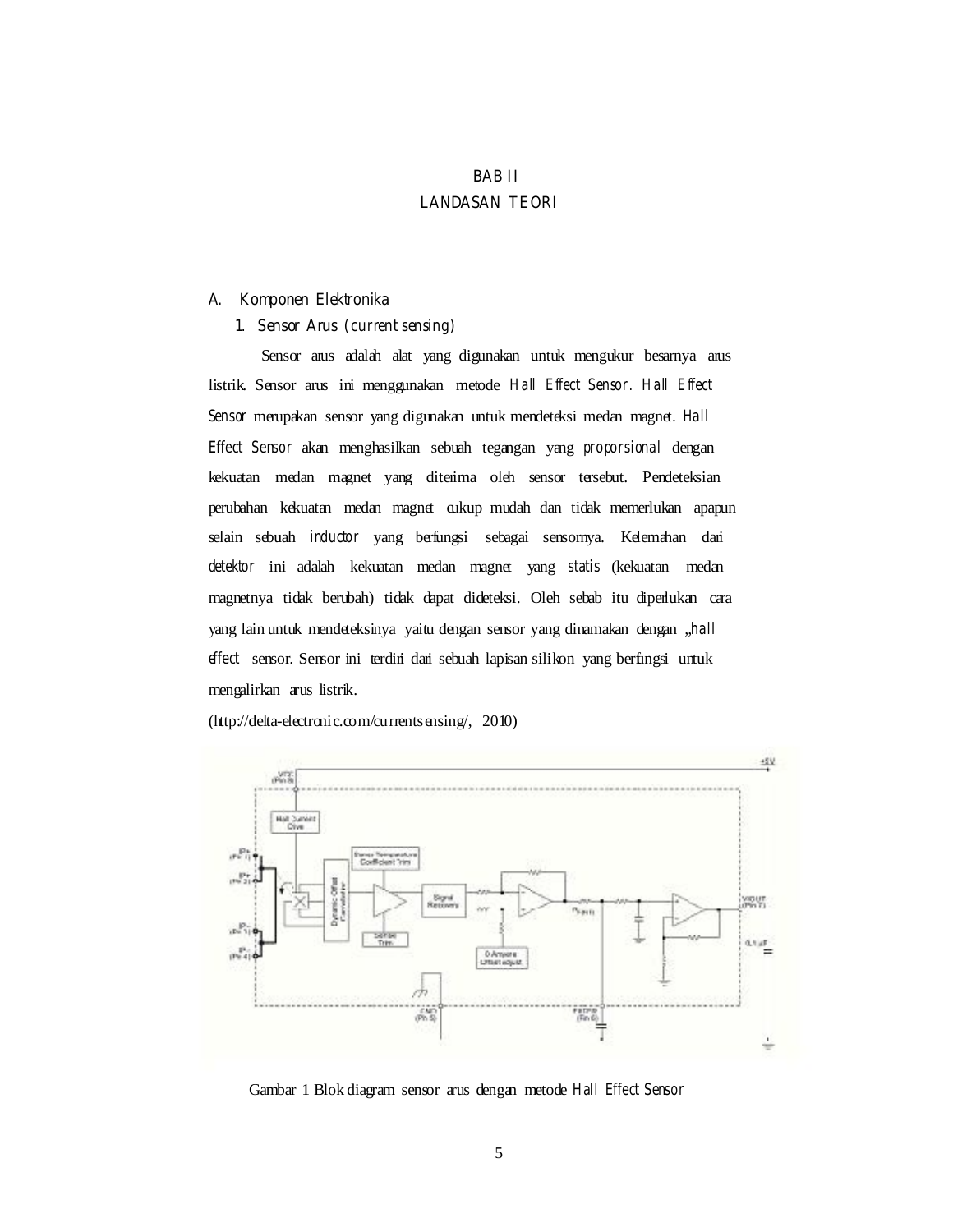

Gambar 2 Sensor anus (*current sensing*)

## **2. ADC 0804**

ADC adalah kepanjangan dari *Analog to Digital Converter* yang artinya Pengubah dari *analog* ke *digital.* Fungsi dari ADC adalah untuk mengubah data *analog* menjadi data *digital* yang nantinya akan masuk ke suatu komponen *digital*. Inputan dari ADC ini ada 2 yaitu input positif (+) dan input negatif (-). ADC 0804 ini terdiri dari 8 *bit microprocessor Analog to Digital Converter.* V (+) dan V (-) adalah inputan tegangan *analog differensial* sehingga data tegangan yang akan diproses oleh ADC adalah selisih antara Vi (+) dan Vi (-). Vref adalah tegangan referensi ADC yang digunakan untuk mengatur tegangan input pada Vi+ dan Vi-. Besarnya tegangan referensi ini adalah setengah dari tegangan input maksimal. Hal ini bertujuan agar pada saat inputan maksimal data digital juga akan maksimal.

*Chip select* fungsinya untuk mengaktifkan ADC yang diaktifkan dengan logika *low. Read* adalah inputan yang digunakan untuk membaca data *digital* hasil konversi yang aktif pada kondisi logika *low*. *Write* berfungsi untuk melakukan *start* konversi ADC diaktifkan pada kondisi logika *low*. *Instruksi* berfungsi untuk mendeteksi apakah *konversi* telah selesai atau tidak, jika sudah selesai maka pin *instruksi* akan mengeluarkan logika *low.* Data *output*-an *digital* sebanyak 8 *byte*  (DB0-DB7) *biner* 0000 0000 sampai dengan 1111 1111, sehingga kemungkinan angka desimal yang akan muncul adalah 0 sampai 255 dapat diambil pada pin D0 sampai D7.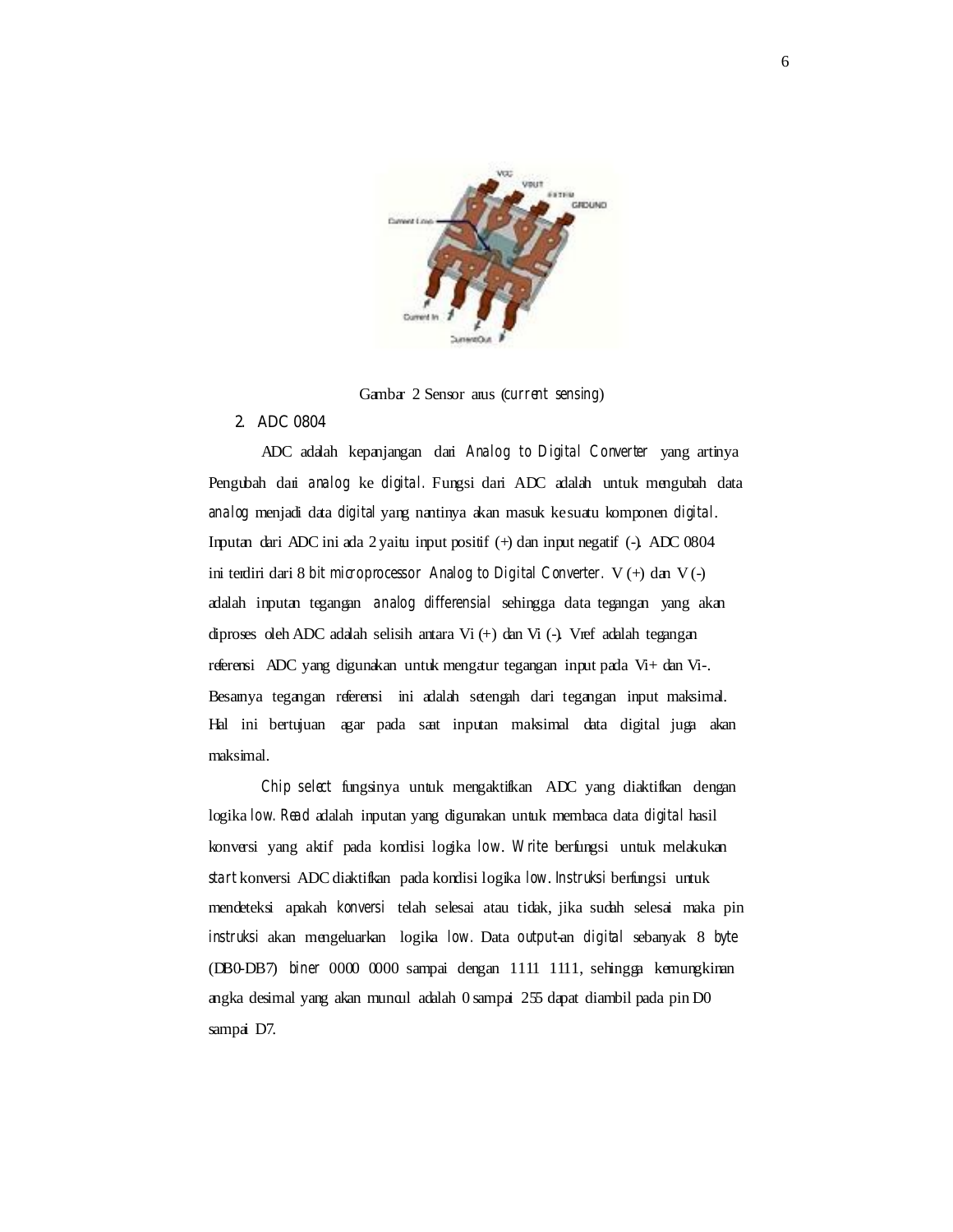

Gambar 3 Konfigurasi *Pin* ADC 0804

Deskripsi Fungsi *Pin* ADC 0804

- a. WR, pulsa transisi *high to low* pada input *input write* maka ADC akan melakukan konversi data, tegangan *analog* menjadi data *digital.*
- b. INT, bila konversi data analog menjadi *digital* telah selesai maka pin INT akan mengeluarkan *pulsa transisi high to low.* Perangkat ADC dapat diopersikan dalam mode *free running* dengan menghubungkan *pin* INT ke *input* WR.
- c. CS, agar ADC dapat aktif melakukan *konversi* data maka *input chip select*  harus diberi logika *low*.
- d. RD, agar data ADC data dapat dibaca oleh sistem *mikroprosessor* maka pin RD harus diberi logika *low.*
- e. Tegangan *analog input* deferensial, *input* Vin (+) dan Vin (-) merupakan *input* tegangan deferensial yang akan mengambil nilai selisih dari kedua *input*. Dengan memanfaatkan *input* Vin maka dapat dilakukan *offset*  tegangan nol pada ADC.
- f. Vref, tegangan referensi dapat diatur sesuai dengan *input* tegangn pada Vin (+) dan Vin (-).
- g. CLOCK, clock untuk ADC dapat diturunkan pada clock CPU atau RC *eksternal* dapat ditambahkan untuk memberikan *generator clock* dari dalam CLK In menggunakan *schmitt triger.*  (http://electroniclab.com/, 2010)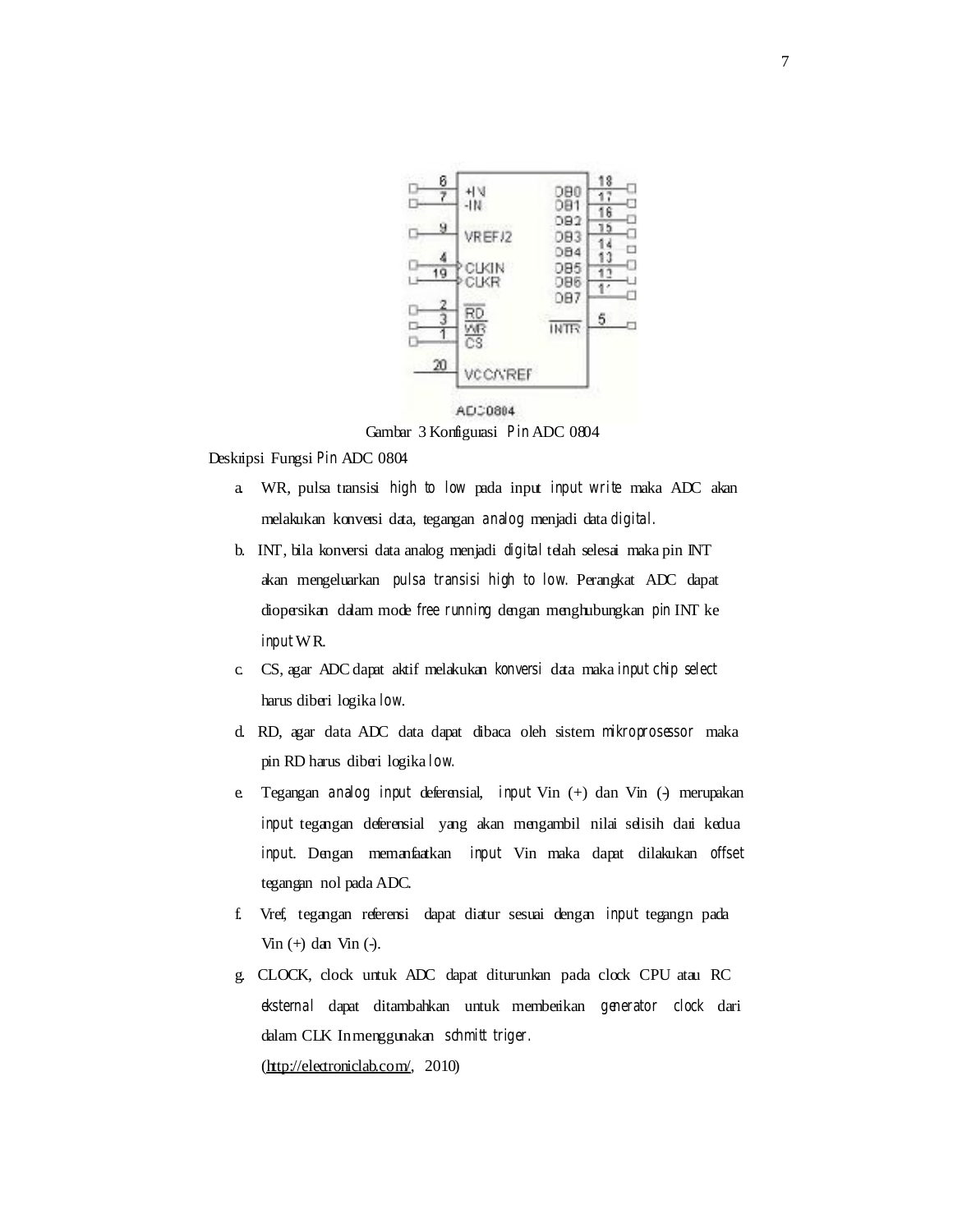## **3. MAX 232**

IC MAX232 adalah komponen untuk mengubah *sinyal* dari RS232 ke *sinyal*  TTL yang bisa diolah oleh *mikrokontroler.* IC ini berguna untuk membuat komunikasi data antara komputer (atau alat lain yang menggunakan RS232) dengan *mikrokontroler*. Konfigurasi sirkuit dari IC MAX232 ditunjukkan pada gambar.



Gambar 4 Konfigurasi *sirkuit* IC MAX232

(http://www.indorobotika.com/, 2010)

## **4. Catu Daya**

Catu daya merupakan sebuah bagian yang dapat mencatu listrik ke bagian yang lain, yang mengubah tegangan AC menjadi DC dan menjaga tegangan *output konstan* dalam batas-batas tertentu. Secara umum catu daya terdiri dari *transformator*, penyearah, penyaring (*filter*) dan peregulasi (*regulator*). Secara umum blok catu daya terlihat pada gambar berikut ini :



Gambar 5 Blok diagram catu daya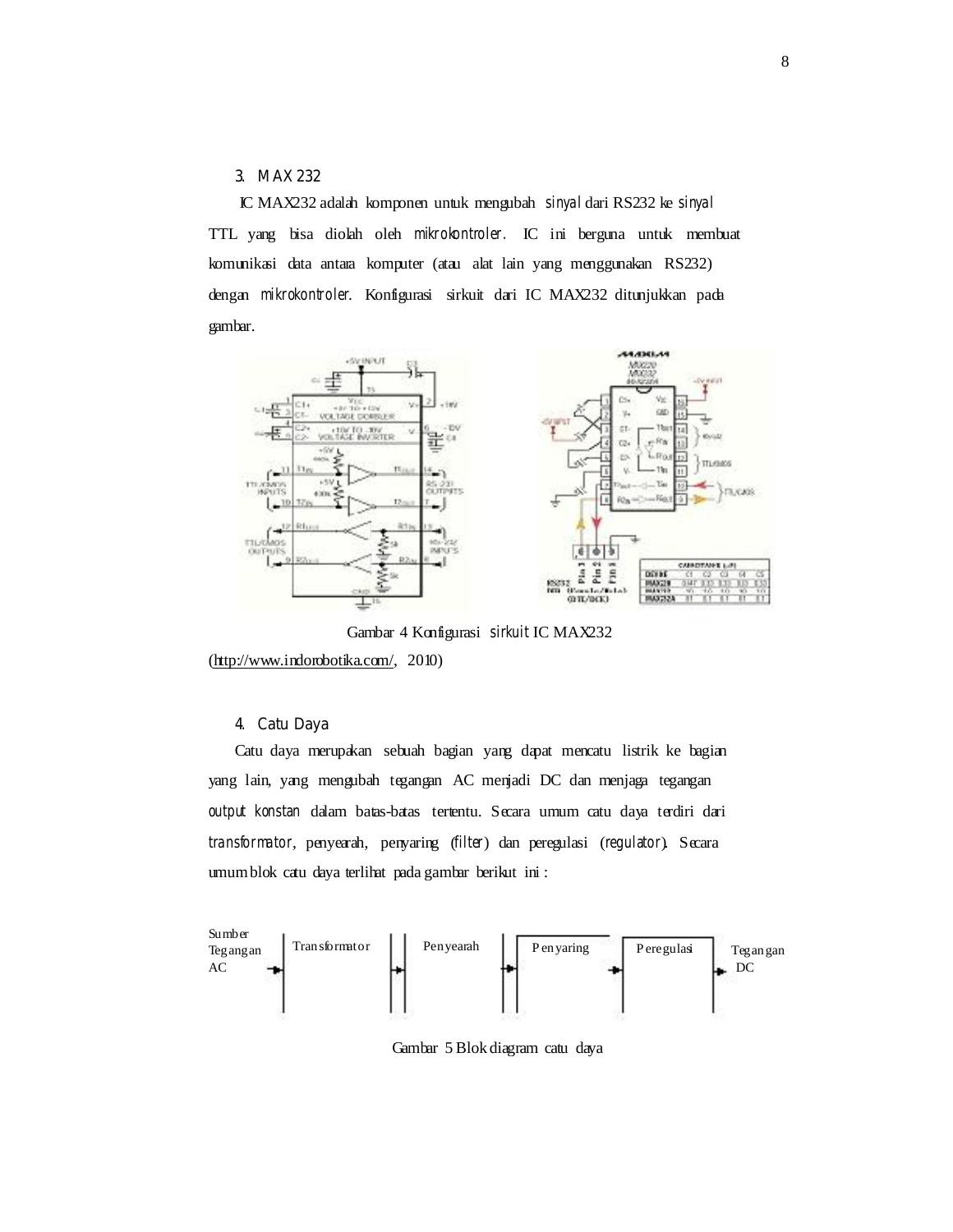Tegangan 220 volt yang berasal dari jala-jala PLN masuk ke *transformator step down* dan diturunkan tegangannya sesuai dengan tegangan yang dibutuhkan. Tegangan bolak balik ini kemudian disearahkan oleh rangkaian penyearah gelombang penuh untuk diubah menjadi tegangan DC. Tegangan output dari penyearah merupakan tegangan searah yang masih berdenyut atau masih ber*fluktuasi*. Fluktuasi tegangan ini dapat diperkecil dengan dilewatkan ke rangkaian penyaring (*filter*). *Regulator* diperlukan untuk menjaga tegangan output tetap *stabil*, tidak terpengaruh oleh perubahan-perubahan yang terjadi. Tegangan *output transformator* ditentukan oleh banyaknya lilitan *primer* dan lilitan *sekunder* dari *transformator.* 

(Prihono, 2009)

## **5. IC LM7805**

LM78xx merupakan seri IC untuk regulator tegangan tetap positif. *Regulator* adalah rangkaian *regulasi* atau pengatur tegangan keluaran dari sebuah catu daya agar efek dari naik turunnya tegangan jala- jala tidak mempengarui tegangan catu daya sehingga menjdi *stabil*. IC LM7805 (*Integrated Circuit*  Lm7805) merupakan *regulator* untuk mendapat tegangan 5 volt. Komponen ini biasanya sudah dilengkapi dengan pembatas arus (*current limiter*) dan juga pembatas suhu (*thermal shutdown*). Komponen ini memiliki 3 bauh kaki tau *pin*. (Sumber  $\frac{http://p-musastaff.guna.d.am.a.c.i.d'}{$ , 2010)



Gambar 6 IC LM 7805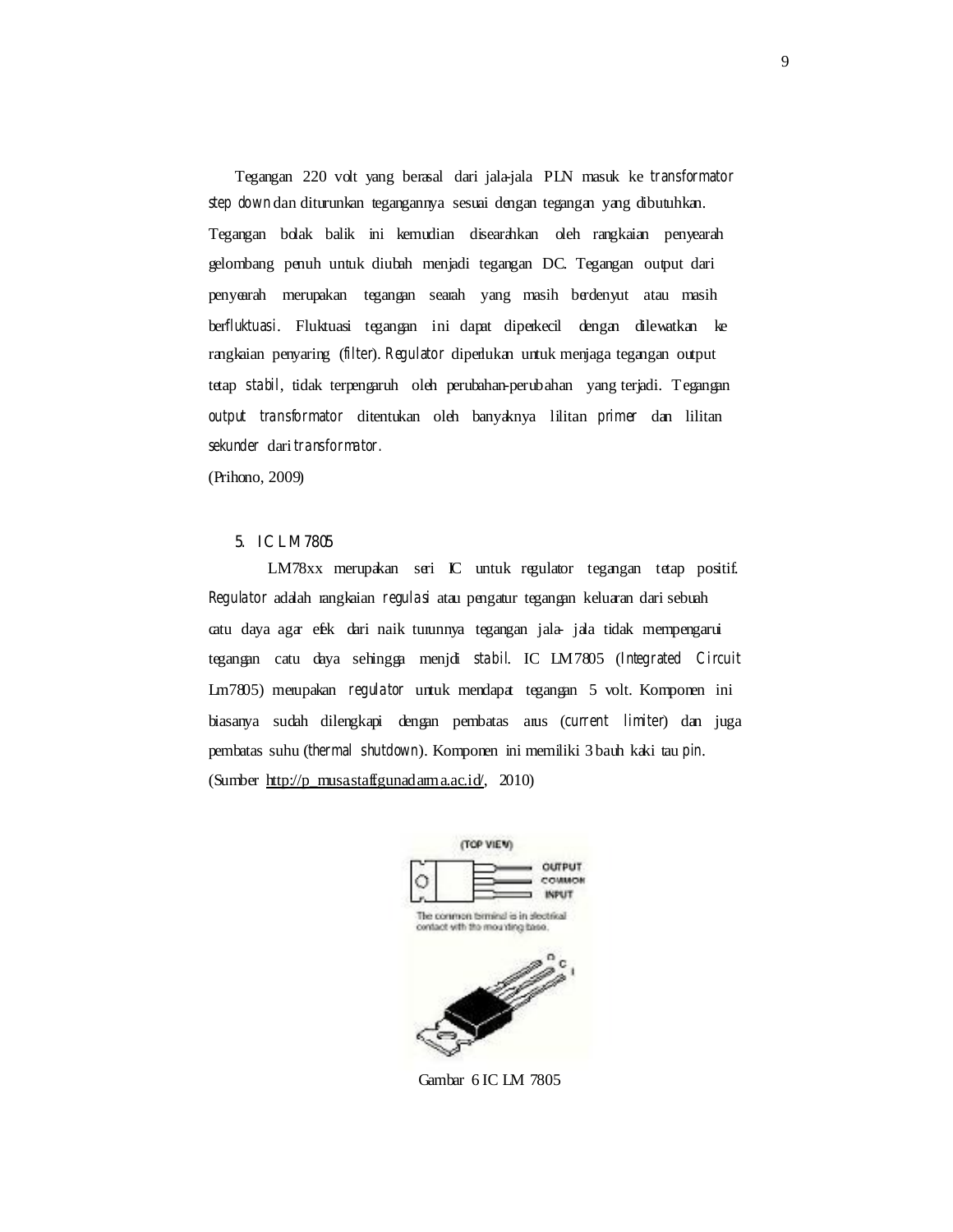# **6.** *LCD* **2x16**

*LCD* (*Liquid Crystal Display*) digunakan sebagai tampilan dari sebuah informasi. *LCD* yang digunakan mempunyai lebar display 2 baris 16 kolom atau biasa disebut dengan *LCD character* 2x16, dengan 16 pin konektor yang didefinisikan sebagai berikut:



Gambar 7 *LCD* 2x16 karakter

| PIN            | Nama                          | Fungsi                                                                |
|----------------|-------------------------------|-----------------------------------------------------------------------|
| L              | $\overline{\text{VSS}}$       | Ground                                                                |
| $\overline{2}$ | $\overline{\text{VCC}}$       | $+5$ Volt                                                             |
| 3              | VEE                           | Pengatur Kontras                                                      |
| 4              | $\overline{\text{\tiny{RS}}}$ | <b>Register Select</b><br>0= Register Perintah<br>$1 = Register Data$ |
| 5              | R/W                           | Read/write<br>$0=$ write mode<br>$l =$ read mode                      |
| $\overline{6}$ | $\overline{\mathrm{E}}$       | Enable<br>$0=$ enable<br>$1 =$ disable                                |
| $7 - 14$       | DB0                           | Data Bus                                                              |
| $15-16$        |                               | Tegangan untuk menyalakan lampu<br>LCD                                |

Table 1 *Pin* dan Fungsi *LCD* 

(http://alldatasheet.com/lcd, 2010)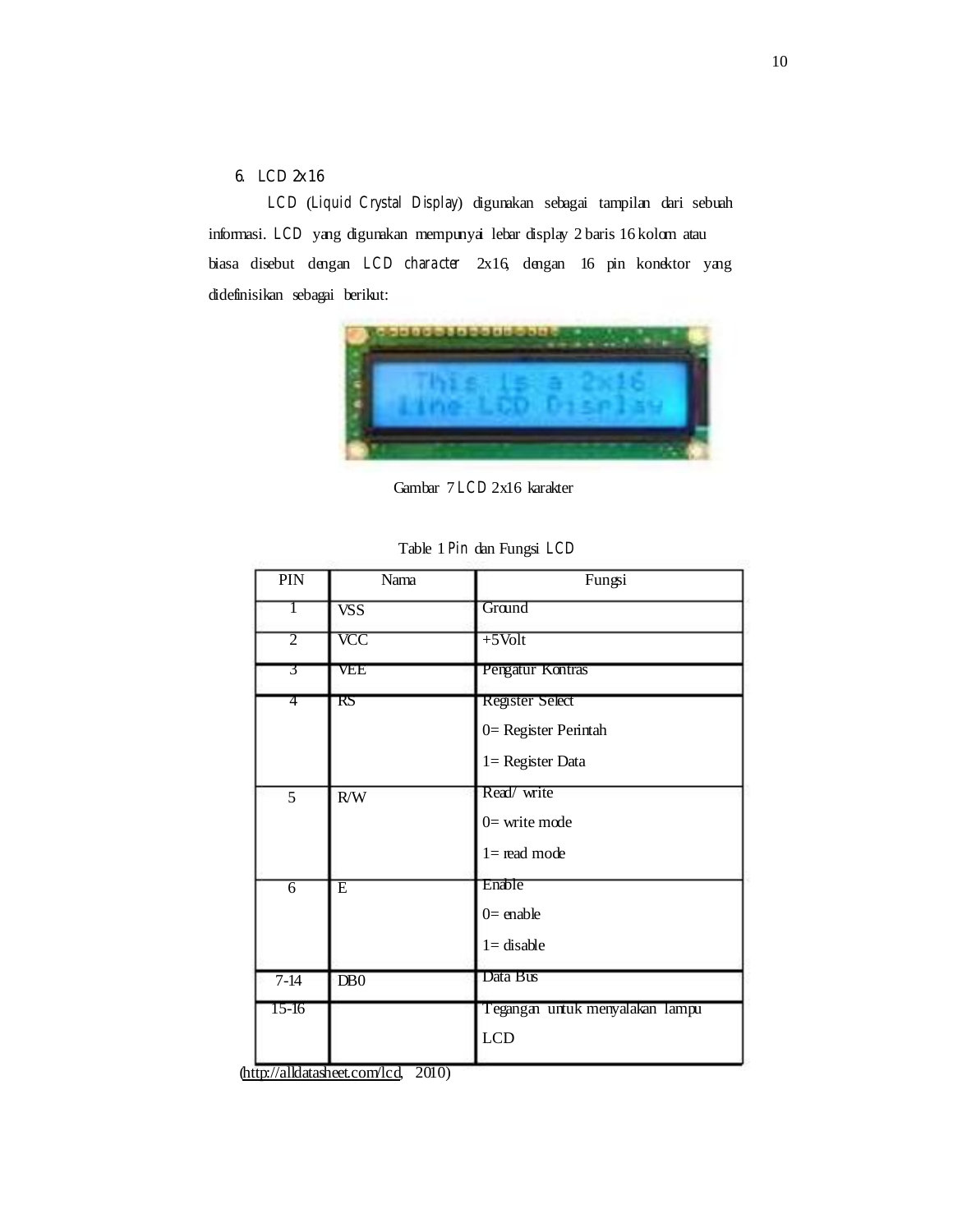#### **B. Sistem Komunikasi Serial**

Dalam dunia komputer, *port* adalah satu *set instruksi* atau perintah *sinyal*  dimana *mikroprosesor* atau *CPU* menggunakannya untuk memindahkan data dari atau ke piranti lain. Penggunaan umum *port* adalah untuk berkomunikasi dengan *printer, modem, keyboard* dan *display*. Kebanyakan *port* komputer adalah berupa kode digital, dimana tiap-tiap sinyal atau *bit* adalah berupa kode *biner* 0 atau 1. *Port parallel* atau lebih dikenal *port printer* mentransfer berupa *bit* secara bersamaan, sementara *serial port* mentransfer satu *bit* setiap saat.

*Port serial* (*COM*) berfungsi sebagai *port* antarmuka untuk pengendalian terhadap sistem. Karena itu penting sekali untuk menyertakan *setting hardware*, *stop bits, parity bits, data bits* dan *property control* komunikasi lain yang berperan dalam komunikasi serial, hal ini ditunjukkan gambar dibawah ini.



#### Gambar 8 Paket data pada komunikasi serial

*Port serial* pada *mikrokontroler* dapat digunakan dalam mode *full duplex*, artinya dapat menerima dan mengirim data secara bersamaan. Penerimaan dan pengiriman data *port serial* melalui sebuah *register* yang disebut *SBUF* pada penerimaan dan pengiriman data serial (*Serial Data Buffer*). Dengan adanya *SBUF*, maka dimungkinkan juga untuk melakukan pembacaan dan pengiriman data lebih dari satu *byte* data yang datang atau terkirim secara terpisah dan berurutan.

*Buffer RS-232* modul antarmuka dengan komputer direalisasikan melalui *port serial* melalui *pluk* DB9 *femail* sebagai antarmuka dikarenakan kemudahan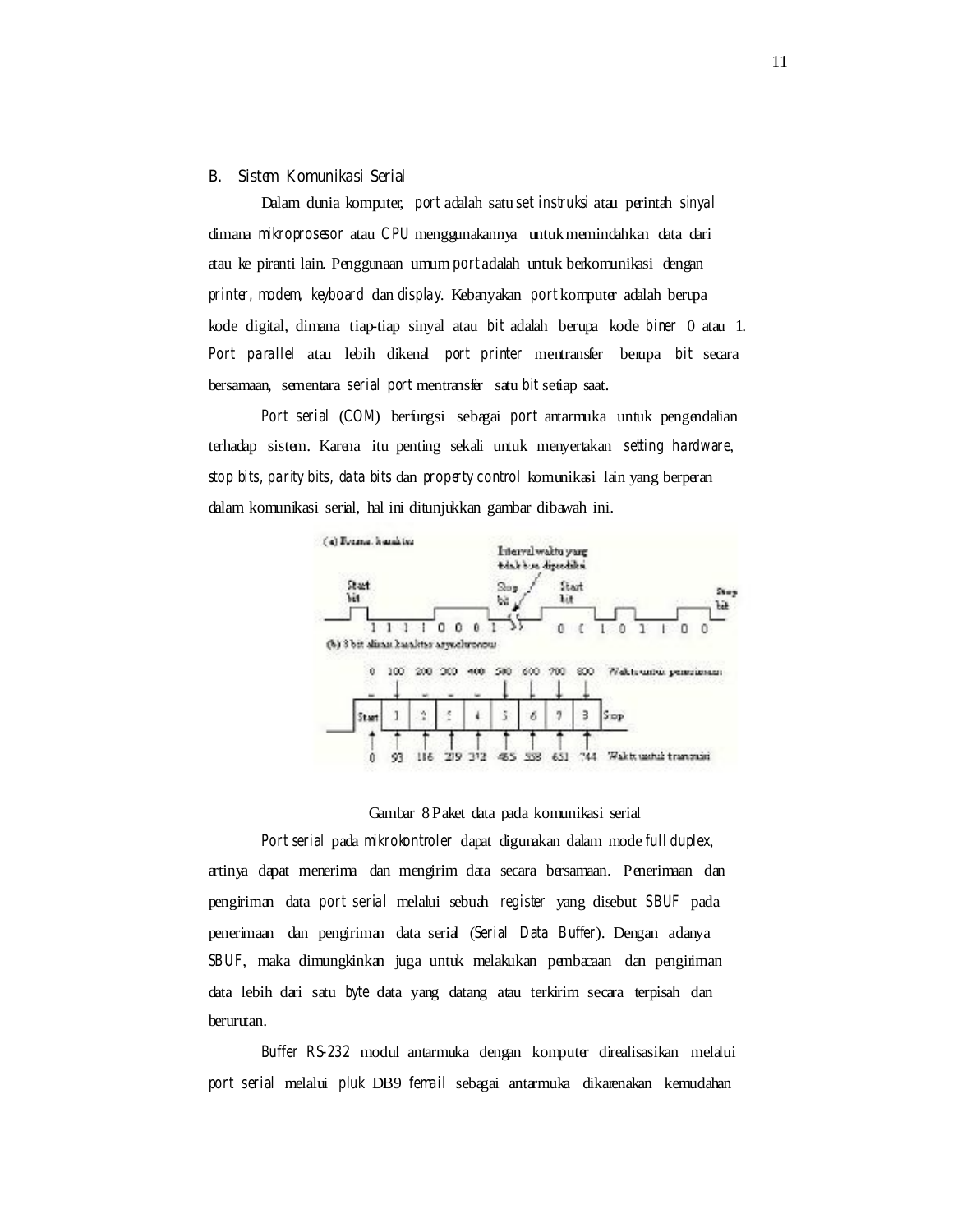dalam penggunaannya dimana hanya memerlukan satu buah IC *voltage transistor*  MAX232 dan beberapa kapasitor sebagai *converter* level tegangan komputer kearah TTL dan sebaliknya. Gambar 9 menunjukkan permukaan dari DB9 *femail,*  sedangkan fungsi masing-masing *pin* ditunjukkan pada tabel 2



Gambar 9 DB9 *femail*  Tabel 2 Fungsi kaki-kaki DB9 *standart* RS232

| No. Kaki       | Fungsi Sinyal           | Keterangan           |
|----------------|-------------------------|----------------------|
|                | CD                      | Carrier Detect       |
| $\overline{2}$ | <b>RxD</b>              | Receive Data         |
| 3              | TxD                     | Transmit Data        |
|                | <b>DTR</b>              | Data Terminal Ready  |
|                | <b>SG/GND</b>           | <b>Sistem Ground</b> |
|                | <b>DSR</b>              | Data Set Ready       |
|                | <b>RTS</b>              | Request to Send      |
|                | $\overline{\text{CTS}}$ | Clear to Send        |
| 9              | <b>RI</b>               | Ring Indikator       |

Level tegangan dari *serial port* berkisar dari -3V sampai -15V untuk nilai "high" atau logika "1" dan level tegangan berkisar dari +3V sampai +15V untuk nilai "low" atau logika "0". Tegangan mendekati nol tidak berlaku untuk komunikasi *serial port*. Untuk menjembatani perbedaan tersebut maka dipergunakan RS232 dengan IC MAX232. Berdasarkan dari penjelasan diatas dapat disimpulkan ada empat hal pokok yang diatur dalam standar komunikasi serial antara lain :

- 1. Level tegangan yang dipakai.
- 2. *Bitrate* (kecepatan pengiriman data).
- 3. Format dan panjang data.
- 4. *Sinkronisasi* (keserempakan).

(http://www.ittelkom.ac.id/library/, 2010)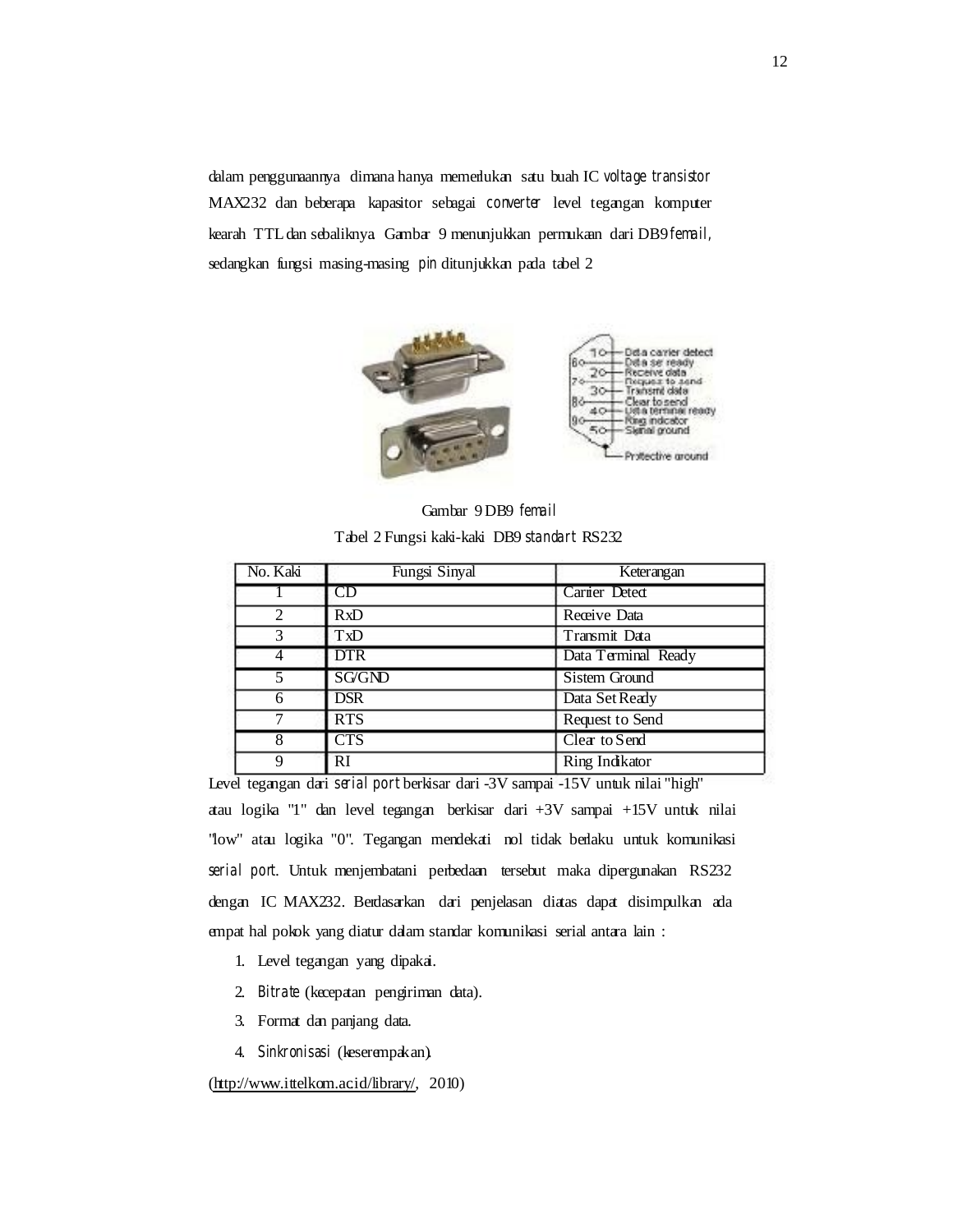#### **C.** *Mikrokontroler* **AT89S51**

*Mikrokontroler* AT89S51 merupakan mikrokomputer CMOS 8 *bit*  dengan 4Kbyte Flash "Programable and Erasable Read Only Memory" (PEROM) berteknologi memori non-volatile (isi memori tidak akan hilang saat tegangan catu daya dimatikan). Memori ini biasa digunakan untuk menyimpan instruksi (perintah) berstandar MCS-51 sehingga memungkinkan *mikrokontroler* ini untuk bekerja dalam mode *single chip operation* (mode operasi keping tunggal) yang tidak memerlukan memori luar untuk menyimpan kode sumber sebagai perintah menjalankan *mikrokontroler.* 

*Mikrokontroler* telah menyediakan berbagai macam aplikasi mulai dari *port parallel, timer, counter* serta komunikasi serial. Komunikasi serial pada *mikrokontroler* banyak digunakan dalam pengiriman dan penerimaan data. Aplikasi dari sistem ini antara lain pada interfacing serial. *Mikrokontroler* MCS-51 merupakan sebuah *chip semikonduktor* yang terintregasi dan merupakan jenis *mikrokontroler* yang di dalamnya dilengkapi dengan :

- *1.* Sebuah CPU (*Central Processing Unit*) 8 *bit.*
- 2. *Osilator internal* dan rangkaian pewaktu.
- 3. RAM *internal* 128 byte (*on chip*).
- 4. Empat buah *programmable* I/O, masing-masing terdiri atas 8 buah jalur I/O.
- 5. Dua buah *timer/counter* 16 *bit*.
- 6. Enam buah jalur *interupsi* (dua *timer*, dua *counter*, satu serial, satu *reset*).
- 7. Satu buah *port serial* dengan kontrol serial *full duplex* UART.
- 8. 4 kbyte memori program.
- *9.* Kemampuan melakukan operasi perkalian, pembagian dan operasi *boolean.*

Seperti terlihat pada gambar didalam sebuah *mikrokontroler* terdapat *CPU*  yang merupakan pusat pemrosesan. Adanya dua buah *timer* yang membantu dalam hal pewaktuan dan cacah, juga *memori internal* untuk media penyimpanan data program berupa bahasa mesin.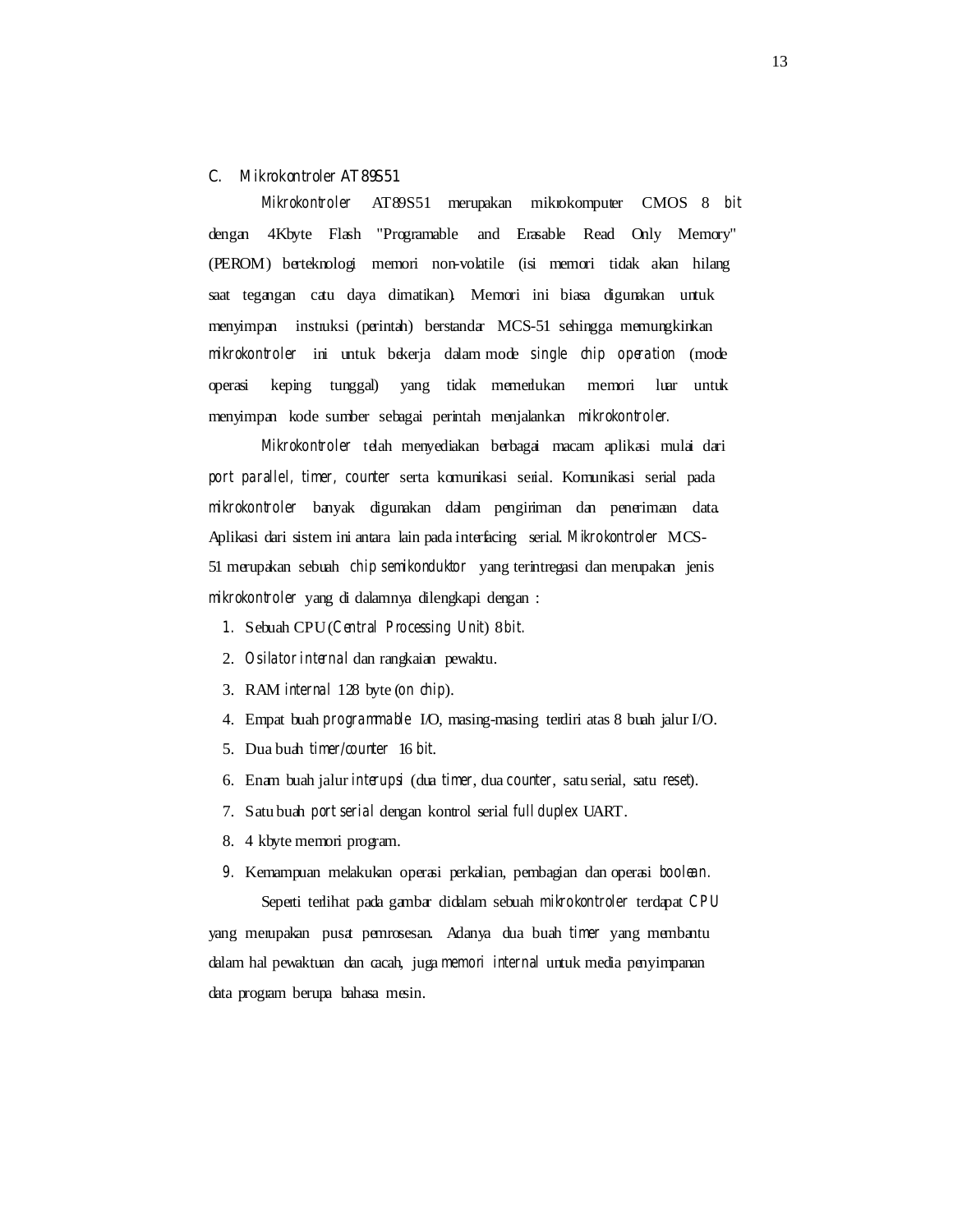

Gambar 10 Diagram *bus mikrokontroler* 

| PT.O<br>P.<br>δ                  | yo                      |
|----------------------------------|-------------------------|
|                                  |                         |
|                                  | QOV<br><b>DOG</b><br>ဌ  |
|                                  | 2011 (AD)<br>æ          |
|                                  | <b>2013-02</b><br>巼     |
|                                  | COVI<br>0.3(            |
| ä<br><b>MOSI</b>                 | AD4<br>180              |
| (0.9101)                         | <b>PO.5 (AD5</b>        |
| έ<br><b>SCK)</b>                 | <b>10.5 (ADB</b>        |
| FRST                             | <b>COUT 2 OK</b><br>ă   |
| RXD) P3.0                        | BAVPP                   |
|                                  | <b>ALE/PROG</b>         |
| 282<br>$\frac{20}{15}$           | NE3d                    |
| <b>EEE</b>                       | 2.7                     |
|                                  | 2.5                     |
| P3.3<br>P3.5                     | Ã<br>225                |
| WR) P3.6                         | 412                     |
| re,<br>$\overline{\mathfrak{D}}$ | Ę<br>$\frac{3}{2}$<br>Z |
| XTAL <sub>2</sub>                | Ę<br>22<br>23           |
| 关                                | 2                       |
| GN <sub>O</sub>                  | Q<br>2.0                |

Gambar 11 Susunan *pin-pin mikrokontroler* MCS-51

Gambar diatas merupakan merupakan susunan *pin-pin mikrokontroler* MCS-51 dengan tipe mikrokontroler AT89S51, pejelasan dari masing-masing *pin*  adalah adalah sebagai berikut :

- 1. *Pin* 40 sama dengan Vcc, masukan catu daya +5 volt DC.
- 2. *Pin* 20 sama dengan Vss , masukan catu daya 0 volt DC.
- 3. *Pin* 32-39 merupakan *pin* P0.0-P0.7, *port input* dan *output* delapan bit dua arah yang juga dapat berfungsi *bus* data dan *bus* alamat bila *mikrokontroler* menggunakan *memori eksternal*.
- 4. *Pin* 1-8 merupakan *pin* P1.0-P1.1, *port input/output* dua arah delapan *bit*  dengan *internal pull up.*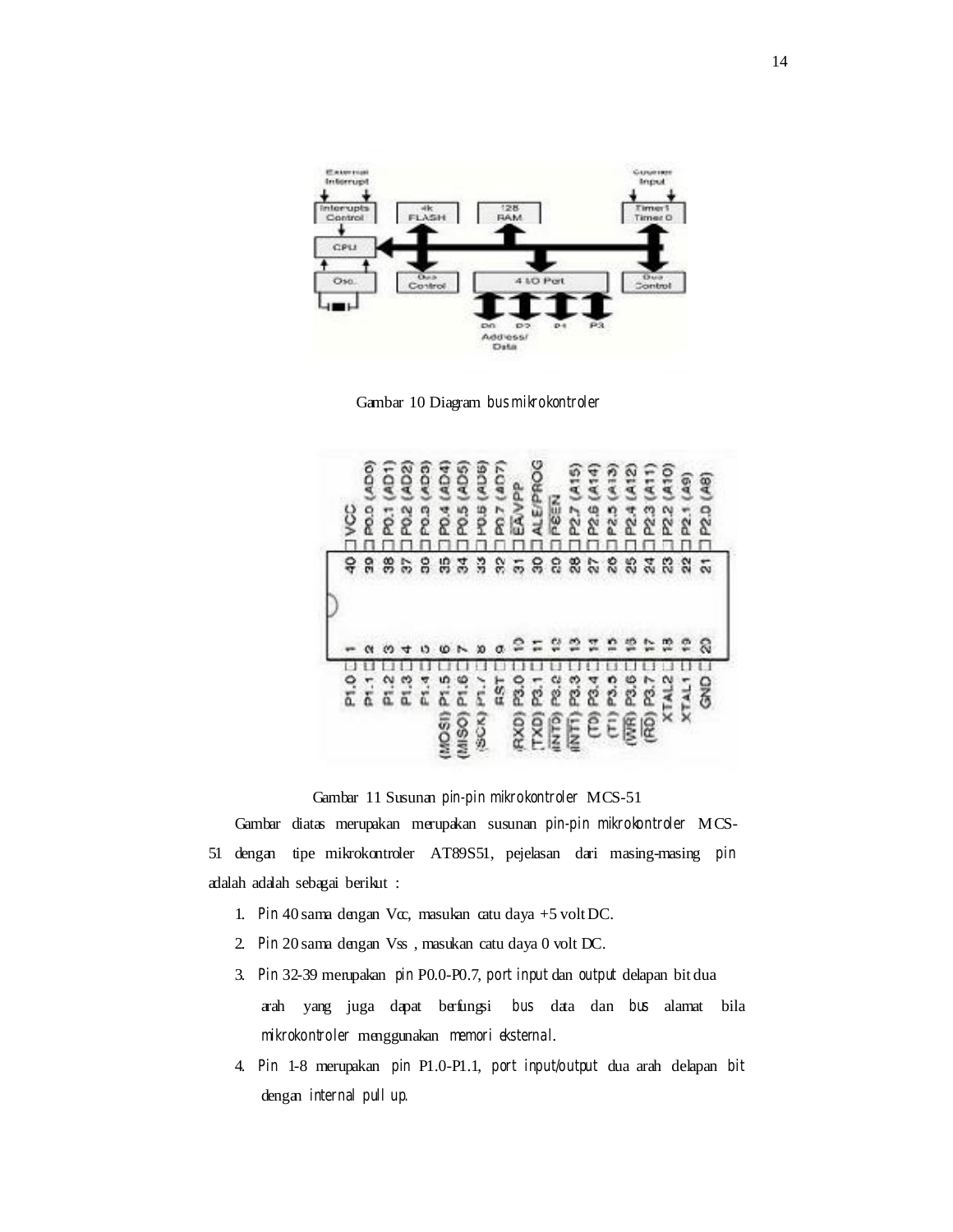- 5. *Pin* 10-17 merupakan P3.0-P3.7, *port input/output* dua arah delapan bit, selain *via port* 3 juga memiliki *alternatif* fungsi sebagai :
	- a) RXD (*pin* 10) = *port* komunikasi *input serial.*
	- b) TXD (*pin* 11) = komunikasi *output serial.*
	- c) INTO (*pin* 12) = saluran *interupsi eksternal* 0 (aktif rendah).
	- d) INT1 (*pin* 13) = saluran *interupsi eksternal* 1 (aktif rendah).
	- e) T0 (*pin* 14) = *input timer* 0.
	- f) T1 (*pin* 15) = *input timer* 1.
	- g) WR (*pin* 16) = berfungsi sebagai sinyal kendali tulis, saat *prosesor*  akan menulis data ke *memori* I/O luar.
	- h) RD (*pin* 17) = berfungsi sebagai sinyal kendali baca, saat *prosesor*  akan membaca data ke *memori* I/O luar.
- 6. *Pin* 9 merupakan *reset*, berfungsi untuk mereset AT89S51 ke keadaan awal.
- *7. Pin* 30 merupakan ALE (Address Latch Enable), berfungsi menahan sementara alamat *byte* rendah pada proses pengalamatan ke *memori eksternal.*
- 8. *Pin* 29 merupakan PSEN (*Program Store Enable*), sinyal pengontrol yang berfungsi untuk membaca program dari *memori eksternal*.
- 9. *Pin* 31 merupakan EA untuk pilihan program, menggunakan program *internal* atau *eksternal*. Bila "0", maka digunakan *program eksternal*.
- 10. *Pin* 19 XI, masukan ke rangkaian *osilator internal*. Sumber *osilator* atau *quarts crystal* dapat digunakan.
- 11. *Pin* 18, masukan ke rangkaian *osilator internal*, *koneksi quarts crystal* atau tidak dikoneksikan apabila digunakan *eksternal osilator*.

Sedangkan diagram blok *mikrokontroler* AT89S51 diperlihatkan pada gambar 12.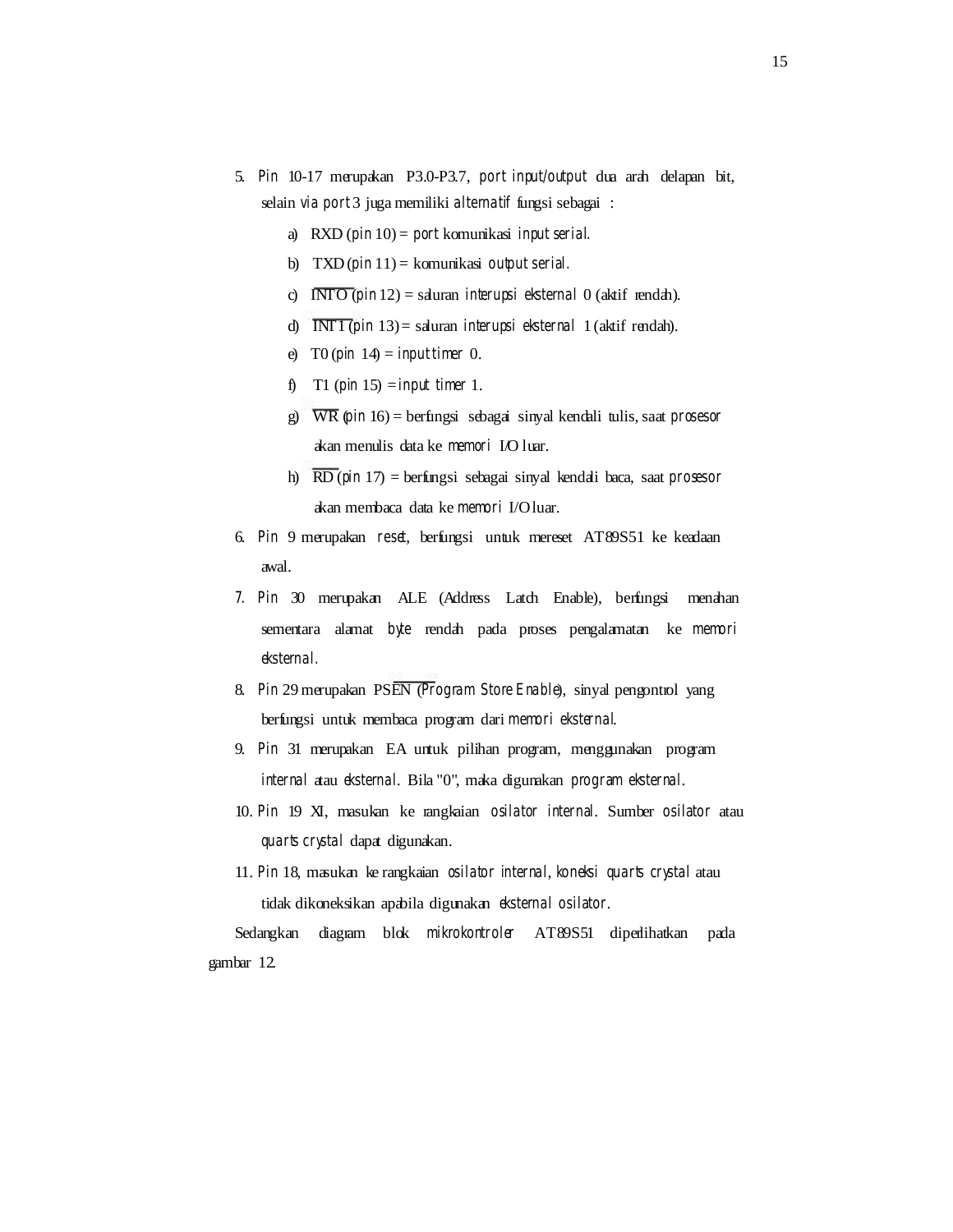

Gambar 12 Diagram blok *mikrokontroler* AT89S51 *SFR* (*Special Function Register*)

*SFR* atau *register* fungsi khusus merupakan suatu daerah *RAM* dalam IC keluarga MCS51 yang digunakan untuk mengatur perilaku MCS51 dalam hal-hal khusus, misalnya tempat untuk berhubungan dengan *port paralel* P1 atau P3, dan sarana *input/output* lainnya, tapi tidak umum dipakai untuk menyimpan data seperti layaknya *memori-data*. *SFR* dalam *RAM internal*  menempati lokasi alamat 80h sampai 7Fh. Masing-masing *register* pada *SFR*  ditunjukkan dalam tabel, yang meliputi simbol, nama dan alamatnya.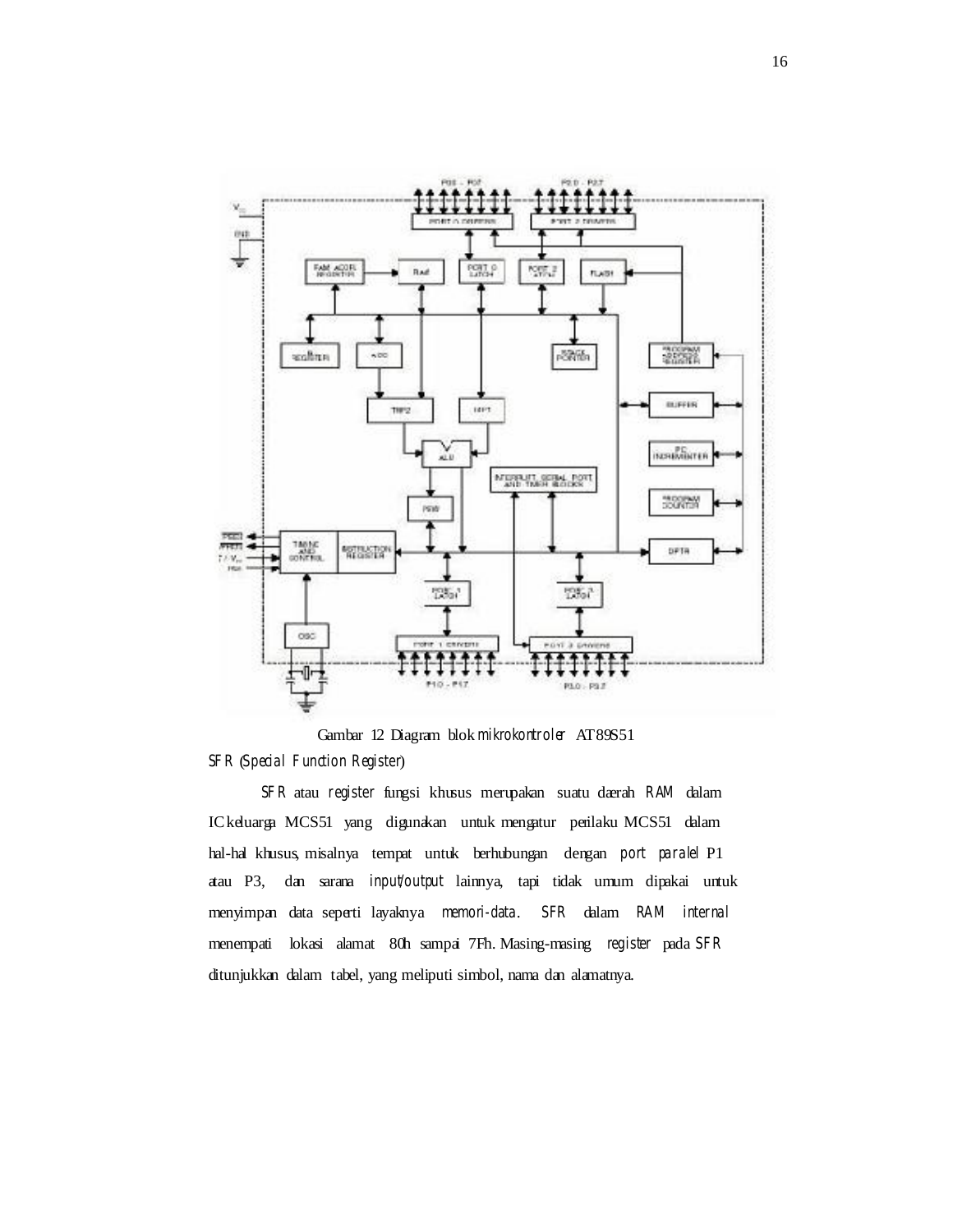| Simbol                  | Nama                             | <b>Alamat</b>    |  |
|-------------------------|----------------------------------|------------------|--|
| Acc                     | Akumulator                       | E0h              |  |
| $\overline{B}$          | <b>B</b> register                | F0h              |  |
| <b>PSW</b>              | Program Status Word              | D0h              |  |
| SP                      | <b>Stack Pointer</b>             | 81h              |  |
| <b>DPTR</b>             | Data Pointer 16 Bit              |                  |  |
| (DPH)                   | DPL Byte rendah                  | 82h              |  |
| (DPL)                   | DPH Bytetinggi                   | 83h              |  |
| P <sub>0</sub>          | Port $0$                         | 80h              |  |
| $\overline{P1}$         | Port $1$                         | $\overline{90h}$ |  |
| P2                      | Port 2                           | AOh              |  |
| $\overline{P3}$         | Port $3$                         | B <sub>0</sub>   |  |
| $\overline{\mathbb{P}}$ | <b>Interupt Priority Control</b> | B8h              |  |
| $\overline{\mathbb{E}}$ | <b>Interupt Enable Control</b>   | A8h              |  |
| <b>TMOD</b>             | Timer/Counter Mode Control       | 89h              |  |
| <b>TCON</b>             | Time/Counter Control             | 88h              |  |
| TH <sub>0</sub>         | Timer/Counter 0 High byte        | 8C <sub>h</sub>  |  |
| TL <sub>0</sub>         | Time/Counter 0 Low byte          | 8Ah              |  |
| TH1                     | Time/Counter 1 High byte         | 8Dh              |  |
| TL1                     | Timer/Counter 1 Low byte         | 8Bh              |  |
| <b>SCON</b>             | Serial Control                   | 98h              |  |
| <b>SBUF</b>             | Serial Data Buffer               | 99h              |  |
| <b>PCON</b>             | Power Control                    | 87h              |  |

Tabel 3*Special Funtion Register* 

- 1. *Acc* digunakan sebagai *register* utama dalam proses *aritmatik* dan penyimpanan data sementara. Program *akumulator* dituliskan A.
- 2. *Register* B digunakan sebagai operasi perkalian dan pembagian. Untuk *instruksi* lain dapat diperlakukan sebagai *stratch-pad*.
- 3. *Stack Pointer*, merupakan *register* penunjuk alamat dari *stack*. Pada operasi *PUSH, POP, Ret* dan *CALL* maka nilainya akan berubah sesuai dengan alamat stack pada saat itu.
- 4. *Data Pointer*, merupakan *register* 16 bit yang digunakan sebagai penyimpan alamat data.
- 5. *Port 0 Port 3,* merupakan latches yang digunakan untuk menyimpan data yang akan ditulis dari atau ke masing-masing *port.*
- 6. *Serial Data Buffer*, terdiri dua *register* yaitu penyangga pengirim (*transmit buffer*) dan penyangga penerima (*receive buffer*). Pada saat data disalin ke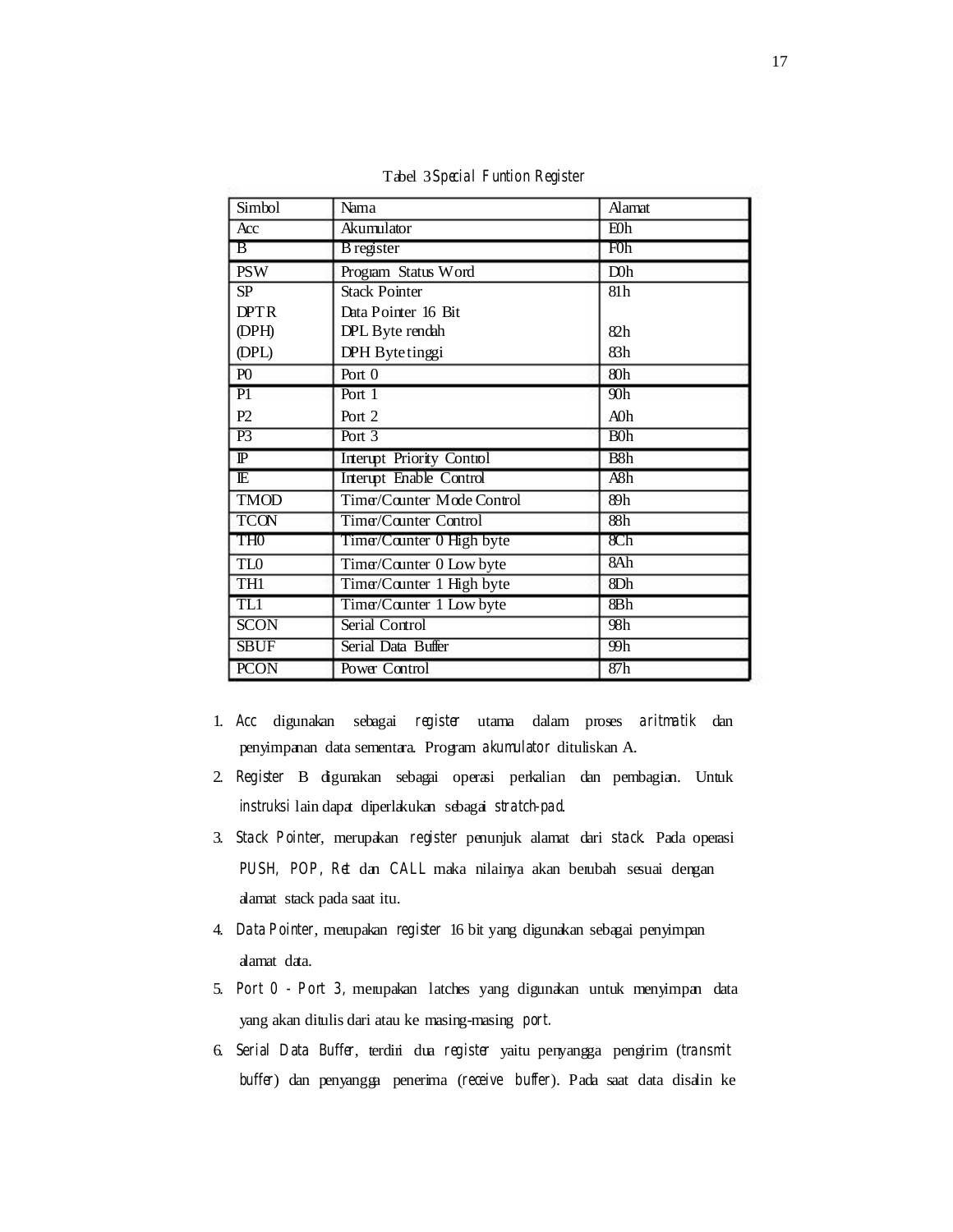*SBUF* maka data sesungguhnya di kirim ke penyangga pengirim sedangkan pada saat data disalin dari *SBUF* maka sebenarnya data tersebut berasal dari penyangga penerima.

*7. Control Register*, *register-register IP, IE, TMOD, SCON, TCON* dan *PCON*  berisi *bit-bit* kontrol dan status untuk sistem *interupsi, timer, counter* dan *port serial.* 

(Tim Lab.Mikroprosessor BLPT Surabaya, 2007)

#### **D. Program Antarmuka Menggunakan Visual Basic**

Microsoft Visual Basic (sering disingkat sebagai VB**)** merupakan sebuah bahasa pemrograman yang cukup populer dan mudah untuk dipelajari. Visual Basic menggunakan bahasa BASIC *(Beginners All-Purpose Symbolic Instruction Code*) yang merupakan salah satu bahasa pemrograman tingkat tinggi dan menawarkan pengembangan aplikasi komputer akses ke beberapa basis data salah satunya menggunakan ActiveX Data Object (ADO). Keuntungan Visual basic adalah bahasa yang sederhana, Visual basic sangat populer maka sangat banyak sumber-sumber yang digunakan untuk belajar dan mengembangkan kemampuan.

#### **1. Mengenal Elemen-elemen Visual Basic**

Dalam jendela visual basic terdapat banyak elemen-elemen yang digunakan. Dibawah ini fungsi dan kegunaan *elemen*-*elemen* yang terdapat di jendela visual basic :

a. *Title Bar* 

Merupakan batang judul yang terletak pada bagian atas jendela program visual basic yang berfungsi untuk menunjukkan nama proyek yang sedang aktif.

b. *Menu Bar* 

Merupakan batang menu yang berisi menu-menu utama, seperti *file, edit, view*, dan lain lain yang berfungsi untuk mengoperasikan program visual basic.

File Edit View Project Format Debug Run Query Djagram Tools Add-Ins Window Help

Gambar 13 Tampilan *Menu Bar*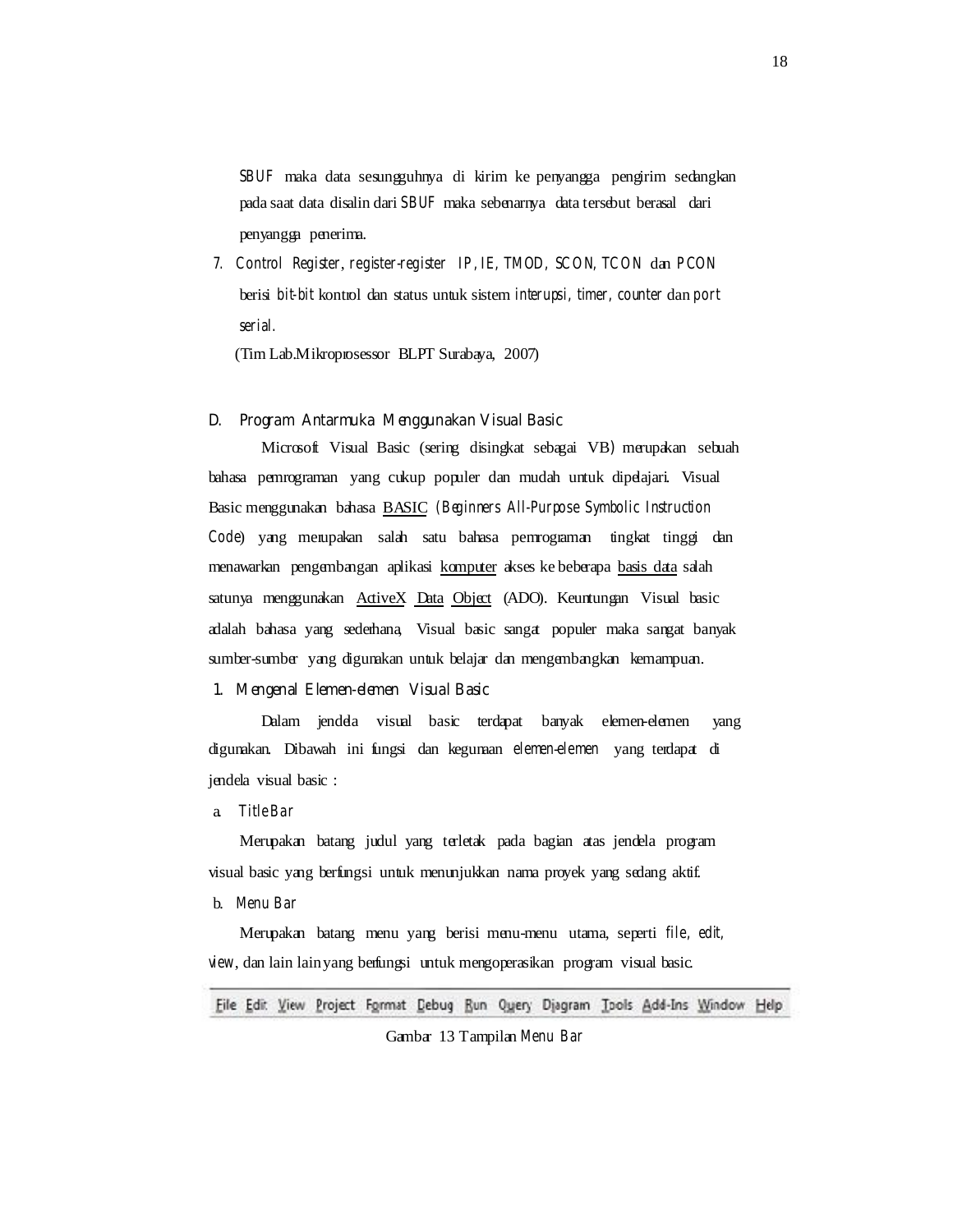#### c. *Main Toolbar*

Merupakan batang *tool* yang berisi tombol-tombol dengan gambar ikon yang dapat diklik untuk melakukan suatu perintah khusus secara cepat.

| 5.5.T 2 H X 2 2 A 0 0 1 . T . N 2 2 3 2 3 A |
|---------------------------------------------|
|---------------------------------------------|

Gambar 14 Tampilan *Main Toolbar* 

### d. *Toolbox*

Merupakan kotak perangkat yang terdiri atas beberapa *class* objek yang digunakan dalam proses pembuatan aplikasi.



Ganbar 15 Tampilan *Toolbox* 

e. *Project* 

Merupakan jendela yang digunakan untuk menampilkan proyek-proyek, form-*form* atau modul-modul yang terlibat dalam proses pembuatan aplikasi.

| Project - Project1                   |  |
|--------------------------------------|--|
| 日国白                                  |  |
| D-By Project1 (Project1)<br>日· Forms |  |
| L.CJ. Form 1 (Form 1)                |  |

Gambar 16 Jendela *Project Explorer* 

f. *Form* 

Merupakan tempat yang digunakan untuk merancang aplikasi yang sedang dibuat. Didalam *form* dapat merancang sebuah program aplikasi dengan menempatkan kontrol-kontrol yang ada di bagian *toolbox*. Untuk mengatur ukuran *form* dengan menggunakan *handle* di sisi kanan, bawah dan sudut kanan bawah dengan cara klik tahan dan geser sesuai araah pengaturan.



Gambar 17 Tampilan*Form*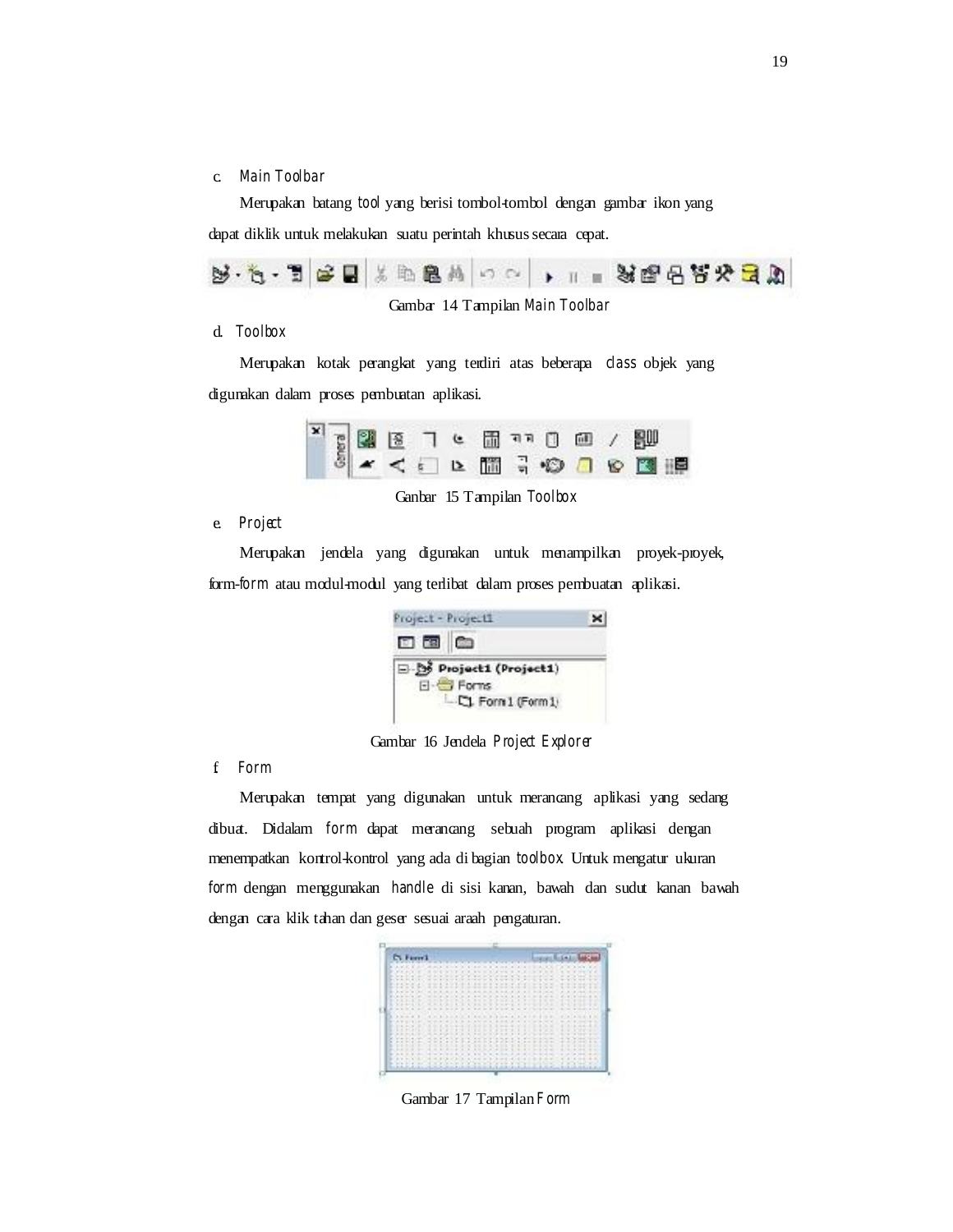## g. Jendela *Code*

Merupakan jendela yang digunakan untuk menampilkan atau menuliskan kode program.

| <b>Clark Freshold</b> |     |   |
|-----------------------|-----|---|
| 碎                     | 저 드 | ٠ |
| Furnis In Forcioti    |     |   |
| in us.<br>w           |     |   |
|                       |     |   |
|                       |     |   |
|                       |     |   |
|                       |     |   |
|                       |     |   |
|                       |     |   |
|                       |     |   |
|                       |     |   |
|                       |     |   |
|                       |     | ś |
|                       |     |   |

Gambar 18 Tampilan Jendela *Code* 

## h. Jendela *Properties*

Merupakan jendela yang digunakan untuk menampilkan dan mengubah properti-properti yang dimiliki sebuah objek. Pada jendela *Properties* terdapat dua pilihan tabulasi, yaitu *Alphabetic* (urut berdasarkan abjad) dan *Categorized* (urut berdasar kelompok).

| Form1 Form<br>Alphabetic Categorized |                | ٠ | Sonna Pen<br>Alphagens : Categorised |
|--------------------------------------|----------------|---|--------------------------------------|
| <b>Biometer</b>                      | Fuen1          |   |                                      |
| Appearance                           | $1 - 3D$       | 룉 | :1. = 30.                            |
| AutoRedraw                           | Fase           |   | $\pm$ and $\pm$                      |
| BadcColor                            | $8$ H8D00000F  |   | $7.55$ models                        |
| <b>BorderStyle</b>                   | $2 - Sizeable$ |   | <b>Resms</b>                         |
| Caption                              | Form1          |   | <b>Heranocono</b>                    |
| ClipContros                          | True           |   | As - Darwoord                        |
| ControlBox                           | True           |   | reseer Trip.                         |
| DrawMode                             | 13 - Coov Pen  |   | <b>BREAK COLLEGE</b>                 |

Gambar 19 *Tab Alphabetic* dan *Tab Categorized* 

#### i. Jendela *Form Layout*

Merupakan jendela yang digunakan untuk mengatur posisi form pada layar monitor saat program dijalankan. Tekan F5 pada *keyboard* untuk melihat hasil perubahan posisi *form*.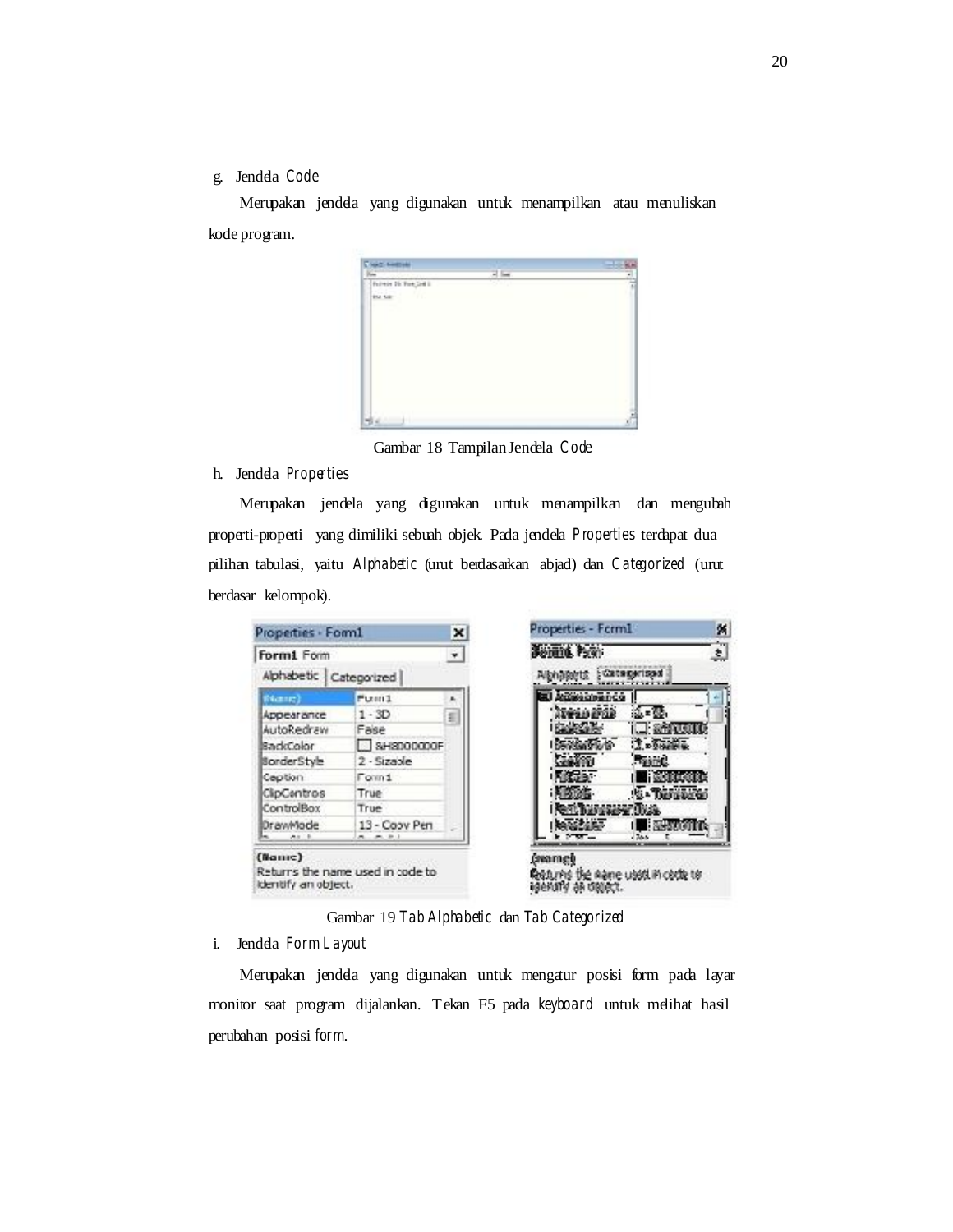

Gambar 20 Tampilan Jendela *Form Layout* View

j. Jendela *Immediate* 

Merupakan Jendela yang digunakan untuk melihat dan memerisa hasil suatu *ekspresi* secara langsung.



Gambar 21 Tampilan Jendela *Immediate* 

## k. Jendela *Object Browser*

Merupakan jendela yang digunakan untuk melihat objek-objek yang terlibat dalam pembuatan aplikasi. Pada jendela ini dapat melihat *Metode*, *Event* atau *Properti* yang dimiliki sebuah objek.

| WILLIAMSES!                        | $\mathbb{R}$                    |   |
|------------------------------------|---------------------------------|---|
|                                    |                                 |   |
|                                    | -া#ৰা চা                        |   |
| Classes:                           | Members of <globals>"</globals> |   |
| @ spinnalos-                       | m ara                           |   |
| u <sup>p</sup> AlignConstants      | 2400                            |   |
| al <sup>p</sup> AlignmentConstarts | <b>O AppActivite</b>            |   |
| Ambrim Properties                  | <b>REASE</b>                    |   |
| <b>BSI App</b>                     | <b>Object</b>                   |   |
| gP ApplicationStartCont            | WORK OR                         |   |
| AsyndProperty                      | SAY.                            | ü |
| <b>CRL</b>                         |                                 |   |
|                                    |                                 |   |
| <wildranks></wildranks>            |                                 |   |

Gambar 22 Tampilan Jendela *Object Browser* 

## **2. Pengaksesan** *Port Serial* **pada Visual Basic**

Untuk pengaksesan *port* serial kita dapat mengaksesnya secara langsung melalui *register* UART atau menggunakan kontrol MSComm yang telah disediakan visual basic.

a. Pengaksesan secara langsung melalui *register* UART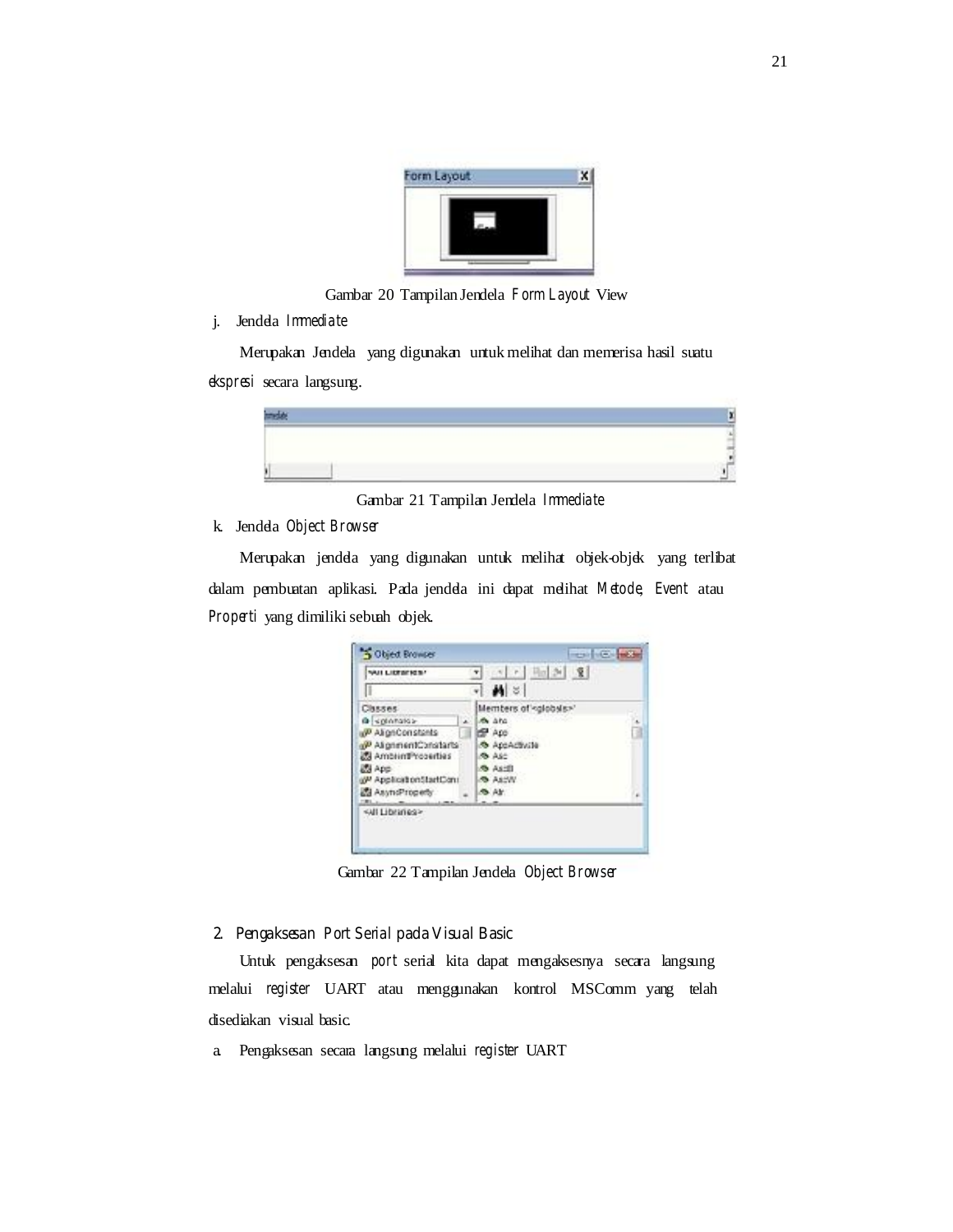Saluran yang digunakan UART untuk komunikasi baik untuk pengiriman maupun penerimaan data adalah salura RxD dan saluran TxD serta saluran untuk kontrol yaitu DCD, DSR, RTS, CST, DTR dan RI. Saluran-saluran ini ada yang *input* dan ada yang *output*. Keuali saluran RxD saluran-saluran ini dapat diakses secara langsung melalui *register* UART. Berikut adalah tabel alamat dan lokasi *bit*  saluran tersebut pada *register* UART.

| Nama Pin   | Nomor pin DB9 | Com1 | Com2             | Bit | Arah          |
|------------|---------------|------|------------------|-----|---------------|
| <b>TxD</b> |               | 3FBh | 2FBh             | 6   | <b>Output</b> |
| DTR        |               | 3FCh | 2FCh             |     | <b>Output</b> |
| <b>RTS</b> |               | 3FCh | 2FCh             |     | <b>Output</b> |
| <b>CTS</b> |               | 3Feh | 2Feh             |     | Input         |
| DSR        |               | 3FEh | 2F <sub>Th</sub> | 5   | Input         |
| RI         |               | 3FEh | 2FEh             |     | <b>Input</b>  |
| DCD        |               | 3FEh | 2FEh             | ⇁   | Input         |

Tabel 4 Alamat dan lokasi *bit* pada *register* UART

Untuk dapat mengaksesnya dapatt menggunakan fungsi port\_out dan port\_in yang terdapat *padaport*\_io.dll dan untuk menset atau mengclear *bit*-*bit* tertentu dapat menggunakan prosedur set\_*bit* atau clear\_*bit*.

b. Pengaksesan dengan menggunakan kontrol MSComm

Kontrol MSComm menyediakan fasilitas komunikasi antara program aplikasi yang kita buat dengan *port* serial untuk mengirim/menerima data melalui port serial. Setiap MSComm hanya menangani satu *port* serial. Properti yang sering dipakai dalam MSComm adalah :

*CommPort* : Digunakan untuk menentukan nomor *port* serial yang akan dipakai.

- *Setting* : Digunakan untuk mengeset nilai *bitrate*, pariti, jumlah bit data dan jumlah *bit* stop.
- *PortOpen* : Digunakan untuk membuka atau menutup *port* serial yang dihubungkan dengan MSComm.
- *Input*  : Digunakan untuk mengambil data *string* yang ada pada *buffer*  penerima.
- *Output*  : Digunakan untuk menulis data *string* pada *buffer* kirim. MSComm hanya mempunyai satu *even* yaitu even OnComm. *Even*

OnComm dibangkitkan jika nilai *properti* dari CommEvent berubah yang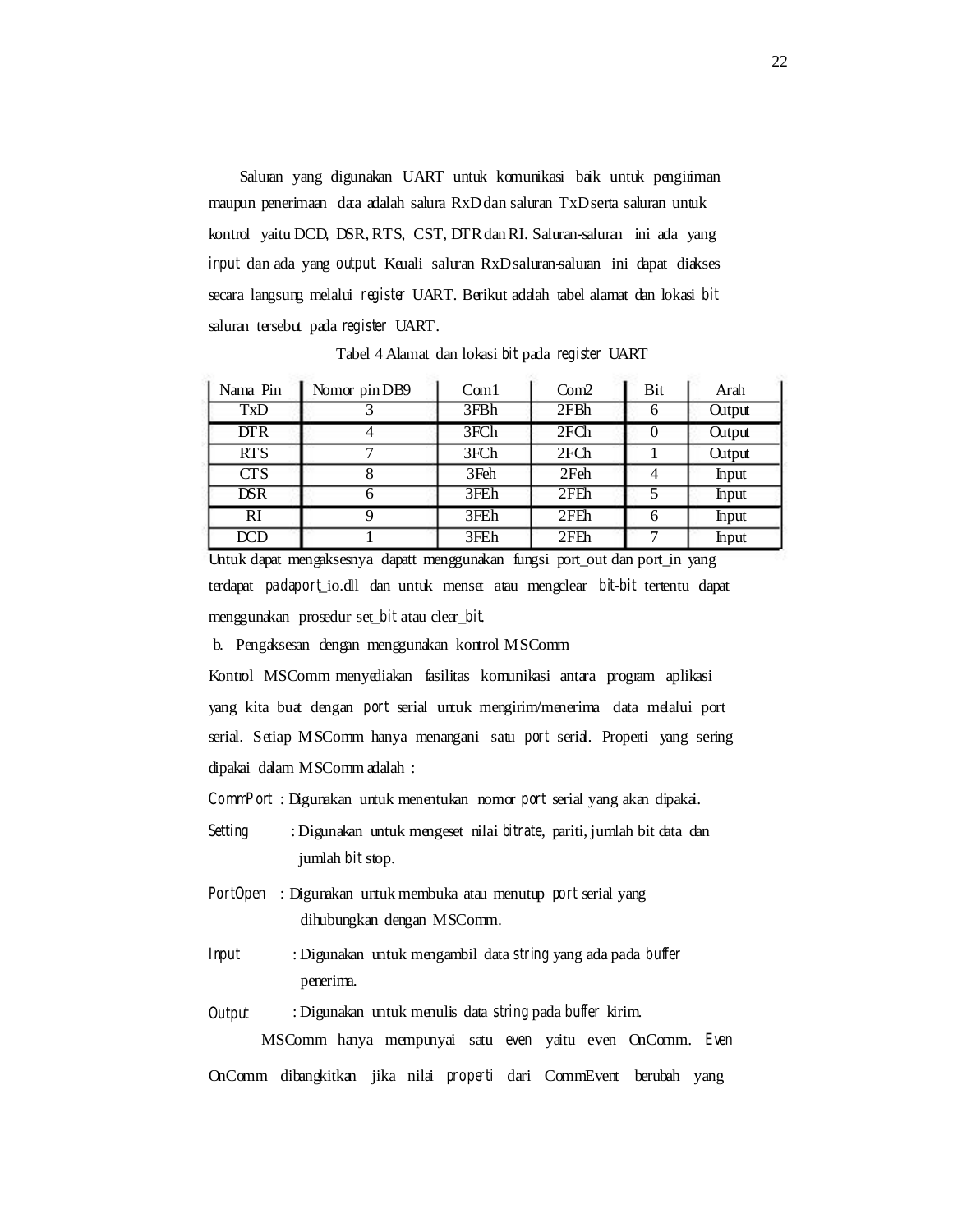mengindikasikan telah terjadi *even* pada *port* serial baik *even* komunikasi maupun *error.* 

(Retna Prasetia, 2004)

## **E. Basis Data MS Access**

Microsoft Access merupakan salah satu software yang tercakup dalam satu paket Microsoft Office yang digunakan untuk mengolah basis data (database). Microsoft Access merupakan pengolah database yang berjalan dibawah sistem operasi windows. Database merupakan suatu tempat untuk menyimpan data. Pada sebuah database bisa terdapat satu atau lebih tabel dan query. Operasi yang biasanya dilakukan pada database berhubungan erat dengan pengaksesan tabel atau query.

|                                                                                                      | 1.3 以前関係 2.3 受用 コロレイ 2.5 ml 3.5 ml 2.1 の 3.5 ml 3<br><b>Colla Patient Antichilities</b>                    |                                                                                                                                                           |
|------------------------------------------------------------------------------------------------------|------------------------------------------------------------------------------------------------------------|-----------------------------------------------------------------------------------------------------------------------------------------------------------|
|                                                                                                      | œ                                                                                                          | <b>Rask File Search</b><br>$x - x$                                                                                                                        |
|                                                                                                      | $-24.00 - 20$<br>Cidd.: Datasaux (As am 2008 No Format)                                                    | 8181A                                                                                                                                                     |
|                                                                                                      | 通用中 Nilleyer 国图( ) 2.1 fg 之国国                                                                              | Search for:                                                                                                                                               |
| Objects:<br>$\Box$ Table<br><b>Comment</b><br>Form:<br>≕<br>Espirato<br>"I Fage:<br>Mecas<br>Modulez | Crear table in Design view<br>a.<br>광<br>Creas table by using uitsed<br>崔<br>Crease table by entering data | <b>Deady lests</b><br>Q.I Islam<br>@ Search Tox<br>Other Search Gattone<br>Seedvin.<br>۰<br>Searted loo tone<br>Ranche should be a<br>Seeded Netwoes<br>۳ |
| Greups.<br><b>B</b> Favoriac                                                                         |                                                                                                            | Fed scending is currently dealed<br>Seath to first<br>See the<br>Advanced Pile Search                                                                     |

Gambar 23 Tampilan Microsoft Acces

Database atau basis data adalah kumpulan data yang berhubungan dengan suatu objek, topik atau tujuan tertentu. Database pada access terdiri atas satu atau beberapa tabel, query, form, report, page, macro dan modul.

- 1. Table, berupa tabel kumpulan data yang merupakan komponen utama dari suatu database.
- 2. Queries, digunakan untuk mencari dan menampilkan data yang memenuhi syarat tertentu dari satu tabel atau lebih, mengupdate atau menghapus beberapa record data pada saat yang sama, menjalankan perhitungan terhadap sekelompok data. Query itu ada beberapa jenis yaitu: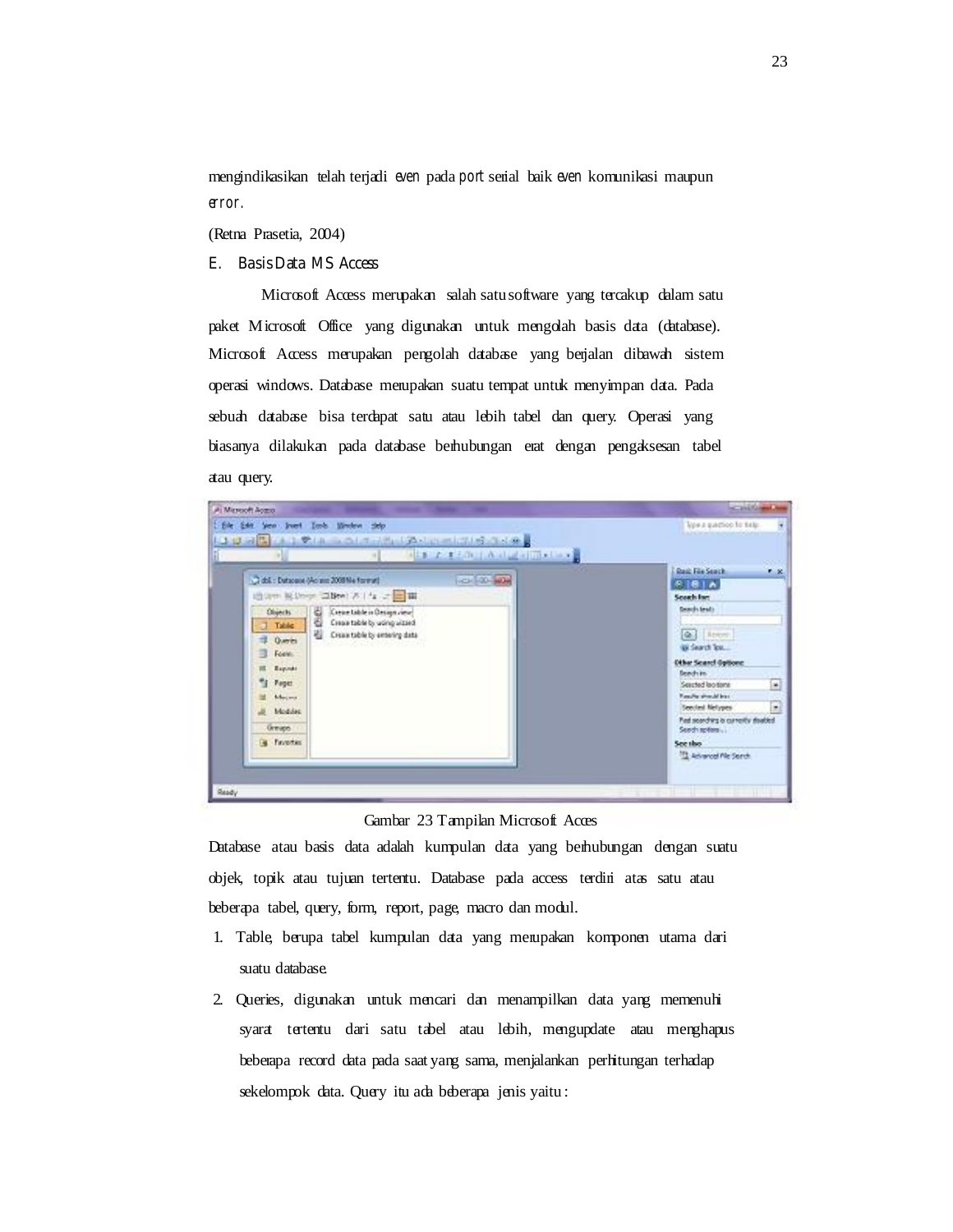- a. Select Query untuk menampilkan data.
- b. Crosstab Query untuk merancang query dengan tampilan spreadsheet..
- c. Make-Table Query untuk menyimpan data hasil query kedalam table baru.
- d. Update Query untuk mengupdate nilai dari suatu record atau field.
- e. Append Query untuk memasukan data hasil query kedalam table.
- f. Delete Query untuk menghapus data pada table.
- 3. Form, digunakan untuk menampilkan data, mengisi data dan mengubah data yang ada di dalam tabel.



Gambar 24 Tool Box Common Button

- 4. Reports, digunkan untuk menampilkan laporan hasil analisa data.
- 5. Pages, Digunakan untuk membuat halaman web (page) berupa data access page yang dapat ditempatkan diserver.
- 6. Macros, untuk mengoptimalkan perintah-perintah yang sering digunakan dalam mengolah data.
- 7. Module, digunakan untuk perancangan berbagai modul aplikasi pengolahan database tingkat lanjut sesuai kebutuhan. Module ini berisi kode visual basic.

(Budi Permana, 2002)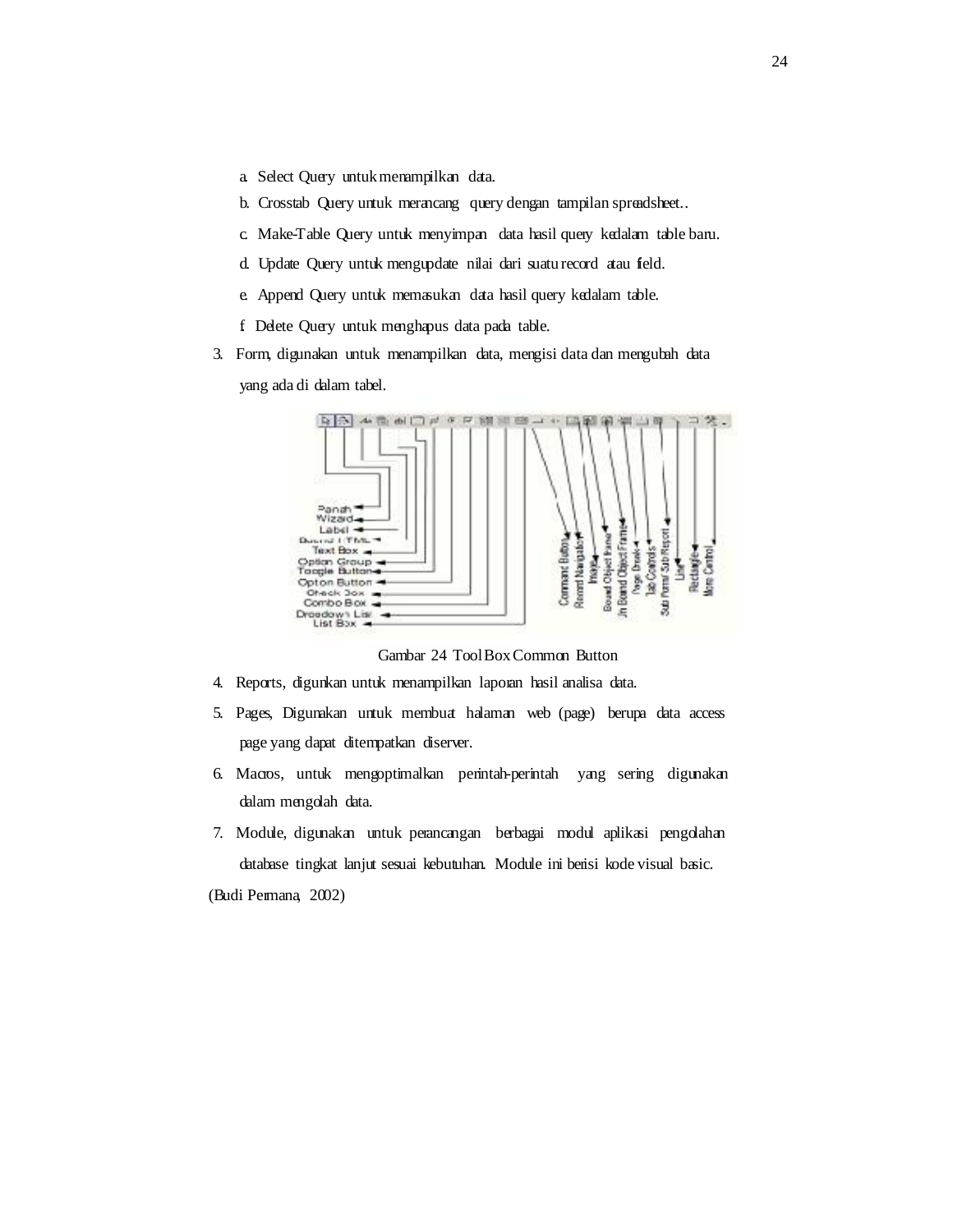#### **BAB III**

### **DESAIN DAN PERANCANGAN**

#### **A. Perancangan Sistem**

Secara umum perancangan *KW H meter* digital ini tak lepas dari penggunaan IC AT89S51 sebagai kontrol dari keseluruhan komponen yang ada. Perancangan *KW H meter* digital ini digunakan sebuah sensor arus ACS712-*20Ampere* yang berfungsi sebagai pengukur besarnya arus yang terhubung pada beban. Setelah melewati sensor arus tersebut maka akan terhubung dengan rangkaian ADC yang berfungsi sebagai *pengkonversi* arus yang sebelumnya berupa *analog* diubah menjadi *digital*. Digunakanya *LCD* sebagai tampilan *hardware* pada system ini maka yang tertera pada *LCD* tersebut hanyalah besarnya arus yang terukur, sedangkan besarnya daya dan biaya dapat dilihat pada tampilan melalui komunikasi serial yang terlihat pada layar computer menggunakan bantuan *software*  visual basic.

Dengan digunakanya satu buah tombol *push* ON yang berfungsi untuk mereset penghitungan penggunaan daya ini memudahkan pengguna untuk mengetahui besarnya penggunaan daya listrik mereka tiap hari, tiap minggu dan tiap bulan baik itu dalam satuan daya ataupun rupiah.

#### **B. Sistem Blok**

Berdasarkan perencanaan sistem pembuatan *KW H meter* digital berbasis mikrokontroler ini, selanjutnya akan dijelaskan mengenai perencanaan perangkat keras dan perencanaan perangkat lunak pada sistem perancangan *KW H meter* digital ini. Pada sistem ini digunakan sensor arus (*current sensing*) ACS712 sebagai pengukur besarnya arus yang terhubung pada beban, program visual basic untuk mengolah masukan dari sensor, sedangkan IC max 232 untuk menghubungkan antara

25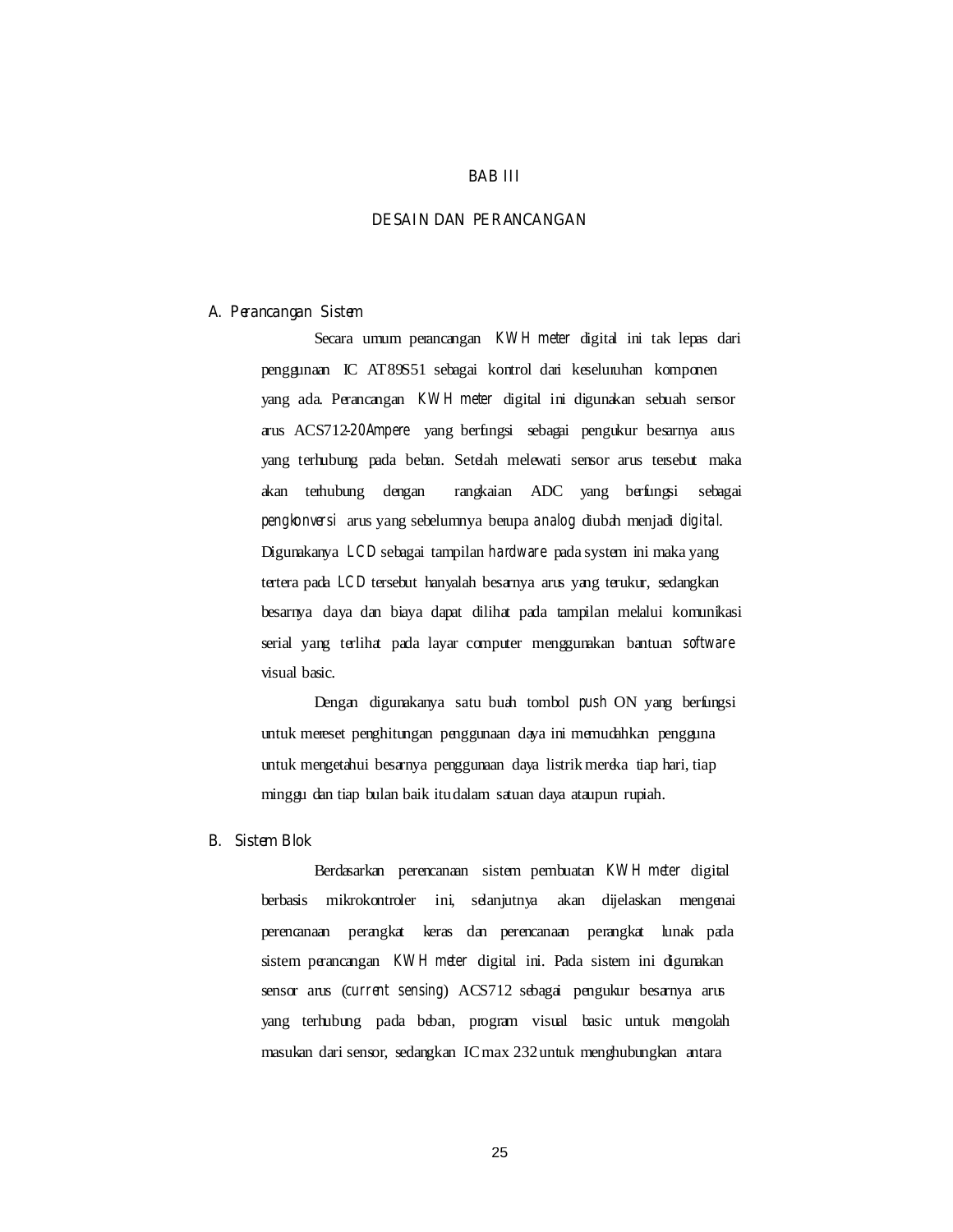komputer dengan *mikrokontroler* (*USB to Serial), Mikrokontroler*  AT89S51 sebagai pusat pengendali alat- alat yang digunakan untuk membuat tampilan besarnya arus yang digunakan melaui layar *LCD*  berukuran 2x16cm. Berikut ini gambar blok diagram sistem pembuatan *KW H meter* digital berbasis *mikrokontroller* AT89S51.



Gambar 25 Blok *system KW H meter digital*  Keterangan gambar blok system *KWH meter* ini adalah : Sensor arus

Menggunakan jenis *current sensing* ACS712-*20Ampere* yang berfungsi untuk mengukur berapa besarnya arus yang terhubung pada beban. ADC dan IC max232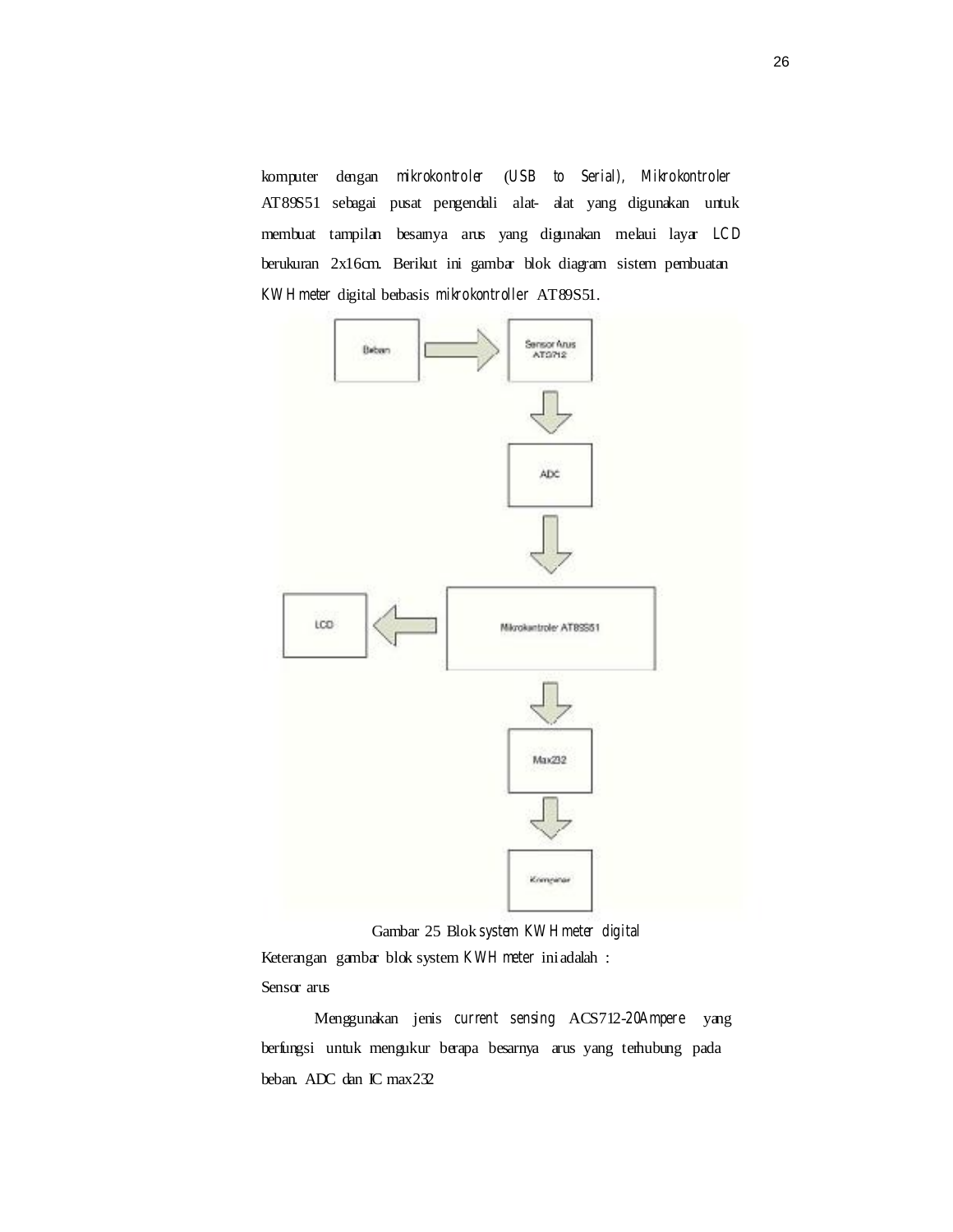Rangkaian ADC berfungsi untuk mengkonfersi data dari *analog*  menjadi *digital*. Sedangkan IC Max232 berfungsi untuk pengkorvesi *port serial*.

*Mikrokontroler* AT89S51

IC AT89S51 digunakan sebagai pusat pengendali alat- alat yang digunakan dalam rangkaian *hardware*. Semua komponen seperti saklar ON-OF, *LCD*, dan saklar *push button* yang terhubung ke *mikrokontroler*. *LCD* 

Digunakanuntuk menampilkan besarnya arus yang terukur dari sensor arus ACS712.

Saklar ON-OFF dan *Push Button* 

Saklar ON-OFF digunakan untuk menghidupkan atau mematikan alat secara keseluruhan. Sedangkan saklar *Push Button* digunakan untuk mereset besarnya daya yang telah tercatat.

Catu Daya

Penggunaan trafo sebagai catu daya untuk menurunkan tegangan 220 volt menjadi 12 volt sesuai yang dibutuhkan. Trafo juga berfungsi mengubah tegangan AC (bolak- balik) menjadi tegangan DC (searah).

## **C. Analisa Kebutuhan**

Dalam perancangan *KWH meter* digital ini membutuhkan tiga perangkat yang digunakan, yaitu perangkat keras (*Hardware*) dan perangkat lunak (*Software*) dan perangkat-perangkat lain yang mendukung. Berikut ini penjelasan mengenai analisa kebutuhan :

## **1. Perangkat Keras (***Hardware***)**

a. Blok Sensor

Dalam rangkaian blok sensor ini yang dibutuhkan adalah sebuah komponen sensor arus ACS712 - *20Ampere*. Berfungsi untuk mengetahui besar arus yang terpasang pada beban dengan batas maksimal pengukururan beban sebesar 4400 Watt.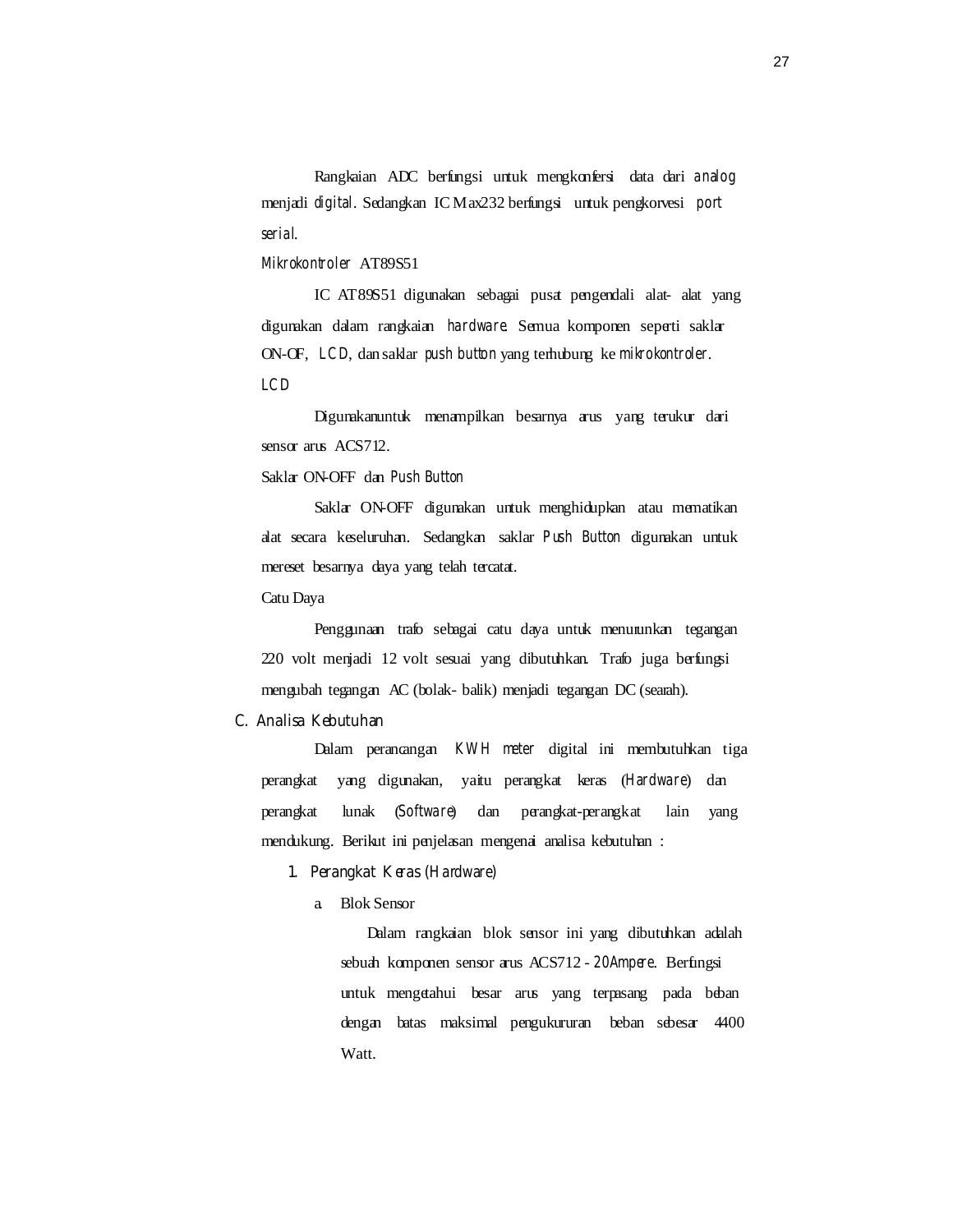b. Blok *Mikrokontroler* 

Rangkaian ini menggunakan IC AT89S51 merupakan *mikrokontroler* keluaran ATMEL. Pada alat ini *mikrokontroller*  berfungsi untuk mengontrol semua peralatan yang terhubung dengan IC AT89S51 terebut. Antara lain *LCD*, saklar ON-OFF, saklar *Push* On. Sedangkan salah satu fungsi rangkaian ini adalah menampilkan data ke *LCD*.

c. Blok *Display* 

*Display* yang digunakan adalah *LCD* (*Liquid Crystal Display*) yang berukuran 2x16cm berfungsi untuk menampilkan besarnya arus yang terukur dari beban yang sedang diukur.

d. Blok ADC dan IC Max232

Rangkaian ADC berfungsi untuk mengubah *sinyal analog*  menjadi *sinyal digital*. Dan fungsi dari IC Max232 sebagai komunikasi antara alat dengan komputer yang dilakukan secara *serial*, dikarenakan adanya perbedaan level tegangan antara alat dan komputer, maka dibutuhkan sebuah pengubah *level*  tegangan. IC Max 232 digunakan sebagai pengubah *level*  tegangan.

e. Blok Catu Daya

Catu daya berfungasi untuk menurunkan tegangan sesuai dengan yang diperlukan alat yang kemudian mengubah tegangan AC menjadi tegangan DC. Catu daya yang digunakan dalam rangkaian ini adalah trafo.

f. Blok Alat

Pada blok alat ini hanyalah menggunakan *cashing* berbahan *akrilirk* yang dibentuk berbentuk kotak yang mana didalamnya terdapat dudukan baut yang berfungsi sebagai tempat meletakan *PCB* dan komponen-komponen lainnya.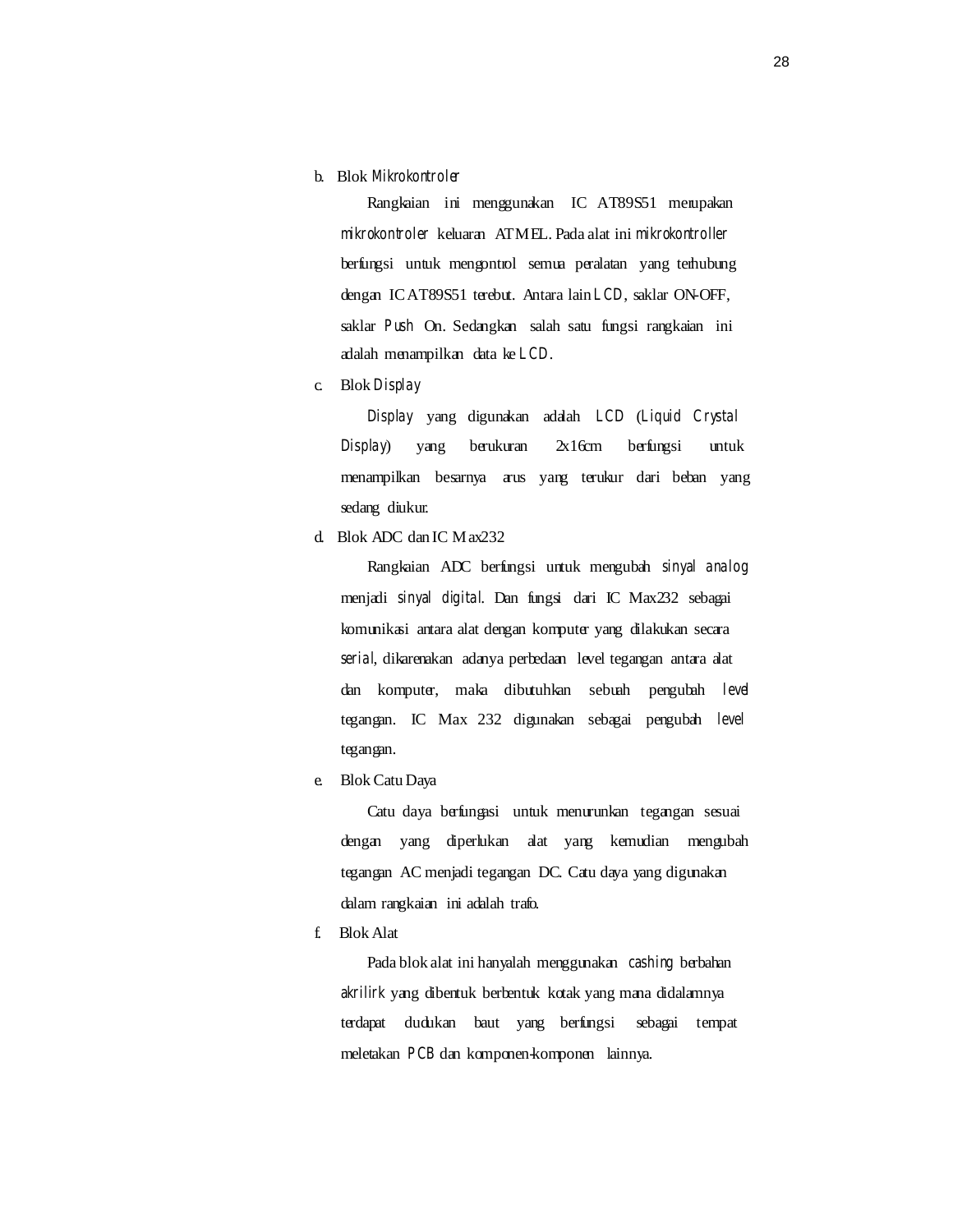#### **2. Perangkat Lunak (** *Software* **)**

a. Protel

*Software* yang digunakan untuk menggambar blok *PCB* dan untuk menggambar skema rangkaian.

b. Ms. Office Visio

*Software* yang digunakan untuk menggambar *flowchat* dari alat yang akan dirangkai.

c. ASM51

Digunakan untuk mengubah file program yang semula berektensi ASM menjadi HEX agar dapat diproses oleh *mikrokontroler*.

d. AEC\_ISP

*Software* yang digunakan untuk mengambil file program dengan ekstensi HEX untuk diproses dan dijalankan oleh *mikrokontroler*.

e. Notepad

*Software* yang digunakan untuk penulisan program yang akan dijalankan pada *mikrokontroler*.

f. Visual Basic

*Software* yang digunakan untuk membuat tampilan pada PC sehingga memudahkan pengguna untuk melihat *output* dari alat ini baik itu berupa satuan daya maupun satuan rupiah.

## **3. Alat- alat Pendukung**

a. Solder

Merupakan alat yang digunakan untuk memanaskan timah patri yang digunakan untuk menyambungkan komponenkoponen elektronika dengan *PCB* maupun digunakan untuk melubangi rangka.

b. Bor

Digunakan untuk membuat lubang pada *PCB*.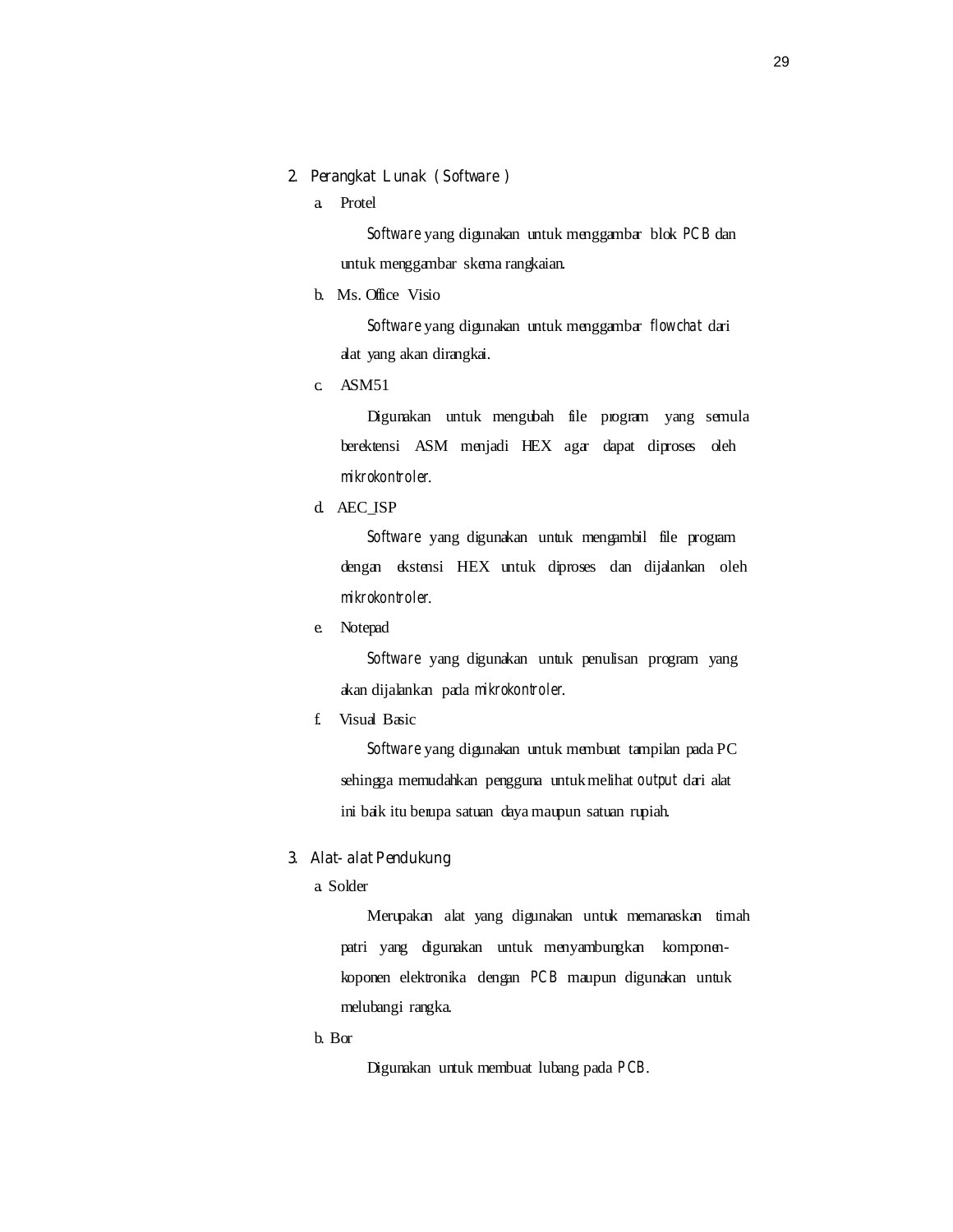c. Multimeter

Digunakan untuk mengukur besarnya arus, tegangan, dan resistensi dari komponen atau pada rangkaian.

d. Obeng

Digunakan untuk merapatkan atau mengendorkan mur, terdiri dari obeng *plus* dan *minus*.

e. Cutter

Digunakan intuk memotong *PCB* dan *Chase*.

f. Tang

Digunakan untuk memotong dan mengelupas kabel maupun memotong kaki komponen.

## **D. Perancangan Perangkat Keras**

a. Rangkaian Catu Daya

Catu daya yang digunakan adalah trafo *step down* yang berfungsi menurunkan tegangan 220 Volt dari PLN menjadi 120 Volt. Arus yang dihasilkan trafo masih berupa AC (bolak- balik) akan diubah menjadi DC(searah) oleh rangkaian penyearah yang berupa tiga buah *dioda* dan difilter oleh *kapasitor*. LM7805 digunakan untuk menstabilkan tegangan agar menjadi 5 Volt sesuai kebutuhan *mikrokontroler*.



Gambar 26 Rangkaian catu daya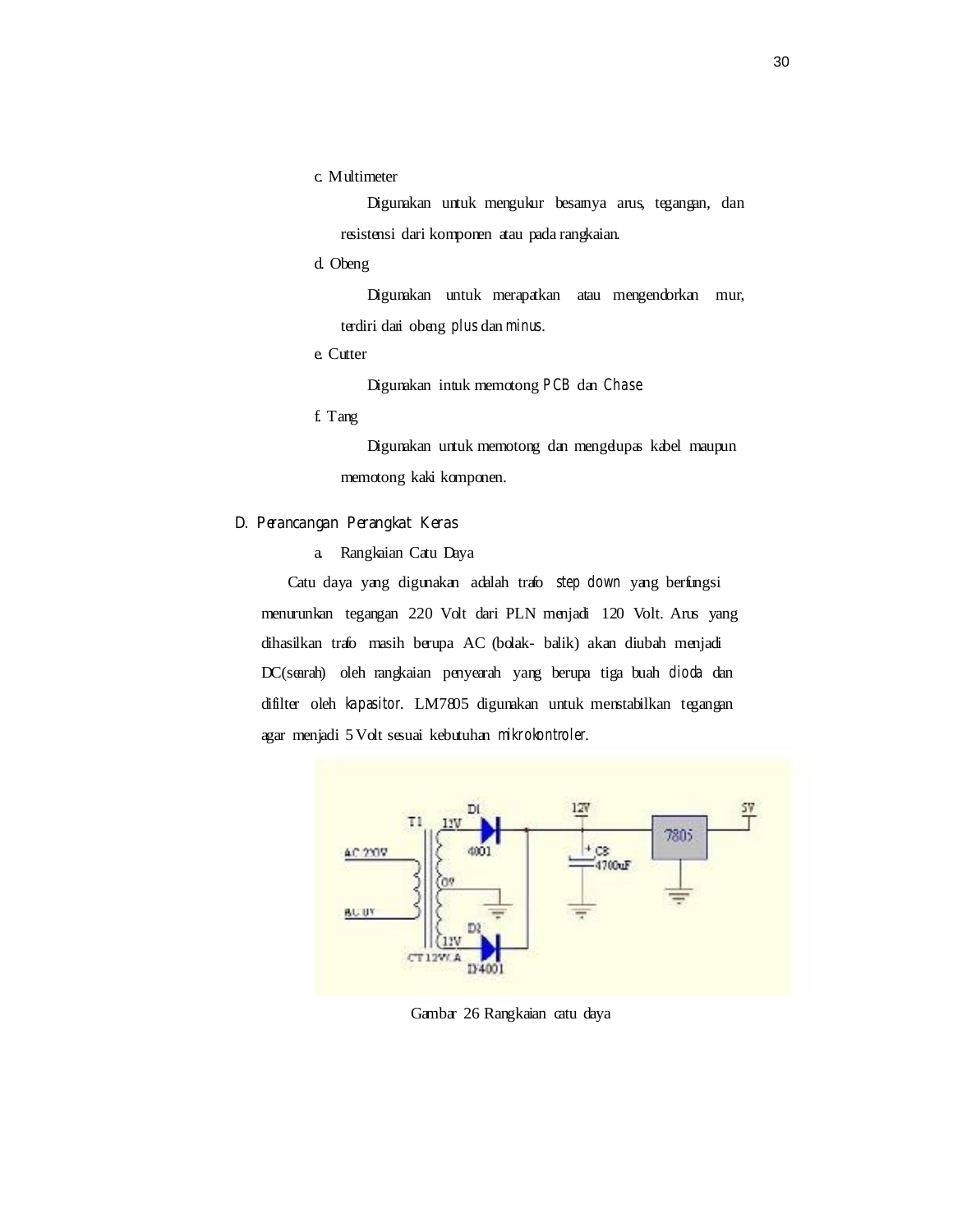

Gambar 27 Rangkaian Sensor Arus ACS712

c. Rangkaian *Mikrokontroler* AT89S51

Konfigurasi *pin mikrokontroler* memiliki fungsi masing- masing. *Pin*  RST berfungsi sebagai *input* untuk melakukan *reset* terhadap *mikro*. *Pin*  XTAL 1 dan XTAL 2 merupakan *pin inputan* untuk *kristal osilator*. Sedangkan GND merupakan *ground* pentanahan.



Gambar 28 Rangkaian *Mikrokontroler* AT89S51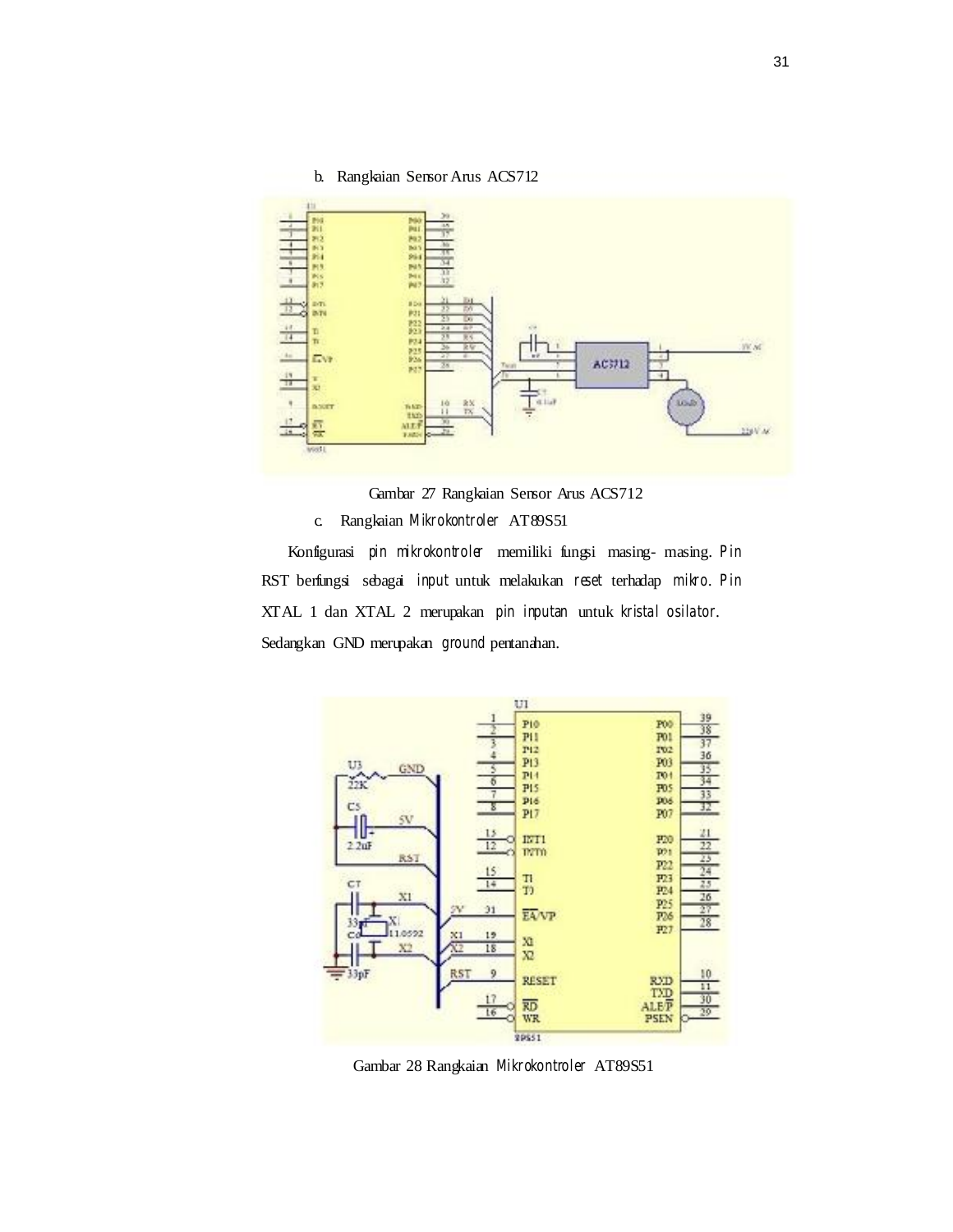d. Rangkaian *LCD* 

Rangkaian tampilan kristal cair (*LCD*) berfungsi untuk menampilkan hasil dalam bentuk teks. Dalam perancangan ini *LCD* yang digunakan adalah *LCD* 2 baris dan terdiri dari 16 karakter. Data yang akan ditampilkan ke *LCD* terhubung dengan *Port* 1 *mikrokokontroler*. Data *bus*  yang dipakai dalam *LCD* adlah dari D4 - D7 yang dihubungkan ke P1.0- P1.3. *Pin* 3 pada LCD (VEE/ VLCD) dihubungkan dengan *Variable Resistor* (VR) untuk mengatur kontras *LCD*.



Gambar 29 Rangkaian LCD

e. Rangkaian ADC dan ICmax232

Rangkaian ADC0804 berfungsi sebagai pengubah *sinyal analog*  hasil dari sensor HS-133 menjadi bilangan biner (0 dan 1) yang dimengerti oleh AT89S52. Rangkaian ADC0804 dihubungkan dengan komponenkomponen elektronika seperti *kapasitor* dan *resistor*. Fungsi dari *resistor*  dan *kapasitor* tersebut adalah sebagai pegatur frekuensi internal dari ADC. Adapun rumus *frekuensi* ADC adalah sebagai berikut.

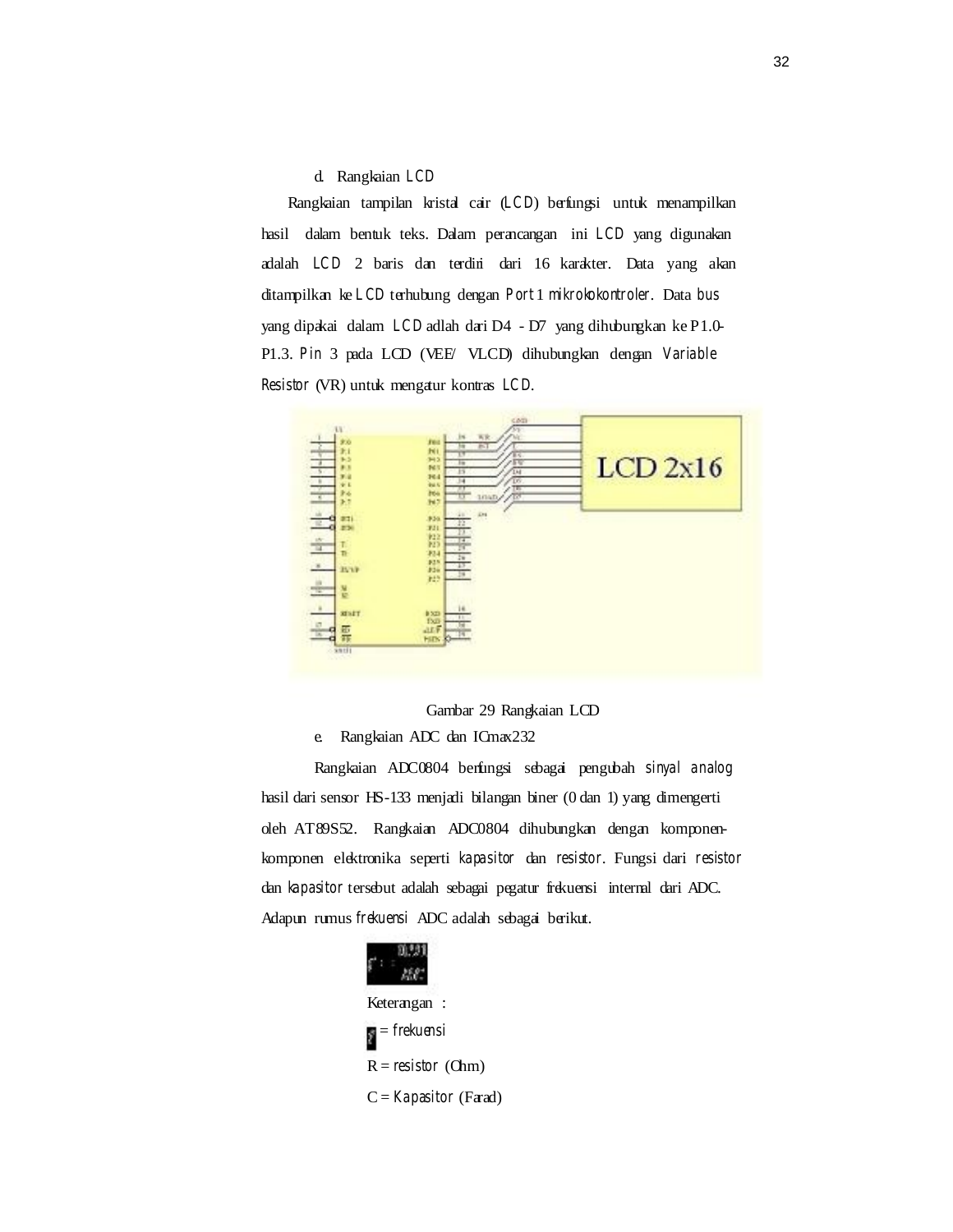*Input* ADC (Vin+) akan dihubungkan dengan sensor arus ACS712 sedangkan outputnya (pin 11-18) dihubungkan dengan *mikrokontroller*  (P0). Sedangkan rangkaian IC Max232 untuk berkomunikasi antara alat dengan komputer dilakukan secara *serial*, dikarenakan adanya perbedaan level tegangan antara alat dan komputer, maka dibutuhkan sebuah pengubah level tegangan. IC Max 232 digunakan sebagai pengubah level tegangan. Komunikasi dilakukan secara *asinkron*. Untuk pengiriman data digunakan fasilitas yang ada pada pengendali *mikrokontroler* yaitu pada port 3.0 (RDX) dan port 3.1 (TDX).



Gambar 30 Rangkaian ADC dan IC Max232

#### **E. Perancangan PCB dan Box**

Perancangan rangkaian dimulai dari menggambar *skema* rangkaian dengan menggunakan *software protel design system* yang akan dipakai untuk membuat rangkaian pada *PCB*. *Skema* rangkaian yang telah dibuat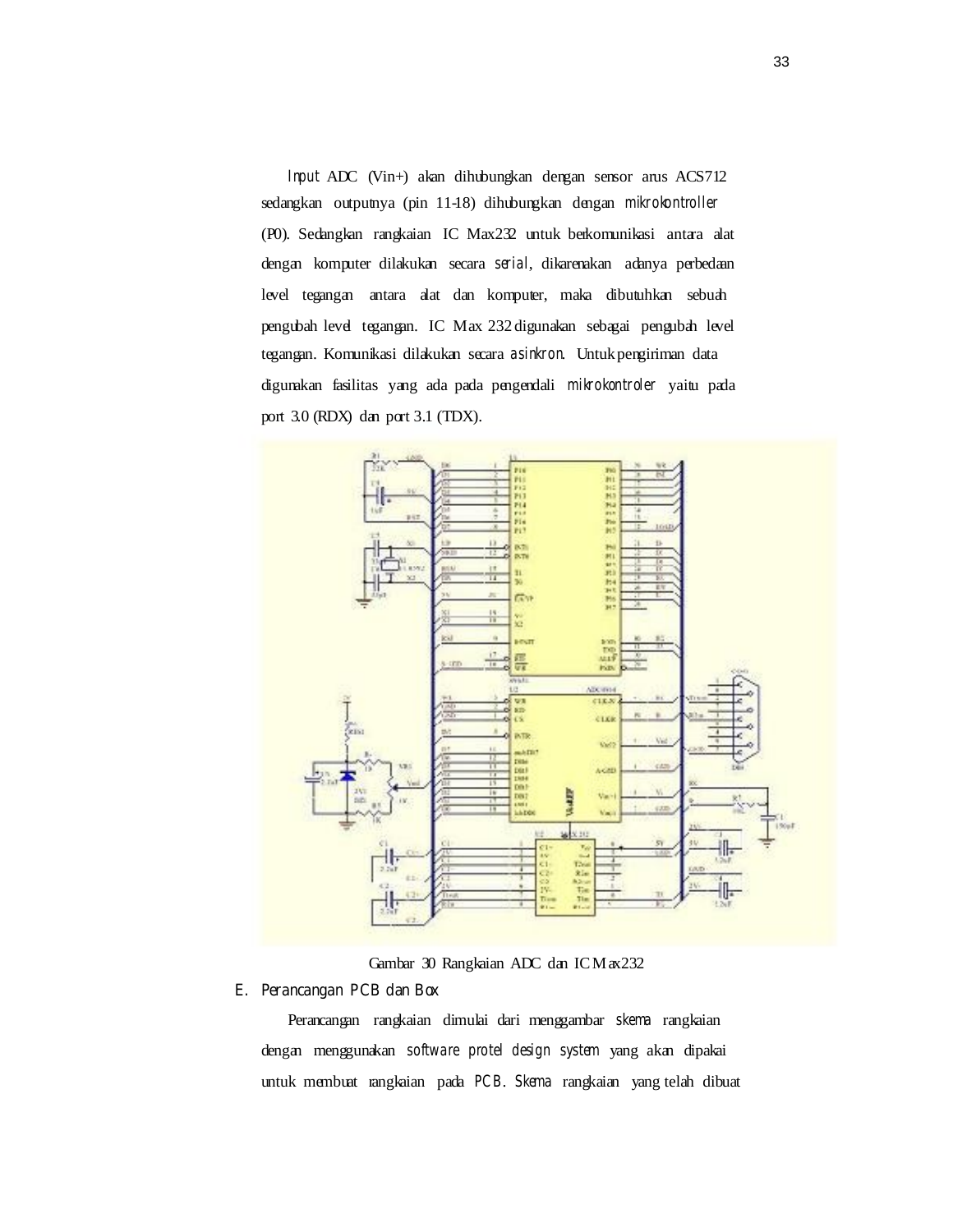dengan menggunakan *software protel design* system kemudian dicetak ke papan *PCB* dengan langkah-langkah sebagai berikut:

- 1. Mencetak layout *PCB*.
- 2. Menyablon rangkaian pada papan *PCB*.
- 3. Melanutkan desain *PCB* pada larutan larutan HCL, H<sub>2</sub>O<sub>2</sub>, dan air dengan perbandingan HCL : H, O, : air = 1 : 1 : 4.
- 4. Kurang lebih selama 5 menit, *PCB* diangkat dan dilakukan pengeboran pada jalur - jalur yang telah dibuat.
- 5. Pemberian *tiner* pada gambar rangkaian yang telah dibor.
- 6. Mengolesi *PCB* dengan getah damar (gondorukem) untuk melapisi jalur *PCB* agar tembaga tidak mudah terkelupas saat dipanaskan (disolder) berulang-ulang.
- 7. Langkah selanjutnya setelah getah damar yang dioleskan kering adalah memasang komponen yang telah ditentukan pada jalur *PCB* yang telah tergambar.

Setelah semua komponen terpasang pada *PCB*, langkah berikutnya adalah pembuatan *cover* atau *box*. Perancangan mekanik ini diawali dengan pemilihan bahan yang akan digunakan untuk membungkus semua rangkaian yang sudah jadi dalam bentuk box. Bahan yang digunakan adalah dari bahan akrilik yang akan dipotong sesuai dengan ukuran dan bentuk yang diinginkan. Kemudian bagian-bagian yang telah dibentuk dan dirangkai sesuai dengan desain yang telah dibuat.

#### **F. Perancangan Perangkat Lunak**

Dalam melakukan perancangan *software* atau program, selalu di awali dengan pembuatan *flowchart* terlebih dahulu. Pembutatan *flowchart* ini berfungsi sebagai dasar pembuatan atau rangka sistematik dari pembuatan sebuah perangkat lunak. Dalam perancangan KWH meter digital ini terdapat dua buah *flowchart* yaitu *flowchart* pada program *assembly mikrokontroler* dan *flowchart* pada *software* visual basic.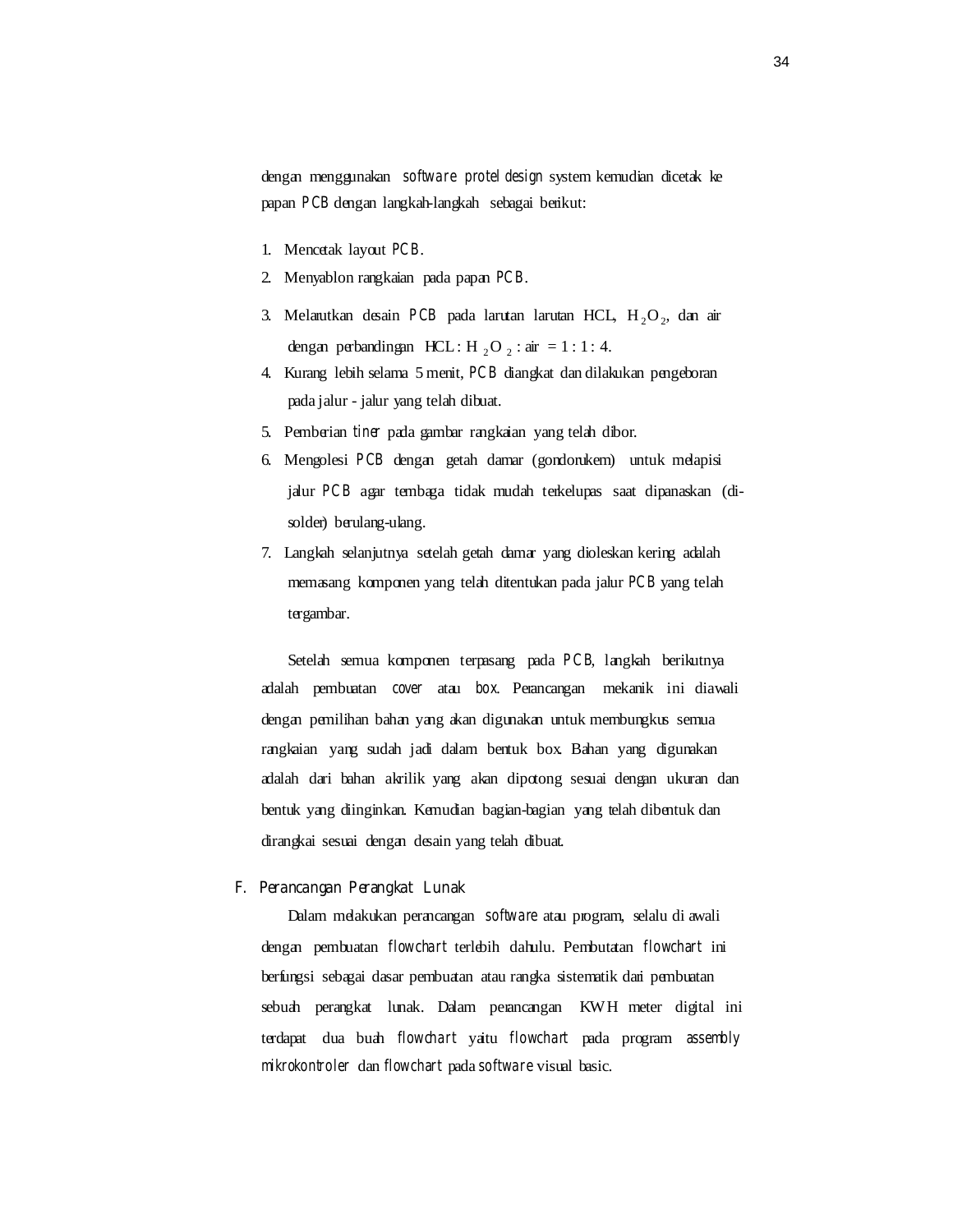*Flowchart* program *assembly mikrokontroler KW H meter* digital dapat dilihat pada gambar berikut ini :



Gambar 31 *Flowchart assembly mikrokontroler KWH meter* digital *Flowchart* pada *software* visual basic dapat dilihat pada gambar berikut ini :



Gambar 32 *Flowchart software* visual basic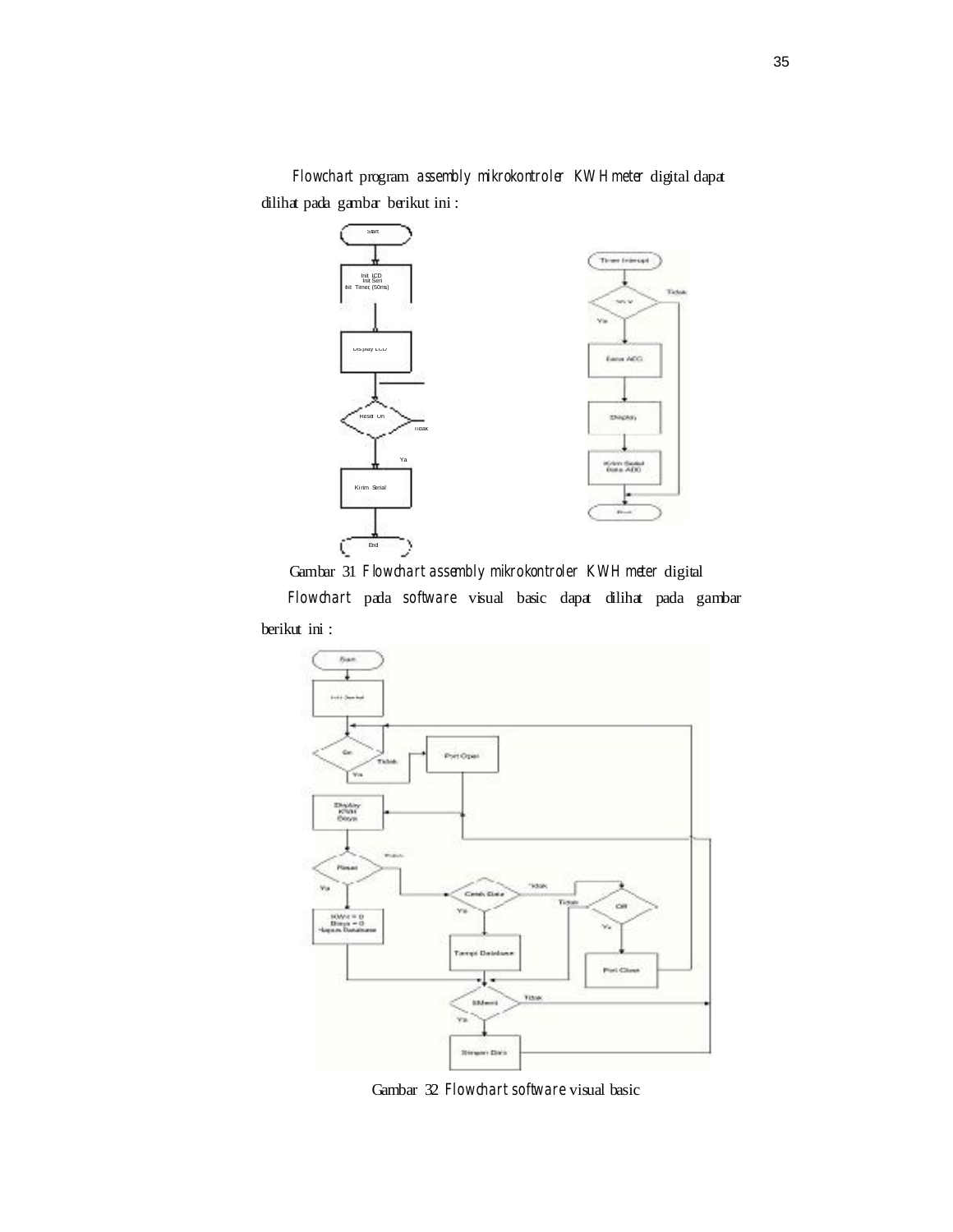Setelah *flowchart* dibuat, tahap selanjutnya adalah menuliskan program *assembly* dan pembuatan tampilan *layout* dengan visual basic.

#### **1. Program** *Assembly*

Adapun tahapan penulisan programnya adalah sebagai berikut :

- 1. Menuliskan listing program di dalam *notepad*. Dalam penulisan ini digunakan bahasa *assembly* yang nantinya disimpan dalam *ekstensi*  \*.asm.
- 2. Setelah program disimpan dalam *ekstensi* \*.asm, langkah selanjutnya adalah mengecek program yang telah dibuat tadi apakah sudah benar atau belum. Pengecekan ini dilakukan dengan program ASM\_51.
- 3. Setelah program dicek dan benar, program akan diubah ke dalam ekstensi *hexadecimal* atau hex. Dalam hal ini digunakan ASM\_51.
- 4. Untuk tahapan terakhir, program akan *didownload* ke dalam IC AT89S51 dengan menggunakan AEC\_ISP.

#### **2. Pembuatan tampilan dengan visual basic**

Adapun tahapan pembuatan tampilanya adalah sebagai berikut :

- 1. Menjalankan program visual basic 6.0
- 2. Pada layar terdapat pilihan *form* dan gambar berbagai macam *button*.
- 3. Membuat skema *layout* tampilan sesuai dengan yang di butuhkan, antara lain satu buah komponen *MSComm*, satu buah *timer*, satu buah data, dan label yang berisi tentang judul alat, daya yang terukur dan biaya total penggunaan daya. komponen yang lain yaitu satu buah tombol *reset*, satu buah tombol *on-off* dan satu buah tombol untuk melihat catatan penggunaan daya.
- 4. Mengisikan *listing* programnya sesuai dengan fungsi dan kegunaan dan dari tiap komponen. Hal ini dapat dilihat pada lampiran.
- 5. Setelah *listing* program dimasukan dengan benar jalankan program, dan apabila sukses akan terbentuk sebuah file *berformat* \*.exe
- 6. Membuat tampilan layout dengan Visual Basic.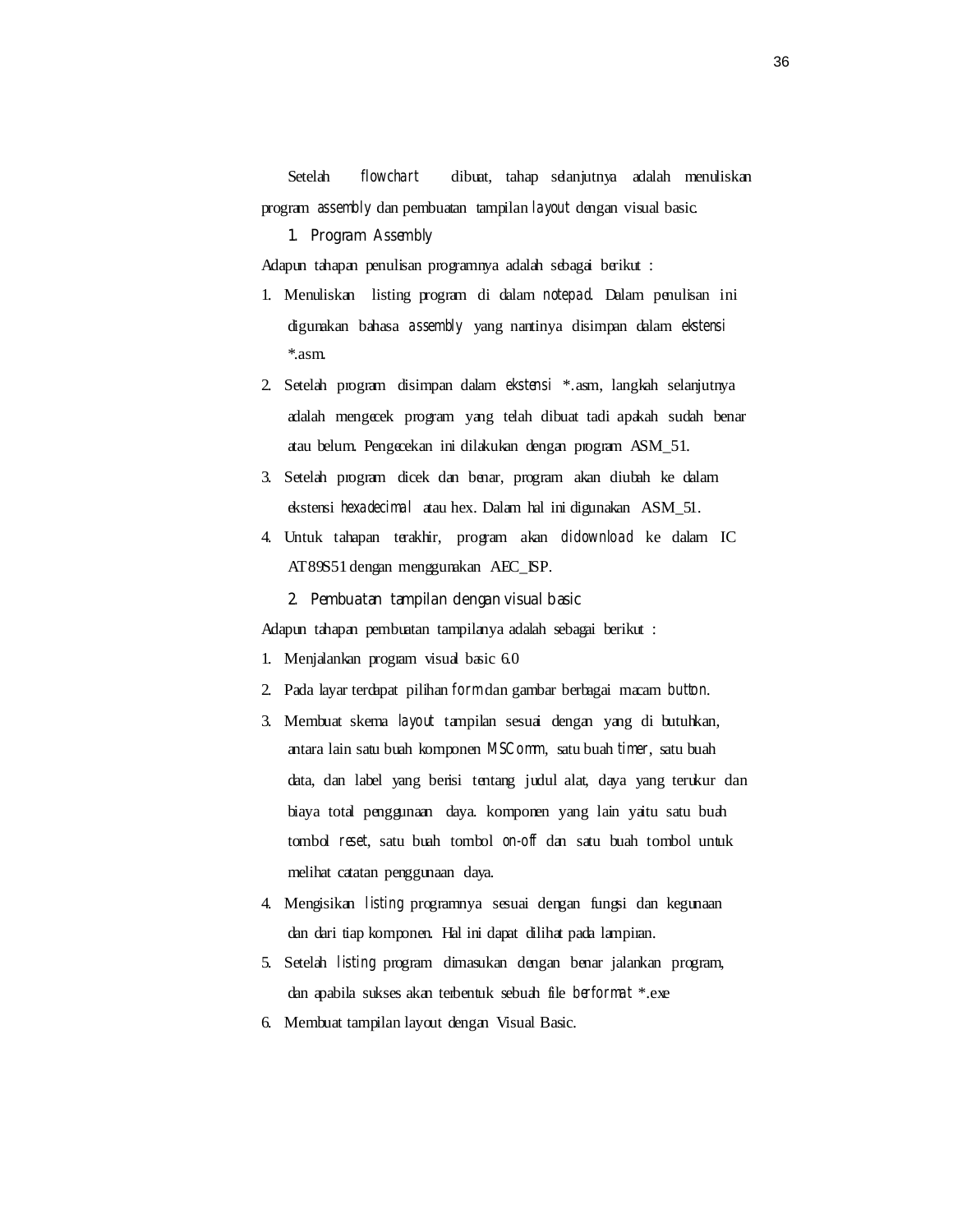

Berikut ini gambar perancangan *layout* nya :

Gambar 33 *Layout*rancangan

## **G. Tahap Penyelesaian**

Setelah selesai melakukan pembuatan KW H meter digital, langkah selanjutnya adalah tahap penyelesaian. Adapun tahapan-tahapan penyelesaiannya adalah sebagai berikut :

- 1. Menggabungkan keseluruhan rangkaian menyusunnya dalam tempat yang telah disiapkan.
- 2. Memasukkan program yang telah ditulis di *notepad* kedalam IC AT89S51. Langkah ini dilakukan setelah alat selesai dirangkai.
- 3. Melakukan uji coba alat yang telah berisi program untuk melihat hasilnya apakah alat sudah dapat bekerja dan berjalan dengan baik sesuai dengan yang diinginkan.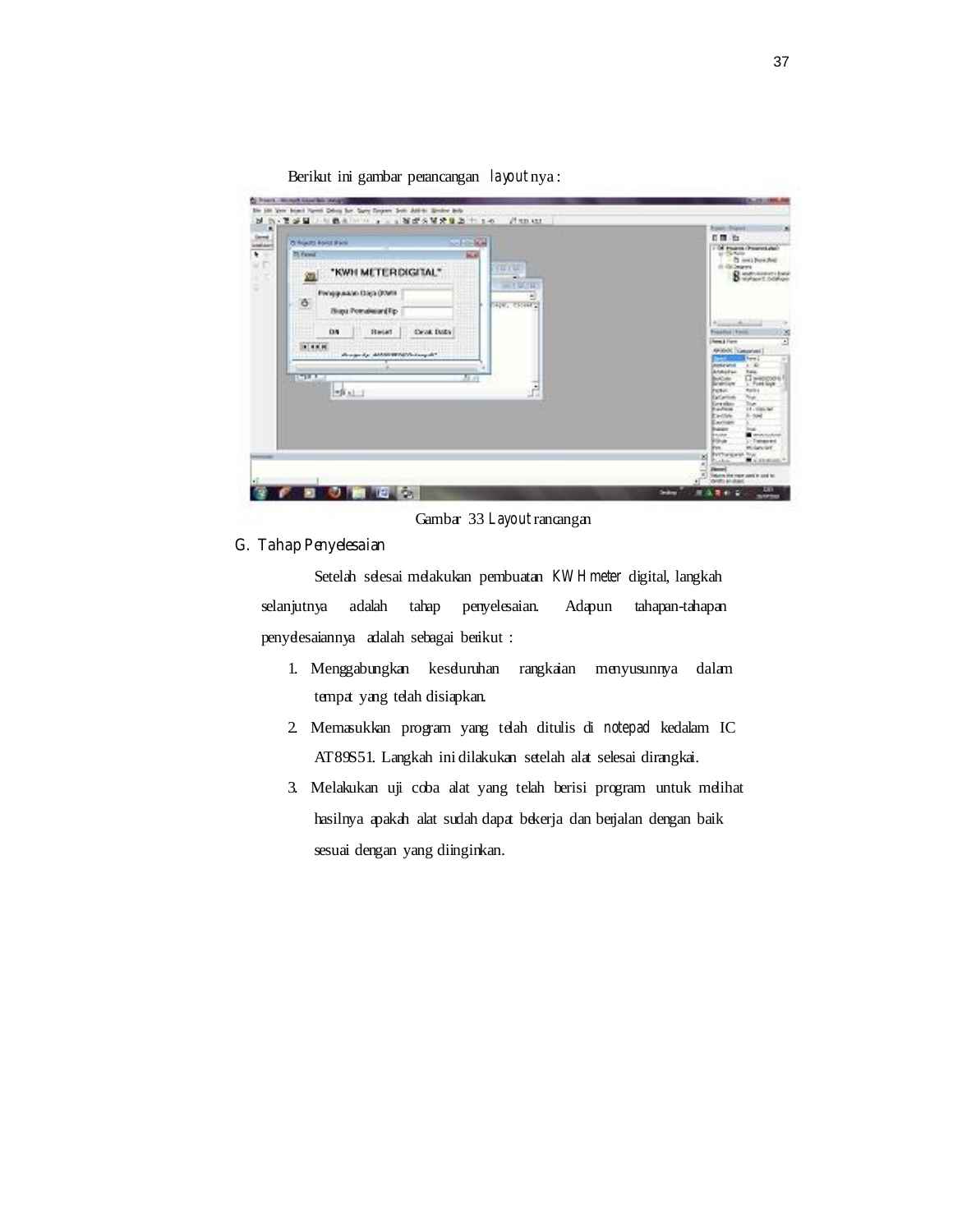#### **BAB IV**

## **IMPLEMENTASI DAN ANALISA**

#### **A. Pengujian Rangkaian** *Mikrokontroler* **AT89S51**

Pengujian rangkaian *mikrokontroler* AT89S51 ini dilakukan dengan membuat rangkaian seperti berikut ini:



Gambar 34 Rangkaian uji coba rangkaian *mikrokontroler* AT89S51

Pengecekan *mikrokontroller* AT89S51 dilakukan dengan *port* 0.0 sampai port 0.7 dihubungkan dengan delapan buah *LED* pada kaki *katoda*. Kaki k*atoda* LED dihubungkan dengan *resistor* 330 ohm. Sedangkan kaki *anoda* dihubungkan dengan VCC.

#### **B. Proses Pengisian Program** *Assemby* **ke** *Mikrokontroler* **AT89S51**

Proses ini, dilakukan oleh *downloader* IC AT89xx. Adapun langkahlangkahnya adalah sebagai berikut :

- 1. Tancapkan IC AT89S51 ke soket ic pada *downloader*.
- 2. Hubungkan *soket female* DB-25 pada *downloader* ke *soket male* DB-25 di PC dan hubungkan *power supply* dengan tegangan 12 V ke *downloader*.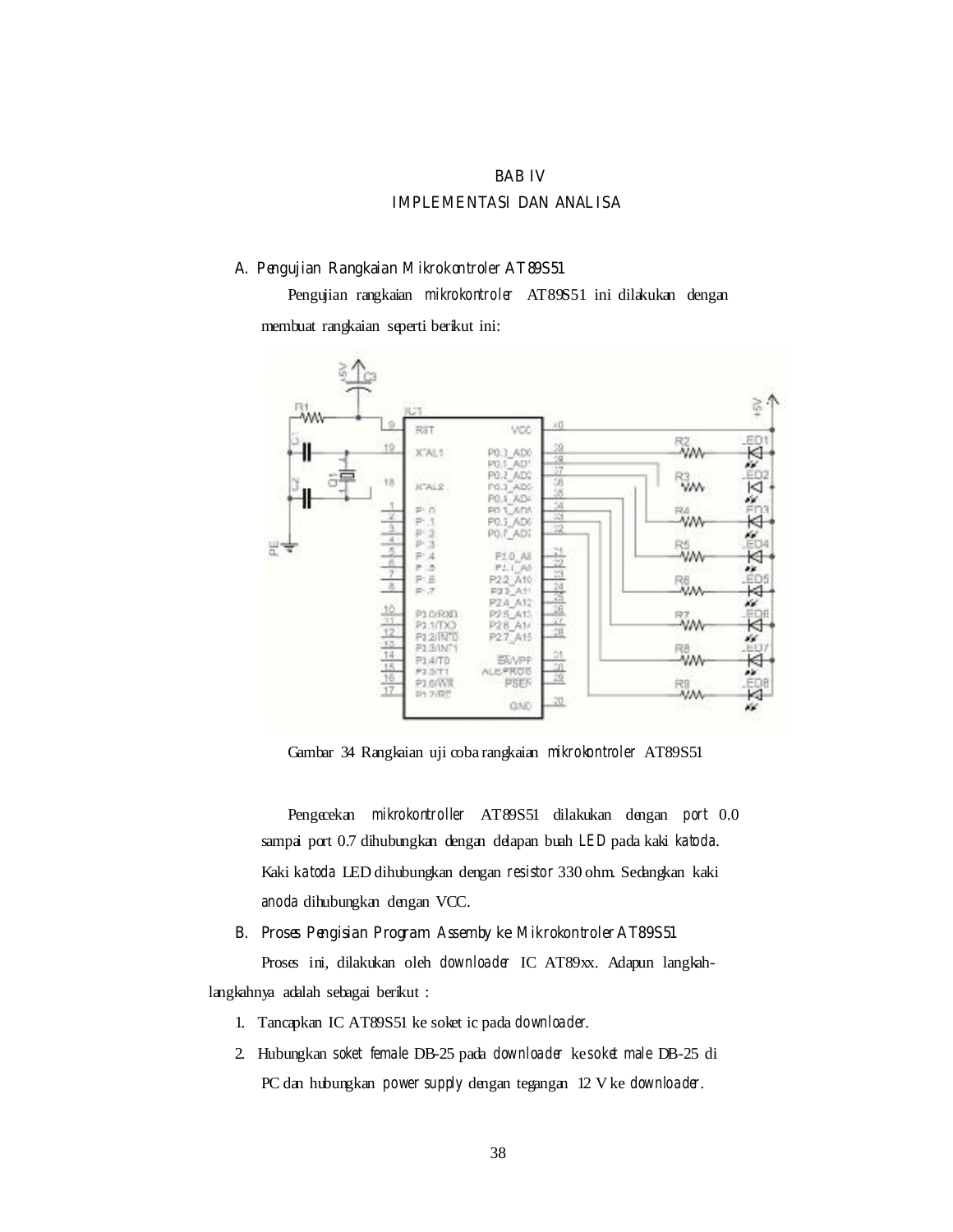- 3. Jalankan program ASM\_51.
- 4. Ketikan nama *file assembly* yang telah dibuat, yaitu kwh.asm (isi file ini dapat dilihat pada lampiran) kemudian tekan *enter* dan tunggu sebentar. Setelah proses *konversi* dari *ekstensi* .asm ke *ekstensi* .hex selesai, lihatlah apa ada *error* di dalam program tersebut, apabila tidak ada maka bisa dilanjutkan, apabila masih ada kesalahan maka harus diperbaiki terlebih dahulu. Peringatan *error* bisa di lihat dalam file kwh.lst.
- 5. ASM51.EXE akan menghasilkan dua buah *file* baru, yaitu kwh.hex dan kwh.lst. Jika pada program masih terdapat *error* (*Error Found* > 0), kesalahannya dapat dilihat pada file.lst (kwh.lst). Untuk membetulkan program, *edit file*.asm-nya (kwh.asm) lalu ulangi langkah diatas sampai tidak terdapat *error*.
- 6. Apabila program *assembly* sudah benar serta tidak ditemukannya kesalahan, langkah selanjutnya adalah menjalankan program AEC\_ISP.
- 7. Setelah muncul gambar pilih A lalu masukkan nama program (kwh.hex) yang akan *didownload*.
- 8. Setelah itu tekan sembarang tombol untuk melanjutkan.
- 9. Kemudian arahkan pada pilihan E, lalu tekan enter atau tekan tombol "E". Ini berfungsi untuk memasukkan program yang berekstensi hex ke dalam IC AT89S51.
- 10. Jika sudah 100%, tekan sembarang tombol untuk melanjutkan.
- 11. Langkah selanjutnya adalah memilih pilihan I, lalu tekan enter. Disitu tampak bahwa kondisi masih tinggi (*high*). Dengan menekan tombol *enter*, maka akan berubah menjadi rendah (low).
- 12. Setelah proses *download* selesai, langkah selanjutnya yaitu memasang IC AT89S51 yang berisi program kwh.hex tadi ke rangkaian.

#### **C. Pengujian Rangkaian**

Pengujian rangkaian secara keseluruhan dilakukan setelah semua komponen terpasang dan program *assembly* yang sudah dibuat di masukan ke ic. Setelah dilakukan pengecekan ulang dan tidak ada kesalahan di rangkaiannya, uji coba langsung dilaksanakan.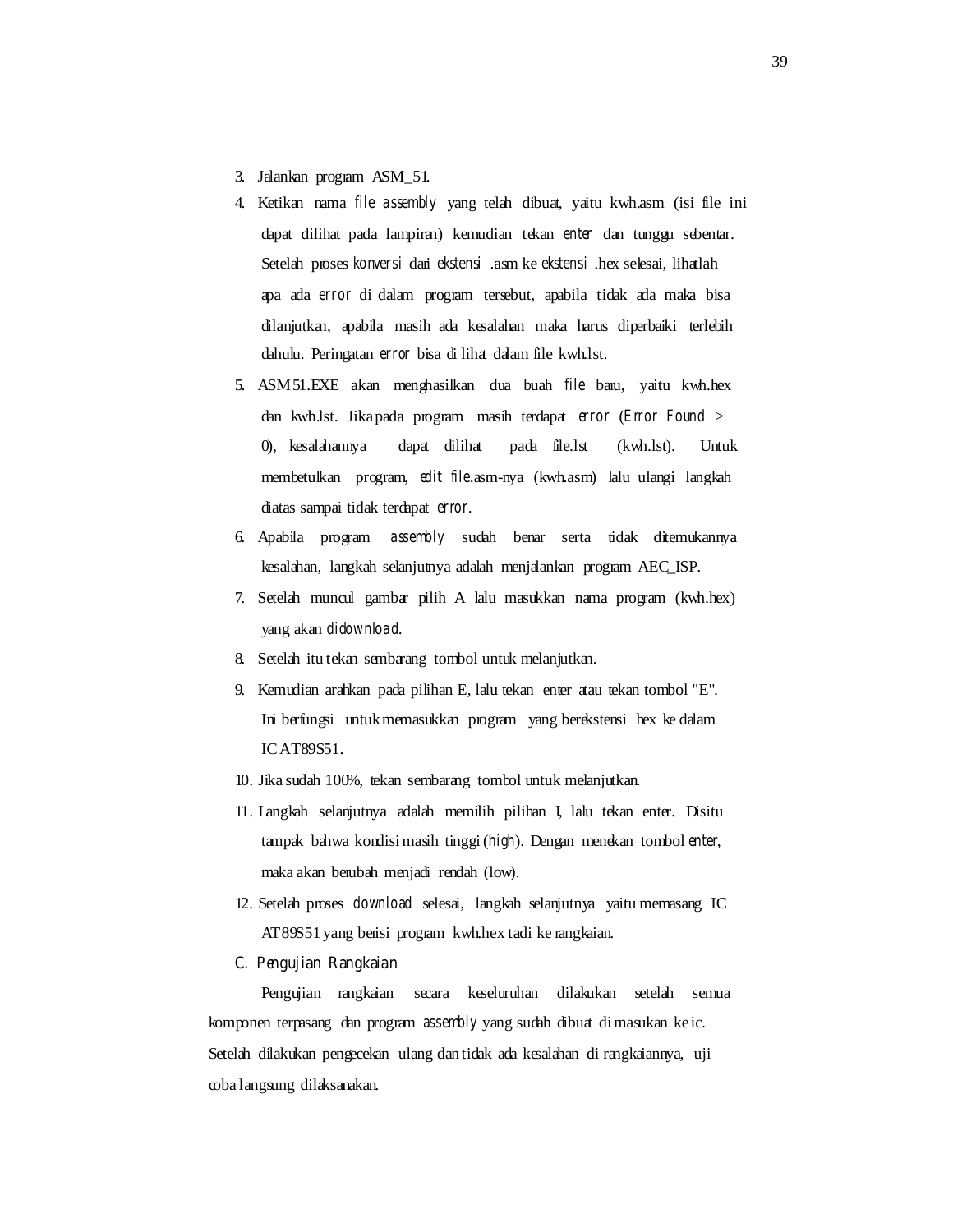Berikut ini gambar fisik rangkaian **KW H meter** digital



Gambar 35 Rangkaian KWH Meter

Pada tahap uji coba ini digunakan 1 buah unit komputer yang memiliki daya 200 Watt yang di hubungkan ke rangkaian. Penghubungkan computer tersebut dihubungkan secara seri terhadap rangkaian. Berikut gambar pemasangan beban yang akan di ukur terhadap rangkaian :



Gambar 36 Penghubungan rangkaian dengan beban secara seri Setelah beban terpasang secara seri barulah menyalakan rangkaian *mikrokontroler* ini dengan kemudian menyalakan beban yang akan diukur yaitu sebuah komputer. pengujian dilakukan selama 2 jam.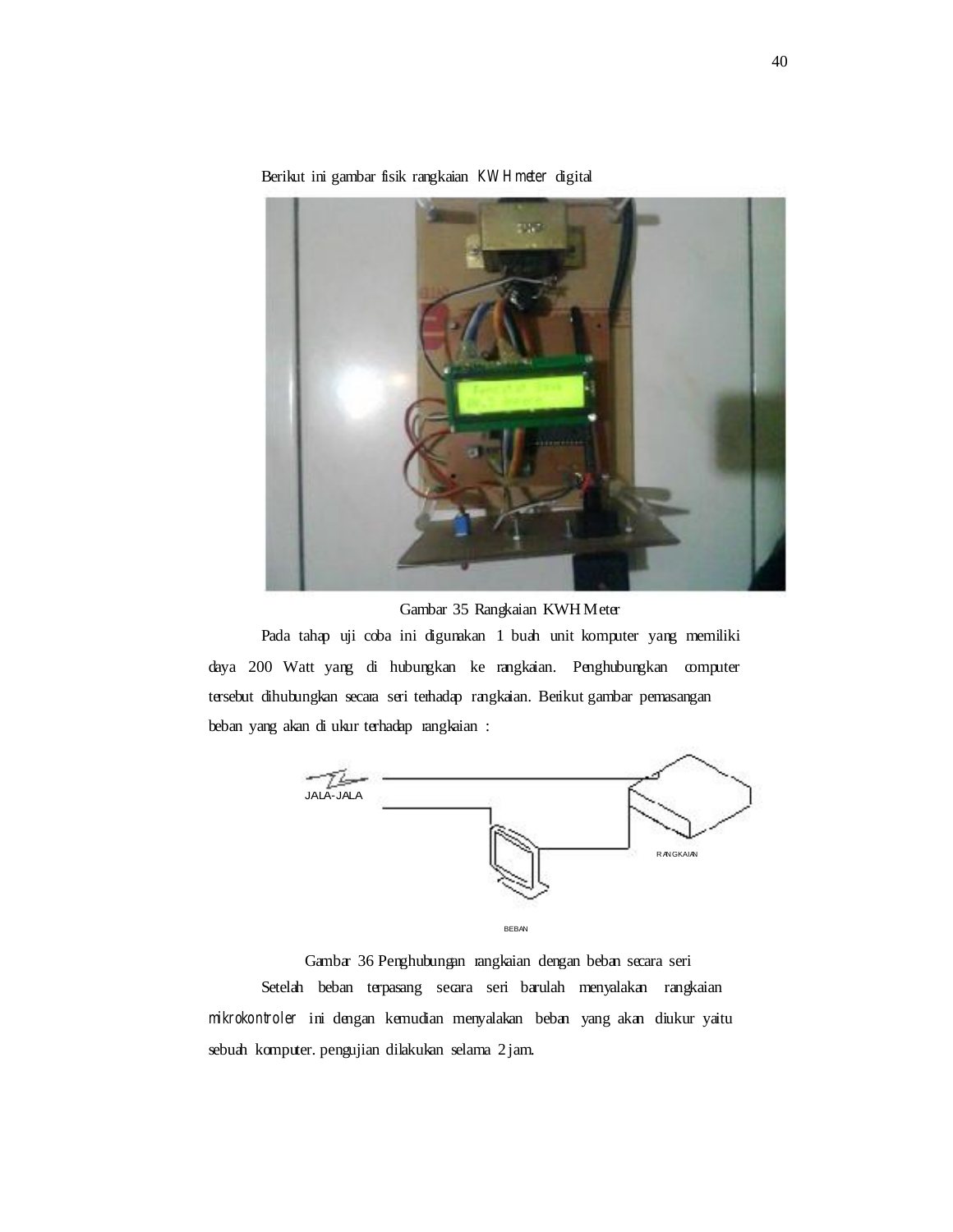Berikut ini tabel dari hasil pengujian :

| Waktu   | Besaran Terukur |            |
|---------|-----------------|------------|
|         |                 |            |
| (menit) | Anis (A)        | Daya $(W)$ |
| $00-15$ | 0.98            | 215        |
| 15-30   | 0.72            | 158        |
| 30-45   | 0.85            | 187        |
| 45-60   | 0.88            | 193        |
| 60-75   | 0.92            | 202        |
| 75-90   | 0.89            | 195        |
| 90-105  | 0.94            | 206        |
| 105-120 | 0.92            | 202        |

Tabel 5 Pengujian

Hasil pengukuran ini diambil datanya setiap 15 menit sekali, berdasarkan tabel pengukuran diatas dapat diketahui bahwa besarnya arus yang terukur tidaklah *constant*, hal ini dikarenakan masuknya arus dari jala-jala tidaklah sesuai dengan yang terukur dan dapat berubah-ubah pada jam-jam tertentu.

#### **D. Perhitungan**

Berdasarkan data yang diperoleh maka dapat di analisa sebagai berikut :

 $P = 200$  Watt

 $V = 220$  Volt

Perhitungan arus (I)

 $T1 = 15$  menit ---- 0,25 jam

 $T2 = 30$  menit ----- 0,5 jam sampai dengan T8 = 120 menit ---- 2 jam

(di ubah kedalam satuan jam karena KWH adalah per jam perhitunganya)

Pada saat pengoperasian KWH meter penghitunganya adalah :

 $I = P/V$ 

Jadi pada saat pengukuran terdapat selisih arus sebenarnya, hal ini dapat dijelaskan sebagai berikut :

 $P = 200$  Watt

 $V = 220$  Volt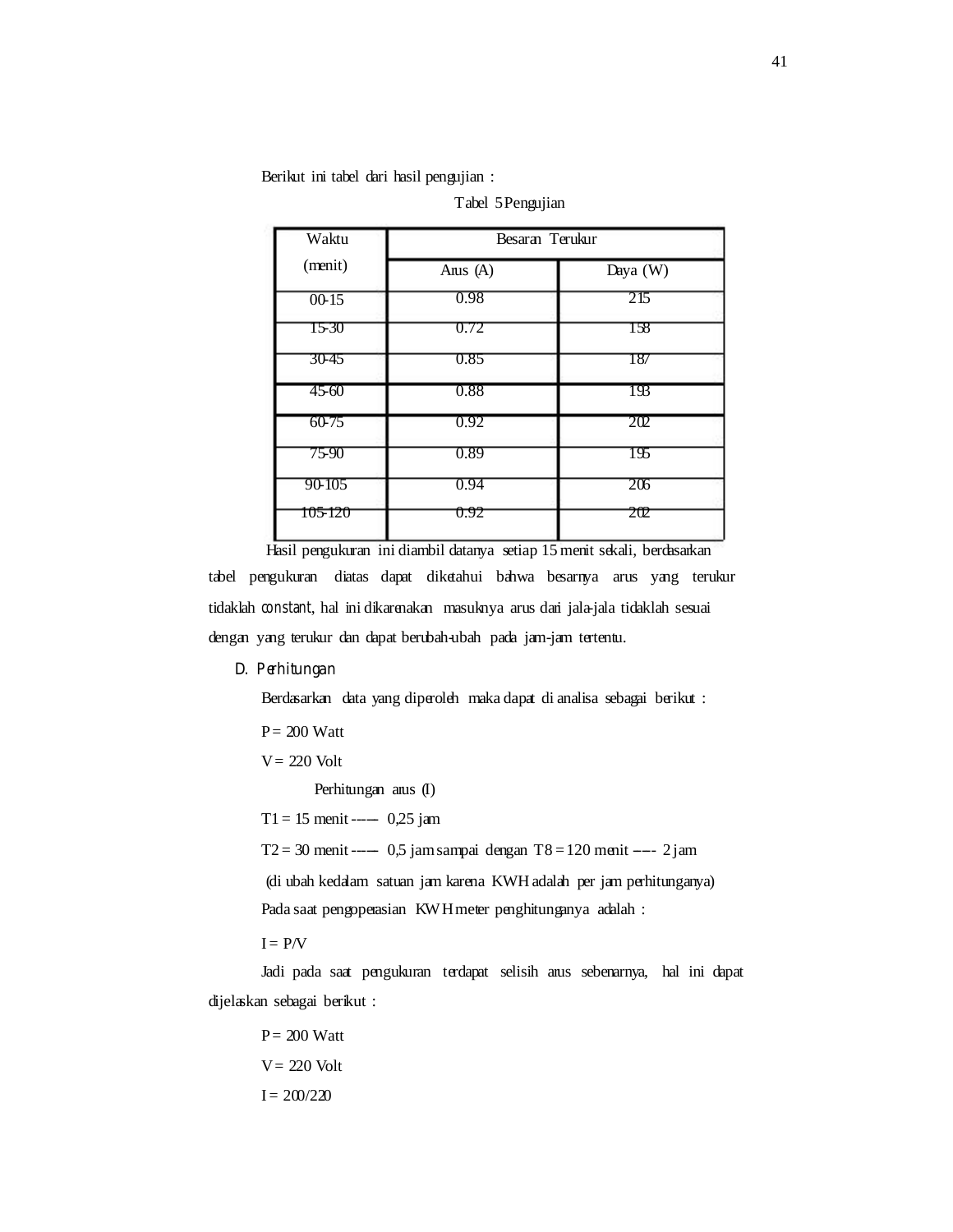$= 0.9090 A$ Sehingga dapat diperoleh  $\Delta I = 0.98$  A - 0.9090 A

 $= 0.071 A$ 

Perhitungan Daya (P)

 $V = 220$  Volt  $I2 = 0.72 A$ 

 $I1 = 0.98 A$ 

Disini diambil contoh I2, sehingga perhitungan dayanya adalah :

 $P = I. V$  $= 0.71$ . 220 = 158.4 W att

Diperoleh  $\Delta P$  adalah = 200 - 158,4

 $= 41.6 W$  att

Perhitungan WattHour

Jam pertama

 $I4 = 0,88 A$  $V = 220 V$ 

1 jam (diambil pada T4)

 $P = I \cdot V$ 

 $= 0.88$ . 220

 $= 193$  Watt

Jadi pada saat beban terhubung selama 1 jam maka daya yang digunakan adalah sebesar 193 Watt atau sebesar 0,193 KW,

Jam kedua

 $I8 = 0,92 A$ 

 $V = 220V$ 

1 jam berikutnya (diambil pada T8)

 $P = I. V$ 

 $= 0.92$ .  $220 = 202,4W$  att

Jadi pada saat beban terhubung selama 1 jam berikutnya maka daya yang digunakan adalah sebesar 202,4 W att atau sebesar 0,202 KW, P total = P1 + P2 ----- 0,193 + 0,202 = 0,395 KWh selama 2 jam Biaya total =  $0,395.390$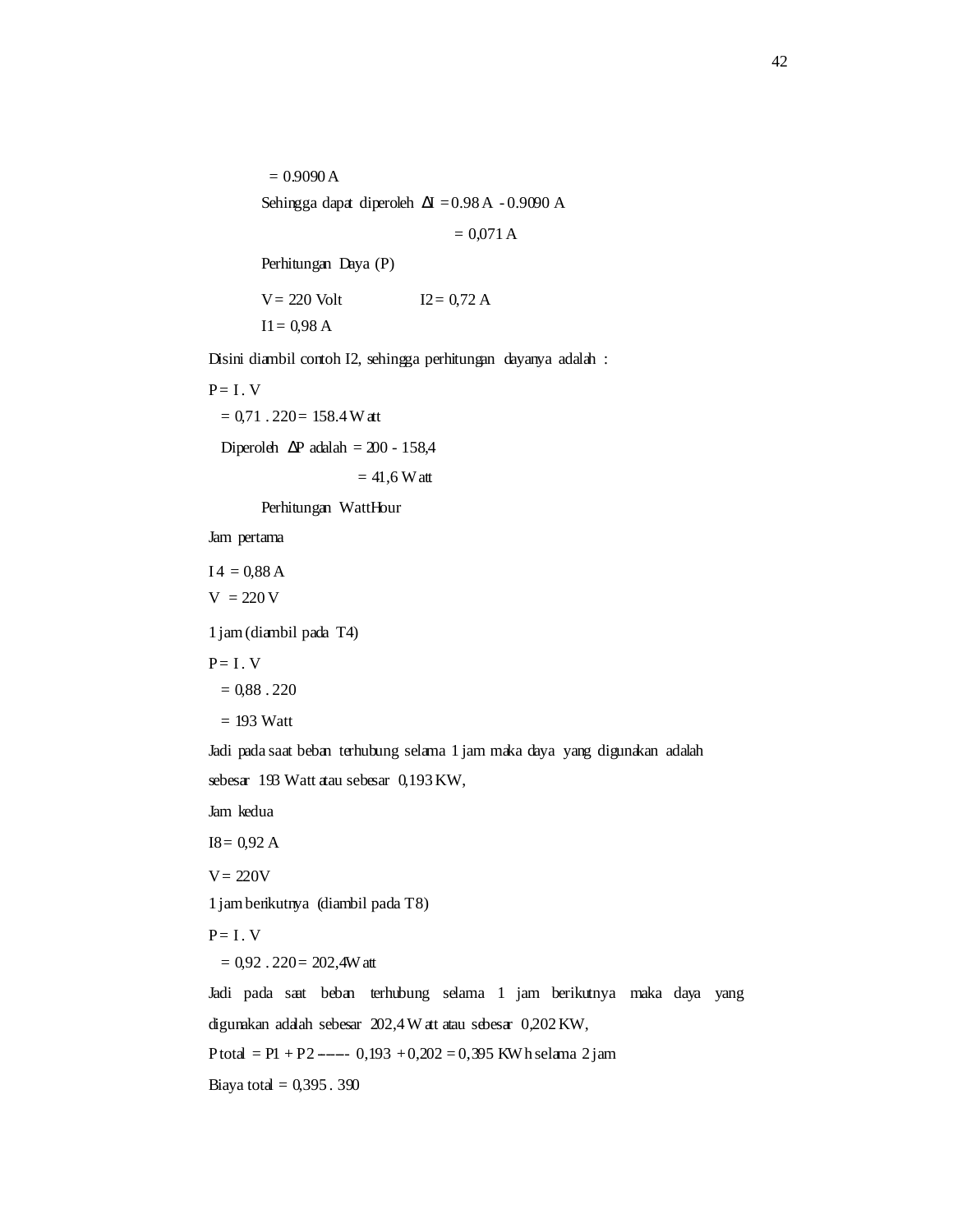$=$  Rp.154,05,-Berikut ini Perhitungan PLN penggunaan tarif (dalam Rupiah) adalah : 20 KWh pertama 390 40 KWh kedua 445 Per KW h berikutnya 495. Contoh penghitungan : Misal penggunaan daya selama 1bulan adalah 331 KWh. Jadi setelah dihitung akan menjadi seperti berikut: Penggunaan Tarif (dalam Rupiah) Biaya (dalam Rupiah) 20 KWh (0 - 20) x 390 7.800 40 KWh (20 - 60) x 445 17.800 271 KWh berikutnya (60 - 331) x 495 134.145  $Total = 159.745$ Jadi didapat total penggunaan listrik sebesar Rp. 159.745,-. Ini adalah nilai pemakaian bersih tanpa *Abodemen* dan Pajak. Rumus menghitung *Abodemen* listrik PLN:

*Abodemen* PLN = (Daya/1000) x (Rp/kVA)

Untuk R1/2200, Rp/kVA yang ditetapkan PLN adalah Rp 30.200,-. Jadi

*Abodemen* untuk R1/2200 adalah:

 $(200/100)$  x Rp 30.200, - = Rp 66.440, -

Jadi total tagihan listrik tanpa pajak adalah :

 $Rp 159.745,-+Rp 66.440,-=Rp 226.185,-$ 

Rumus menghitung pajak (3% dari total tagihan listrik):

3% x Rp 226.185,- = Rp 6.785,55 (dibulatkan Rp 6.800,-)

Jadi total tagihan PLN setelah dikenakan pajak adalah:

 $Rp$  226.185,- + Rp 6.800,- = Rp 232.985,-

## **E. Hasil Pengujian Perangkat Lunak**

Pengujian perangkat lunak (*software*) dilakukan untuk menguji apakah program aplikasi yang dibuat sudah dapat berjalan sebagaimana mestinya dan dapat menerima dan mengirim dari perangkat keras (*hardware*) yang dikoneksikan dengan komputer.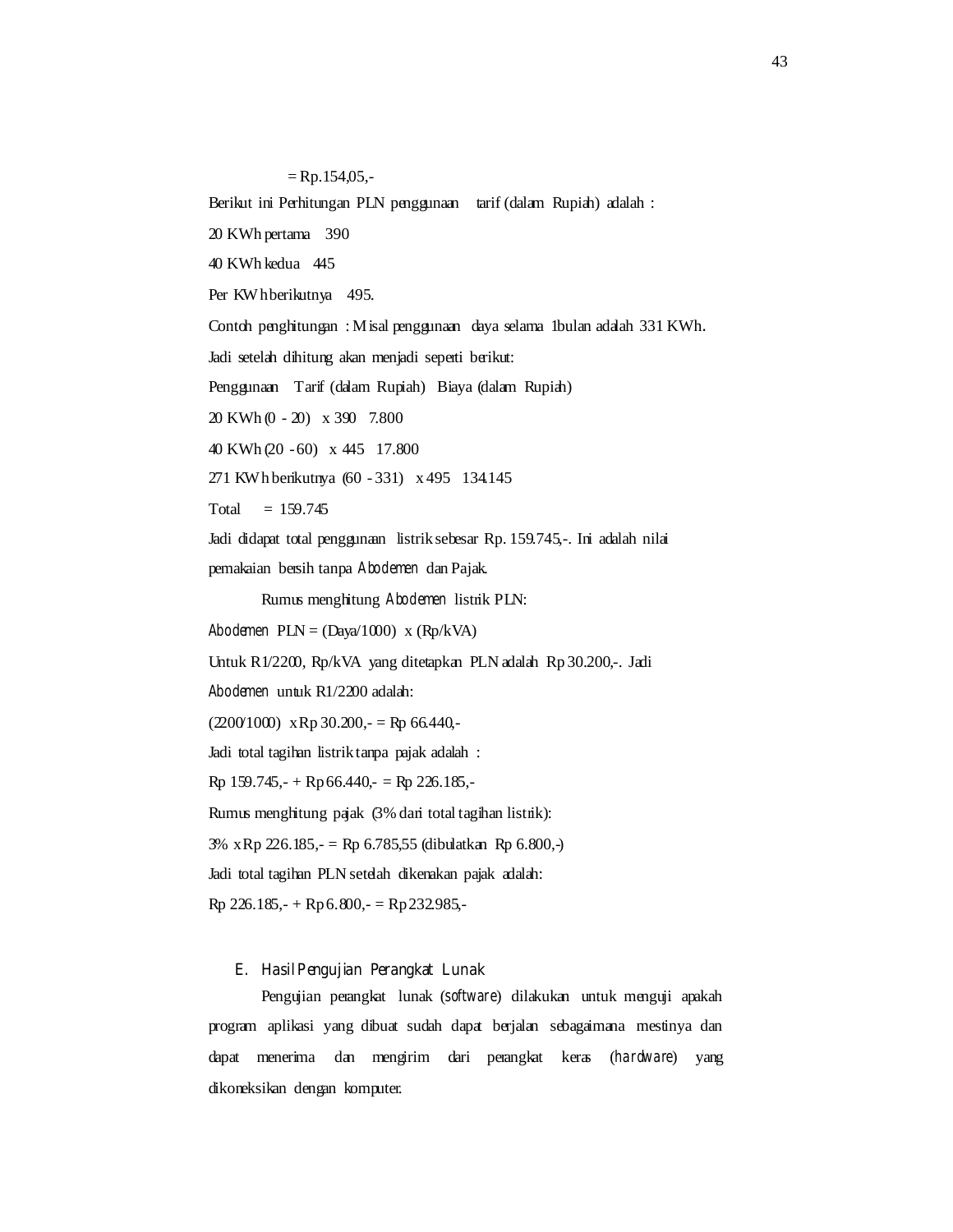|    | "KWH METER DIGITAL"   |            |
|----|-----------------------|------------|
|    | Penggunaan Daya (KWH) |            |
|    | Biaya Pemakaian(Ro)   |            |
| ON | Reset                 | Catak Data |

Berikut ini tampilan utama pengujian menu utama form *KW H meter* digital:

#### Gambar 37 Tampilan menu utama

Terlihat pada tampilan form daya dan biaya yaitu pada kolom "Penggunaan Daya" terbaca besarnya daya yang terukur dalam satuan kilo watt hour dan pada kolom "Biaya Pemakaian" terbaca besarnya biaya penggunaan daya dalam rupiah, yang mana perumusan penghitungannya terdapat pada listing program visual basic yang terdapat pada lampiran. Tombol "ON-OFF" berfungsi sebagai saklar utama untuk menjalankan dan menghentikan aplikasi. Tombol "Reset" berfungsi sebagai *reset* program yang mana akan menghentikan dan memulai lagi dari awal penghitungan daya dan biaya. Sedangkan tombol "Cetak Data" berfungsi untuk melihat *report* data besarnya penggunaan daya dan biaya yang tercatat, *report* ini secara otomatis akan mencatat besarnya penggunaan daya dan biaya lima menit sekali.

|     | "KWH METER DIGITAL"   |            |
|-----|-----------------------|------------|
|     | Ponggunaan Days (KWH) | 0,0000     |
|     | tsaya Pemakalan(Rp)   | 0,12.      |
| OFF | Reset                 | Cetak Data |

Gambar 38 Tampilan uji coba alat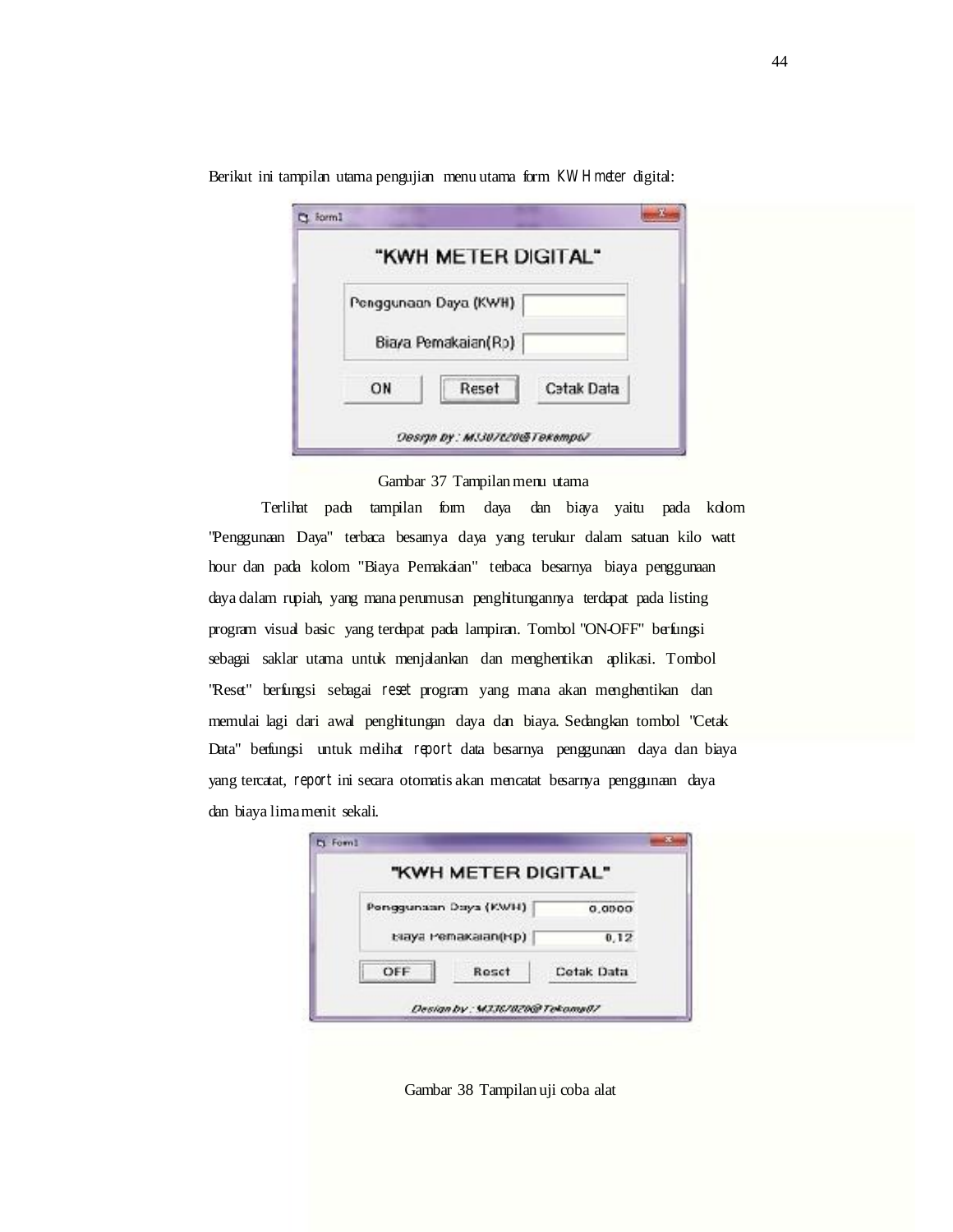Berikut ini tampilan form *report* data :

| Taragol -<br>"anggal<br>Page 1           |  |
|------------------------------------------|--|
|                                          |  |
|                                          |  |
|                                          |  |
| 30000010<br>92218<br>Aut.tt              |  |
| 3900046<br><b>INSIDE</b><br><b>Apt 5</b> |  |
| 3000040<br>9:22:34<br>Asi.it             |  |
| 84.2<br>0.22.27<br>32010010              |  |
| Spt.1<br>10092010<br>9:22.35             |  |
| 5000000<br>参加料<br>84.9                   |  |
| <b>BARRY</b><br>Note:<br>100310118       |  |
| 3600016<br>0:224<br>Rpt.D.               |  |
| 1000010<br>0:2243<br>Apt.3               |  |
| 30012010<br>0.22141<br>761,2             |  |

Gambar 39 tampilan form report data

Berikut ini gambar rangkaian akhirnya



Gambar 40 Rangkaian jadi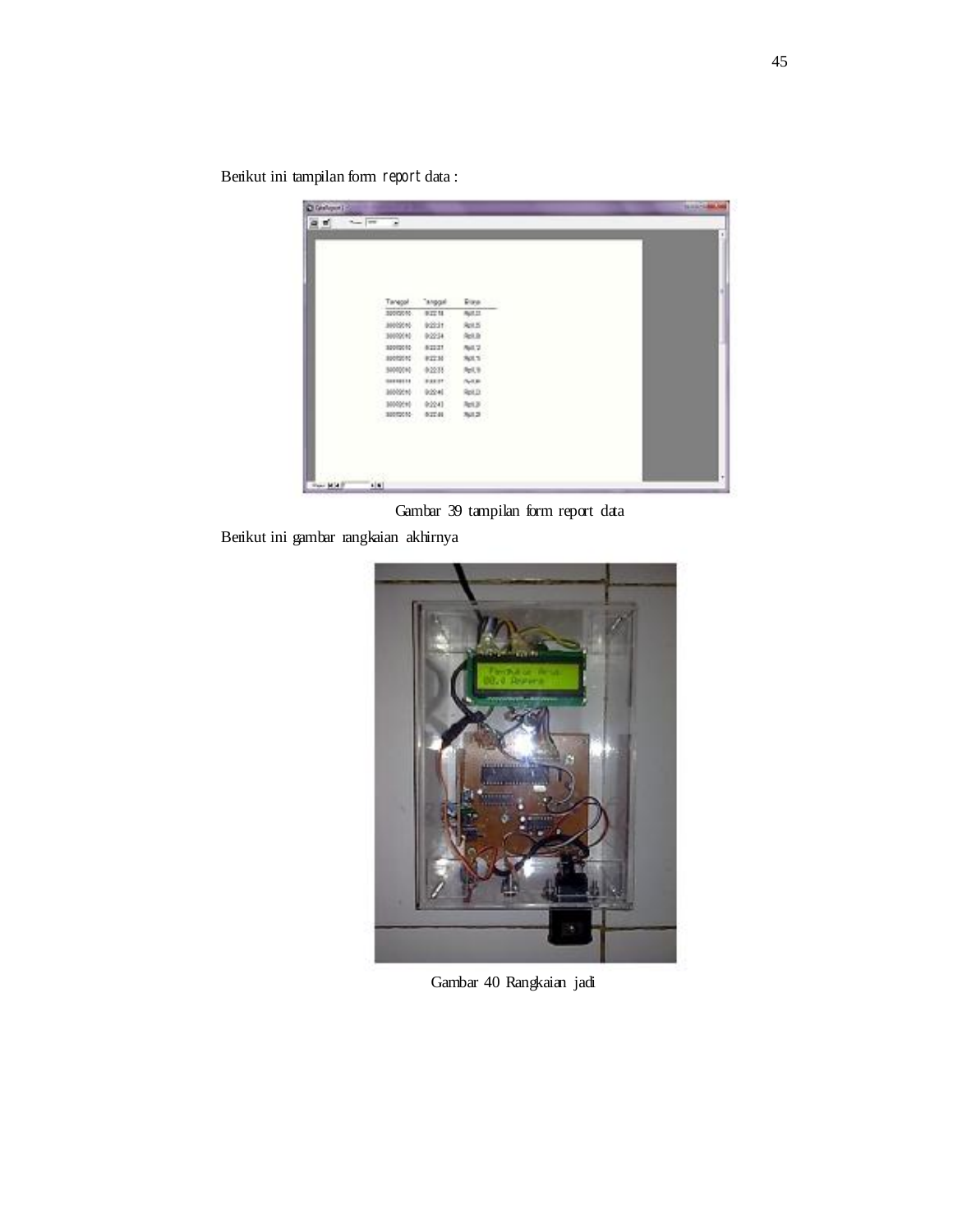# **BAB V PENUTUP**

## **A. Kesimpulan**

Kesimpulan dari pembuatan *KWH meter* digital berbasis *mikrokontroler* AT89S51 ini adalah :

- 1. Alat ini dapat dipergunakan untuk mengukur besarnya daya listrik yang mengalir melalui beban.
- 2. Pemakai atau pelanggan listrik dapat dengan mudah mengetahui besarnya daya yang dipakai, melalui koneksi serial yang dihubungkan ke komputer.
- 3. Penggunaan alat ini sangat cocok pada rumah kos dimana biasanya pemilik kos menetapkan tarif flat untuk tambahan peralatan listrik lain.
- **B. Saran**

Beberapa saran perlu disampaikan pada pembuatan *KW H meter*  digital berbasis *mikrokontroler* AT89S51 ini adalah :

- 1. Penggunaan sensor arus lebih baik lagi menggunakan ukuran yang lebih kecil dalam pembacaan arusnya, hal ini dikarenakan semakin kecil pembacaanya maka keakuratan pembacaannya semakin tinggi.
- 2. Diperlukanya *UPS* pada perangkat komputer agar apabila terjadi mati lampu atau padamnya listrik maka data yang tercatat tidak akan hilang dan akan tercatat pada *form* data.